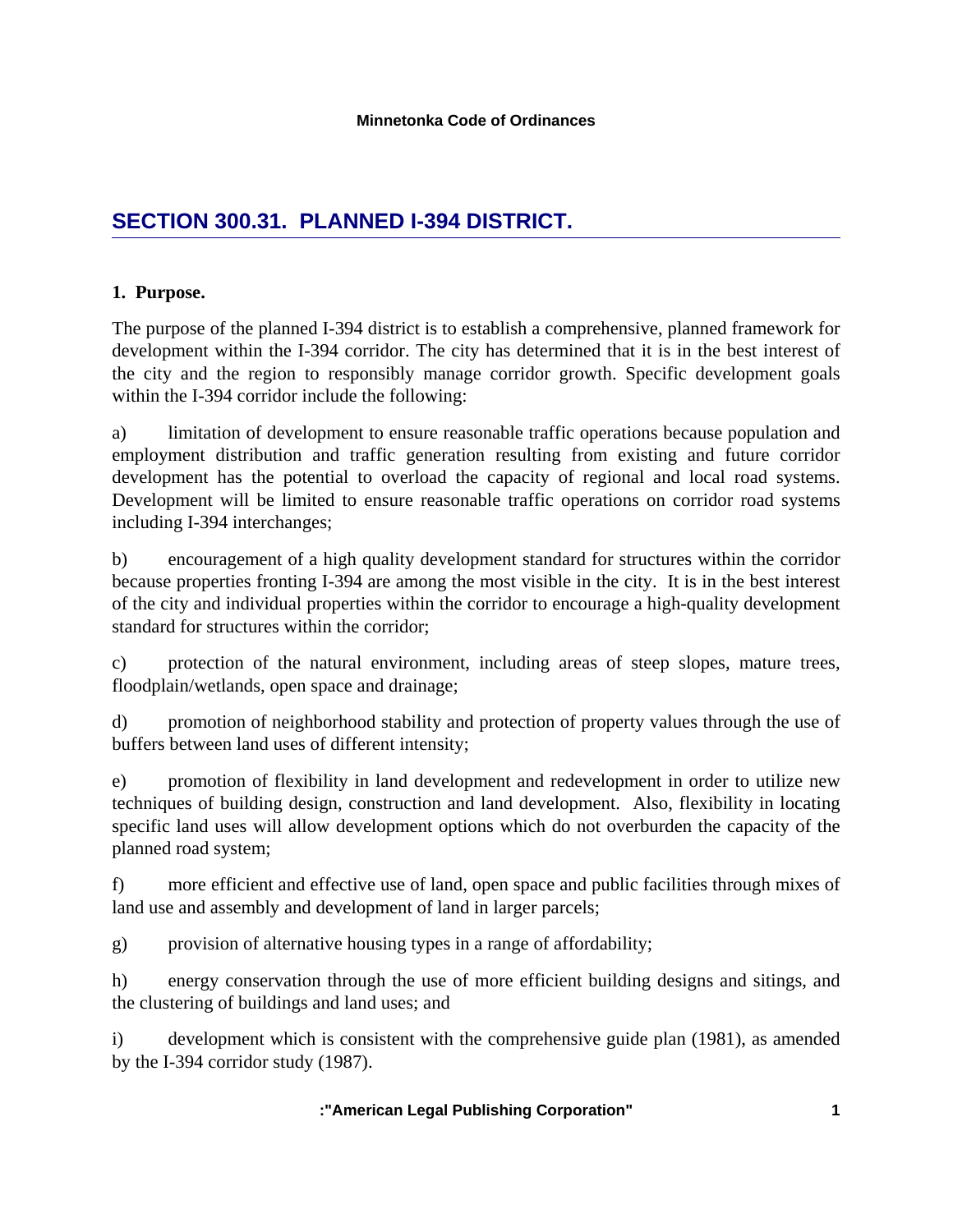## **2. Definitions.**

For the purpose of this section and section 300.32, I-394 redevelopment overlay districts, definitions contained in section 300.02 and the following shall apply.

a) All references to types of parcels or areas by use, such as "residential areas" means the type and intensity of use as designated on the comprehensive guide plan. These references do not mean the existing use or zoned use of the property.

b) "Gross floor area" - for trip generation calculation purposes means the sum of the area at all floor levels of a building, including cellars, basements, mezzanines, penthouses, corridors, lobbies, stores, and offices, that are included within the principal outside faces of exterior walls, not including architectural setbacks or projections. Included are all stories or areas that have floor surfaces with clear standing head room (6 feet, 6 inches minimum) regardless of their use. Where a ground level area, or part thereof, within the principal outside faces of the exterior walls is left unenclosed, the gross area of the unenclosed portion is to be considered as a part of the overall square footage of the building. All unroofed areas and unenclosed roofed-over spaces, except as defined above, are to be excluded from the area calculations.

 For purposes of trip generation calculation, the gross area of any parking garages within the building shall not be included within the gross area of the entire building.

c) "Gross leasable area" - for trip generation calculation purposes means the total building floor area designed for tenant occupancy and exclusive use, including any basements, mezzanines, or upper floors, expressed in square feet and measured from the centerline of joint partitions and from outside wall faces.

d) "p.m. peak hour trips" - means the total number of inbound and outbound motor vehicle trips generated during a continuous 60 minute period of the highest volume of traffic between 4:00 and 6:00 p.m.

e) "Substantial compliance" - means that the limits shall be an absolute maximum, except that a greater number of trips or larger building square footage will be allowed if the adverse impact on the road system caused by the particular use would be less than expected as determined by a traffic impact study approved by the city. A lower adverse impact could result from a category of use which generates more favorable turning movements than assumed in the traffic projections or from a lower actual p.m. peak rate.

f) "Comprehensive plan" or "comprehensive guide plan" or "guide plan" - means the comprehensive guide plan (1981) as amended by the I-394 corridor study (1987) and other amendments.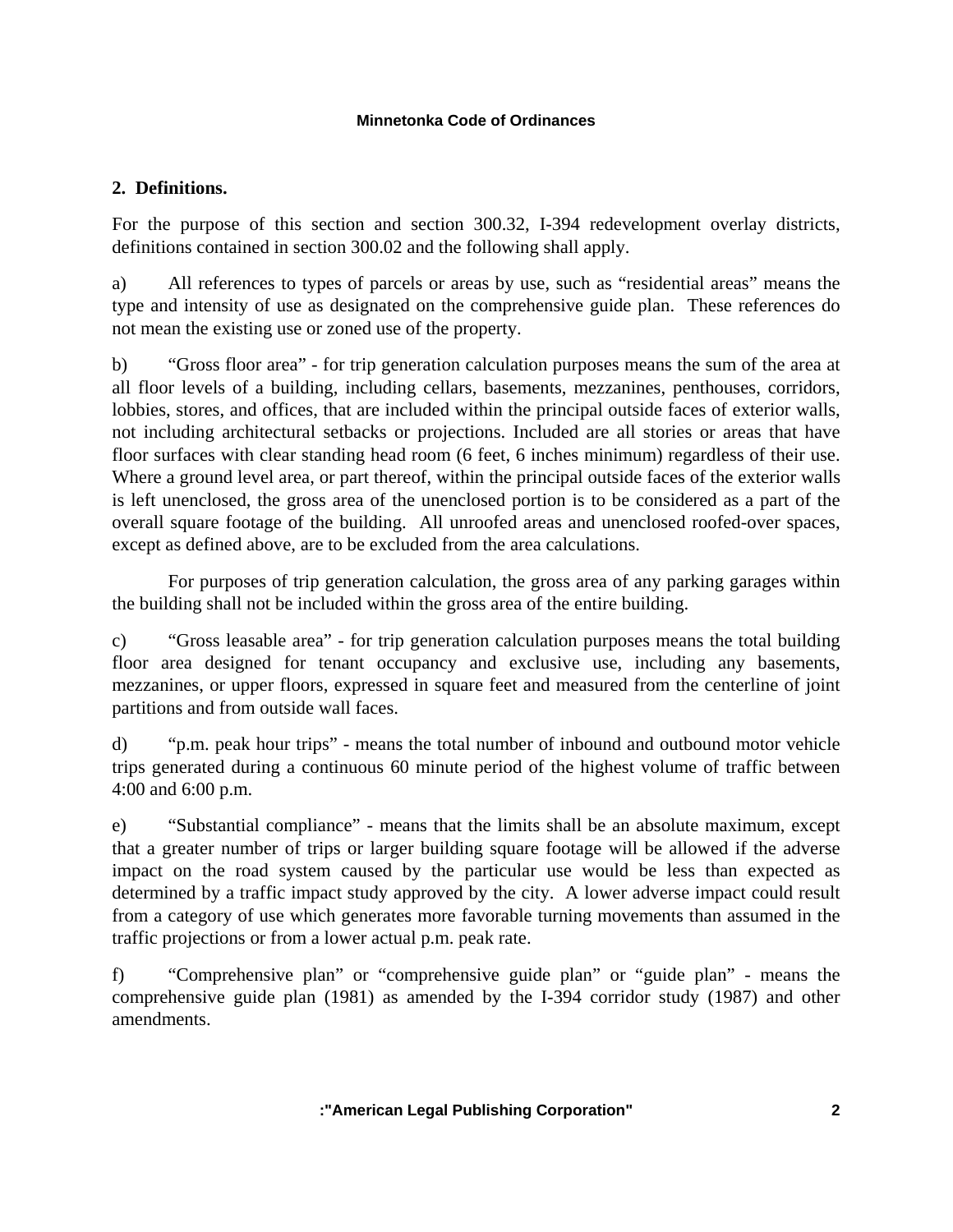## **3. Master Development Plan Required.**

a) A master development plan which complies with the standards of this section and which has been approved by the city shall be required for all property in the planned I-394 district for which development is proposed. Property which is the subject of a master development plan shall be under unified ownership or control and be made subject to such legal restrictions or covenants as may be necessary to ensure compliance with the approved master development plan and final site and building plans.

b) Exceptions for existing developments: for developments existing on the effective date of this section, no master development plan is required until any development is proposed which needs a variance from the provisions of this section, a conditional use permit as specified in subdivision 4(b), or which is an expansion exceeding 10 percent of gross floor area, 10 percent of site area or 10 percent of I-394 right-of-way frontage.

**4. Uses.**

a) Permitted uses:

 1) Within the planned I-394 district, permitted uses shall be only those uses at the permitted densities and intensities specified for each property in the comprehensive guide plan. Uses which may be available depending upon the specific guide plan map designations include the following:

activity;

a. office: office used for administrative, executive, professional and like

 b. service commercial: business uses primarily engaged in commercial activities other than the sale of goods or merchandise;

 c. retail commercial: uses which primarily involve the sale of goods or merchandise to the general public for personal or household consumption. Office and service commercial uses as noted above are also permitted;

 d. mid-density residential: residential development at densities ranging from 4 to12 units per acre; and

 e. high-density residential: residential development at densities exceeding 12 units per acre.

 2) A use which is generally referenced as a conditionally permitted use but which does not meet the definition or criteria for the conditionally permitted use is not a permitted use. For example, any restaurant which does not meet the requirements for the various categories of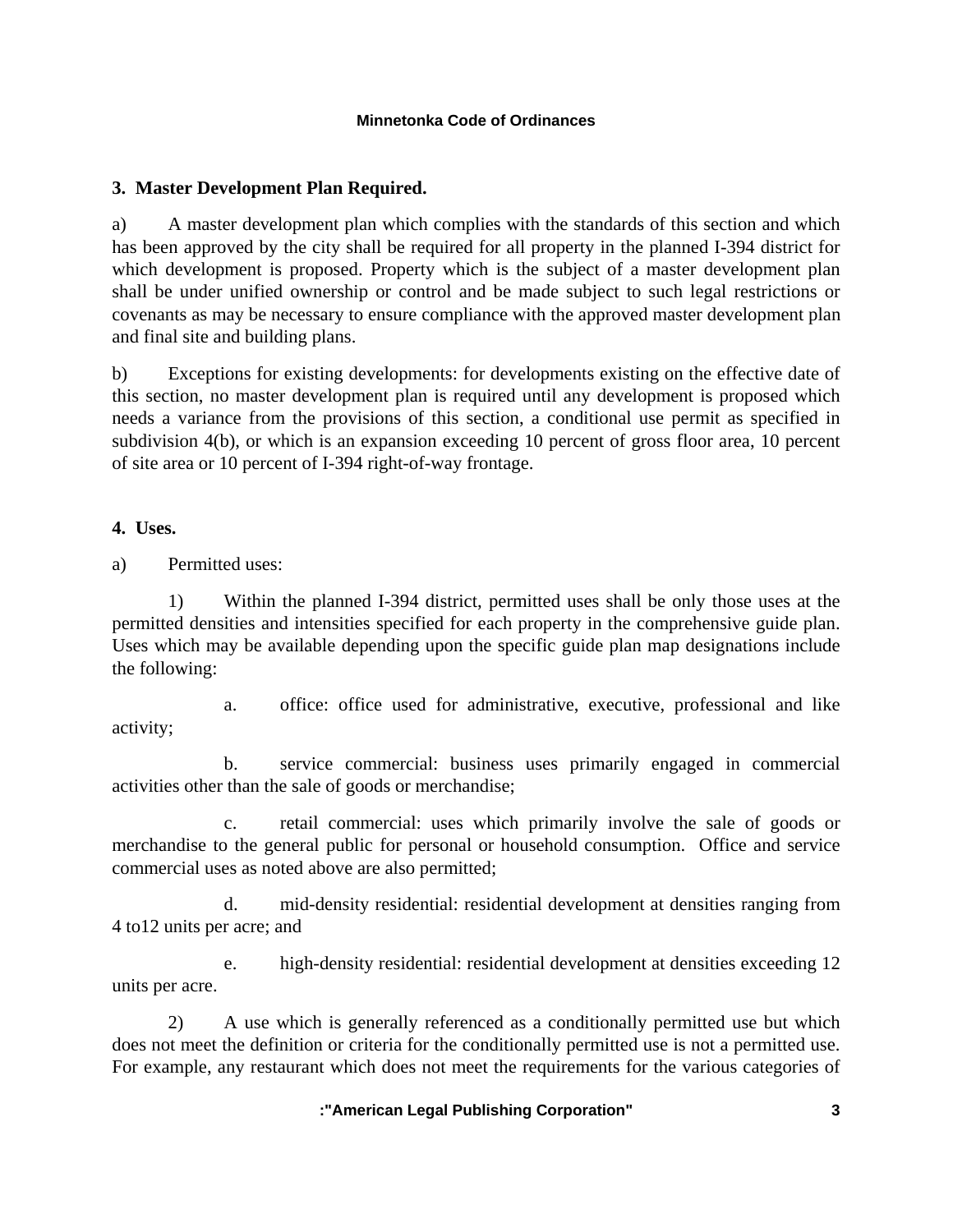restaurants under conditionally permitted uses is not permitted.

 3) Exterior display, sales or storage: within the planned I-394 district, exterior display, sales or storage of merchandise, consumer goods or business related items is not permitted. Exceptions to this requirement are limited to the following:

 a. development existing on May 18, 1988: properties which contain exterior display, sales or storage of merchandise, consumer goods or business related items may continue this activity. Except as provided below in section 300.31, subd.  $4(a)(3)(b)$  and (c), the entire property is subject to all applicable performance requirements of this ordinance when site changes, exterior improvements or expansions to the property are proposed;

 b. expansion of development existing on May 18, 1988: properties which contain exterior display, sales or storage of merchandise, consumer goods or business related items may expand the exterior display, sales or storage in existence on May 18, 1988 by no more than 20 percent of the entire property area. In no case, however, can the expansion extend along I-394 by more than an additional 10 percent of the property's I-394 right-of-way frontage existing on the effective date of this section. This 10 percent limitation is measured as follows:

 1. the existing display area means any display in the area between the property line generally parallel to I-394 and the front faces of the principal structure, with the front face of the structure at each side extended to the side property lines;

 2. the length of the front property line (generally parallel to I-394) of the property is multiplied by 10 percent; and

 3. the limits of the existing display area may be extended in one or both directions parallel with I-394 no greater than a total of the number of feet determined in subparagraph 2.

 Variances to permit expansion of exterior display, sales or storage greater than 10 percent of the property frontage will be considered, but not necessarily granted, only upon evidence that appropriate screening such as landscaping, berming, structure location, or other amenities not otherwise required by this ordinance compensates for the visual impact of the additional expansion.

 This expansion may extend to adjacent property not being used for that use on the effective date of this section. Property area shall include all contiguous property under common ownership which is being used for one principal use, including exterior display, sales or storage, on the effective date of this section, regardless of political boundaries, but shall not include area within wetlands or floodplain districts. Expansion will be approved only upon the entire development being subject to compliance with all applicable landscape, lighting, noise, buffering and setback requirements of this ordinance.

c. exterior display, sales, or storage of motor vehicles on property within the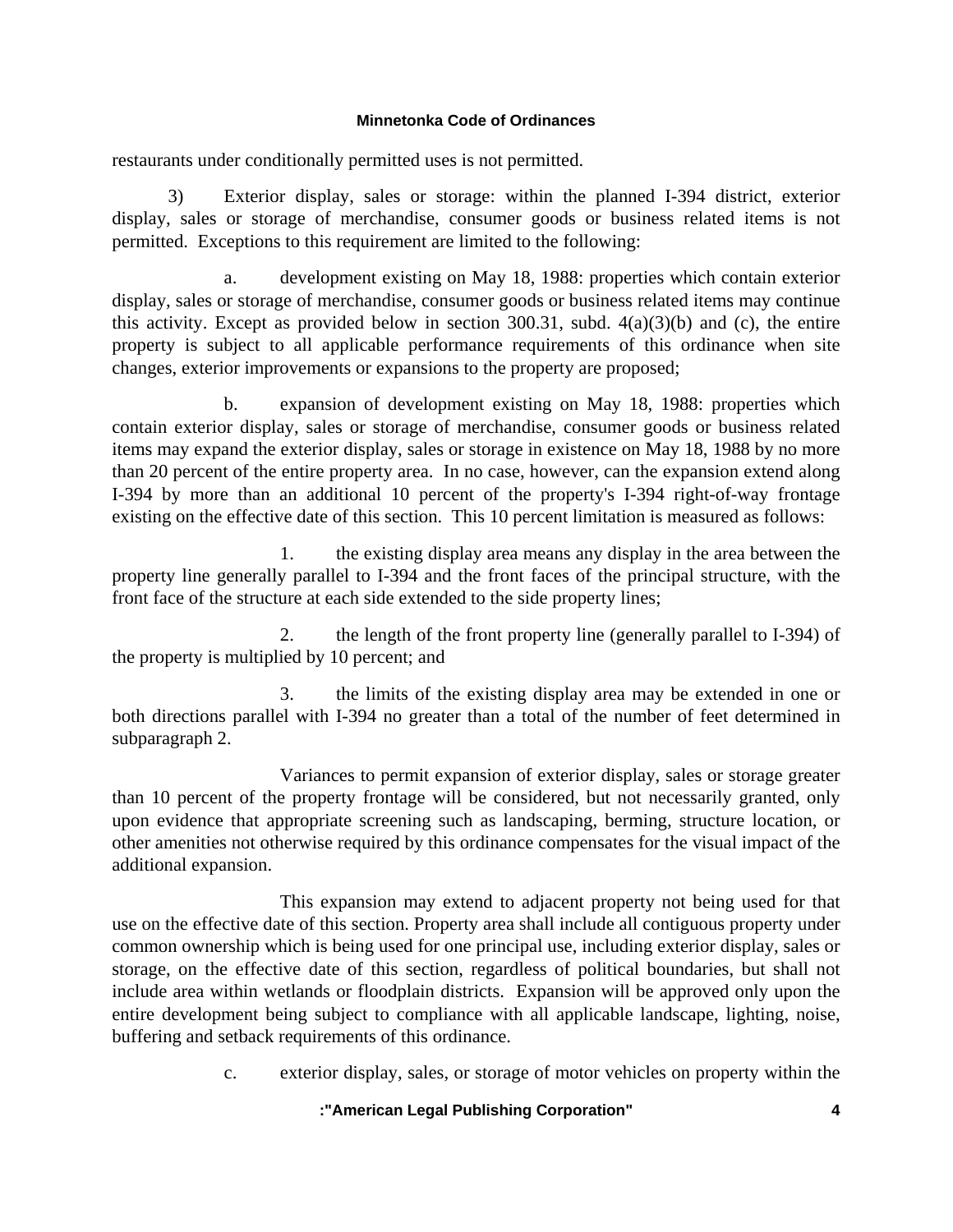I-394 redevelopment overlay districts No. 6 and No. 7: properties may be developed consistent with a conditional use permit issued pursuant to section 300.31, Subd. 4(b)(2)(i).

 4) Also permitted in the planned I-394 district are cabinets no larger than 150 cubic feet that hold utility equipment and for which a landscape plan has been approved by the director; overhead utility poles and lines for a distribution line up to a maximum height of 60 feet as measured from the ground upon which it is located, except that utility poles and lines for a distribution line may be taller than 60 feet, but not taller than 80 feet, when needed to cross a major roadway such as a freeway.

b) Conditionally permitted uses:

 1) Notwithstanding the above, the city may issue a conditional use permit to allow a maximum of 25 percent of the gross floor area of all buildings within one development to be used for land uses not designated by the comprehensive guide plan. Review standards for this conditional use permit shall include the following:

 a. shall be in compliance with standards applicable to similar uses as specified in paragraph (2) below;

 b. shall be permitted only when it is demonstrated that the use will meet traffic requirements contained in subdivision 6 and that the use will not significantly lower the level of service as defined by the institute of traffic engineers on the roadway system;

c. shall be permitted only as part of a unified development project;

 d. shall be permitted only upon a determination by the city that the use is compatible with a unified development project and is consistent with the policies specified in the comprehensive plan; and

 e. shall be further limited in size if needed to ensure compliance with the intent of this ordinance and the comprehensive plan.

 2) Because of impacts associated with certain specific uses, the city has determined that a conditional use permit is required for the following uses. A permit will be issued only if the city finds that the standards specified below for each use are met, that the use is in the best interest of the city, that the use is compatible with other nearby uses, and that the use is consistent with other requirements of this ordinance.

 a. Business service uses normally associated with office developments on properties designated for office use and containing limited retail activity:

 1. shall not result in any exterior building modifications, including truck docks, separate entrances, freestanding signs or overnight truck parking; and

2. shall not exceed more than 25 percent of the gross floor area of the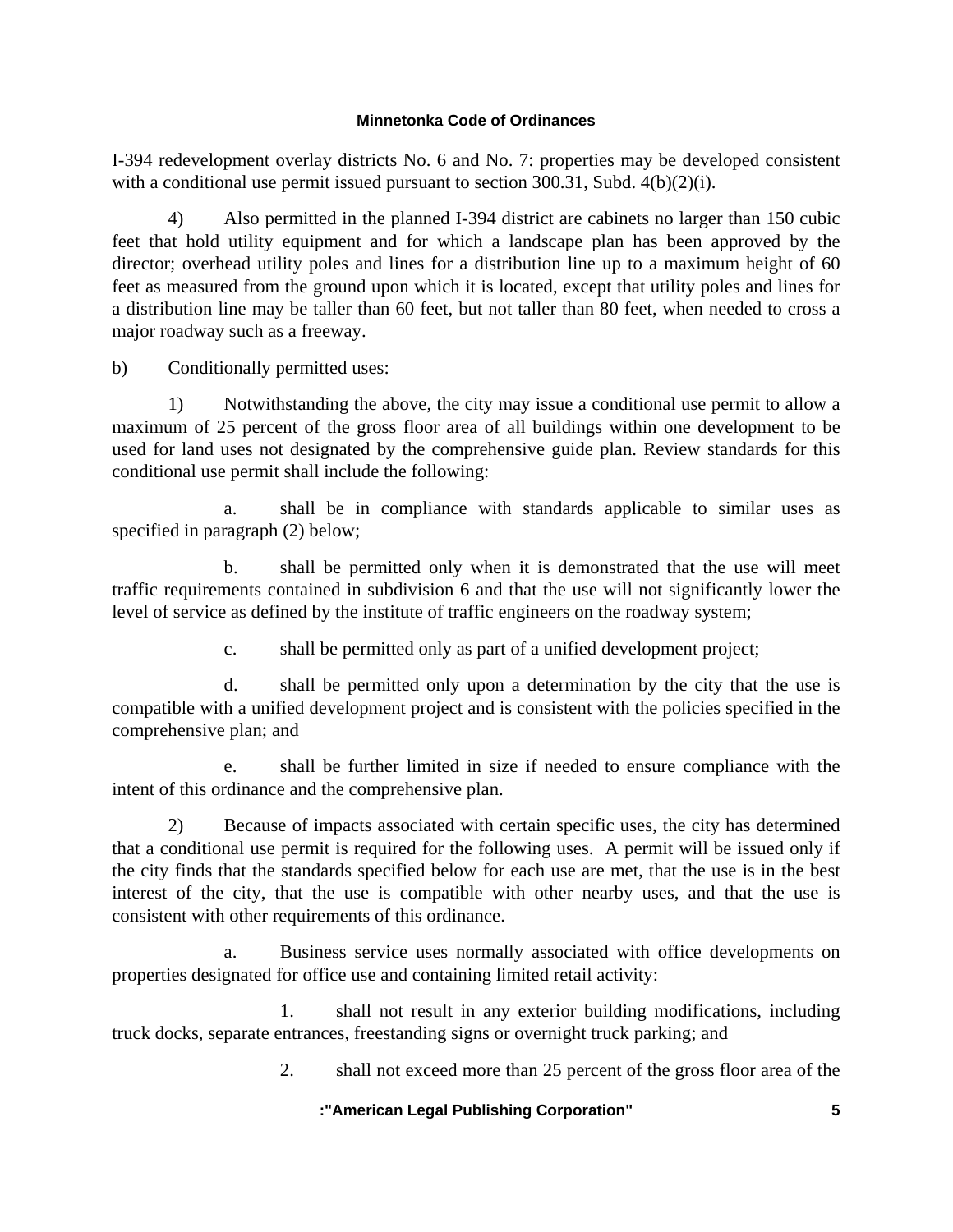building(s) in which it is located.

 b. Storage, assembly or servicing incidental to the principal use on properties designated for office, retail, or service commercial uses:

1. shall not have outside storage of materials or trucks;

2. shall not require any exterior modifications to the structure; and

3. shall not occupy more than 25 percent of the building.

 c. Minor manufacturing or assembly incidental to the principal use on property designated for office, retail or service commercial uses:

1. shall not have outside storage of materials or trucks;

 2. shall not have truck deliveries unless it is demonstrated by the applicant that the deliveries will not cause adverse impacts to the site or adjoining residential areas; and

 3. shall not exceed 25 percent of the gross floor area of the building in which it is located.

 d. Hospitals and medical clinics on property designated for office, retail or service commercial uses:

1. shall not be adjacent to low density residential areas;

 2. shall have direct access from the site to a collector or arterial street as defined in the comprehensive plan;

 3. shall not have emergency vehicle access adjacent to or located across a street from any residential use; and

 4. may be required to submit a detailed parking analysis for uses exceeding 10,000 square feet. Additional parking may be required based on this analysis.

e. Heliports on property designated for office use:

 1. shall conform to all applicable federal aviation administration and Minnesota department of transportation regulations;

 2. shall establish and utilize approach and departure routes over non-residential areas to the maximum extent possible;

 3. shall have hours of operation limited to 7:00 a.m. to 9:00 p.m., inclusive, excluding emergencies;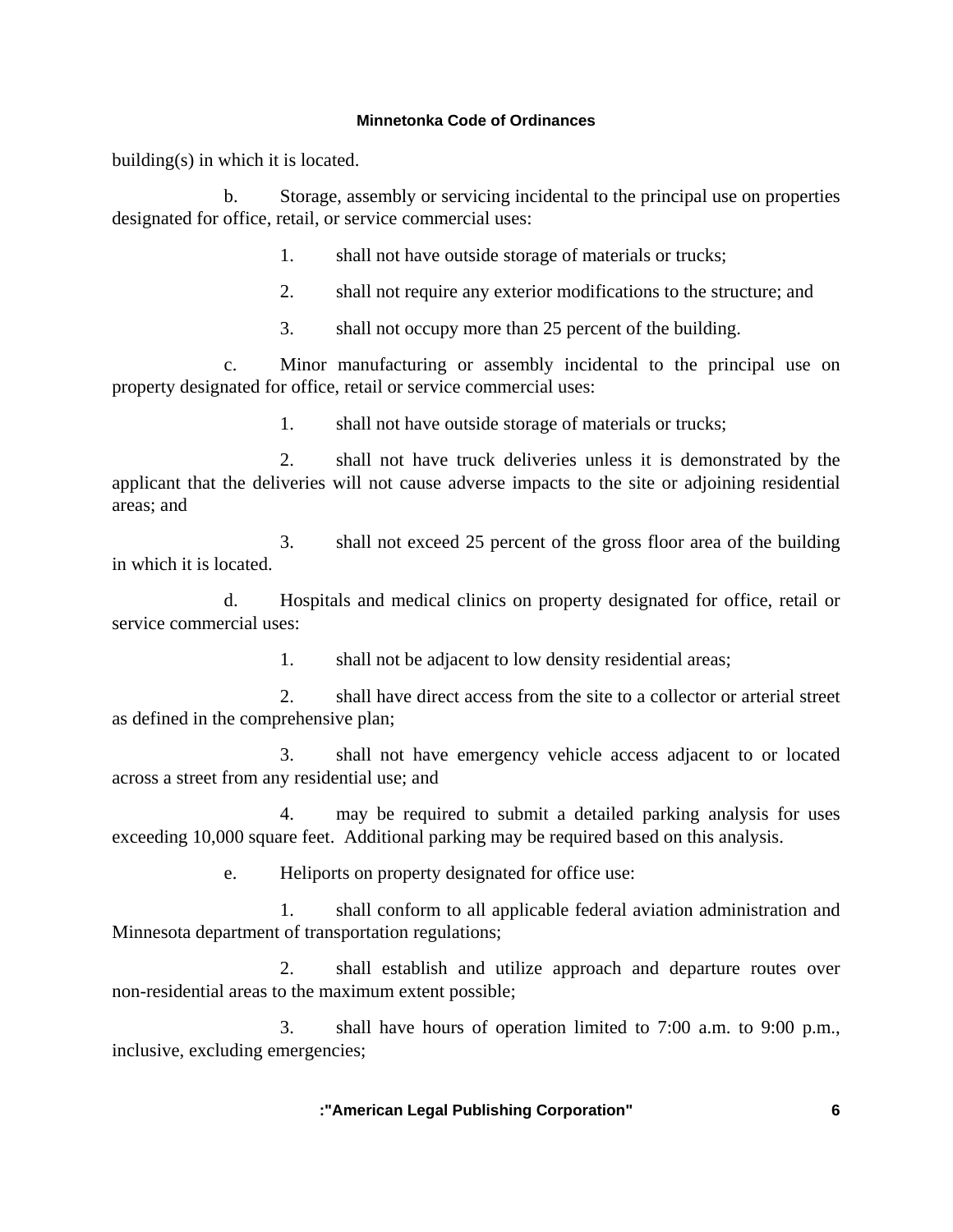- 4. shall not be located within 500 feet of residential areas;
- 5. shall be provided with a dust free landing pad; and

 6. shall be fenced or otherwise secured to prevent unauthorized access.

 f. Hotels and motels including accessory uses within the building such as restaurants, convention facilities and limited retail areas on property designated for service commercial use:

 1. shall not be located adjacent to residential parcels unless the following criteria are met:

views; and

a) parking and loading facilities are screened from residential

b) lighting and sign plans are unobtrusive to residential uses.

 2. shall only be permitted when it can be demonstrated that operation will not significantly lower the existing level of service as defined by the institute of traffic engineers on the roadway system; and

 3. are required to submit a detailed parking demand analysis. Additional parking may be required based on this analysis.

 g. Licensed day care facilities on property designated for office, retail or service commercial use:

 1. shall have loading and drop-off points designed to avoid interfering with traffic and pedestrian movements;

 2. shall have outdoor play areas located and designed in a manner which mitigates visual and noise impacts on adjoining residential areas;

 3. shall have one parking space for each six children based on the licensed capacity of the center; and

4. shall obtain all applicable state, county and city licenses.

 h. Public buildings or facilities, and cabinets larger than 150 cubic feet that hold utility equipment, on property designated for any use:

 1. are subject to site and building plan review pursuant to section 300.27 of this ordinance.

i. service stations and other automobile related uses having service bays on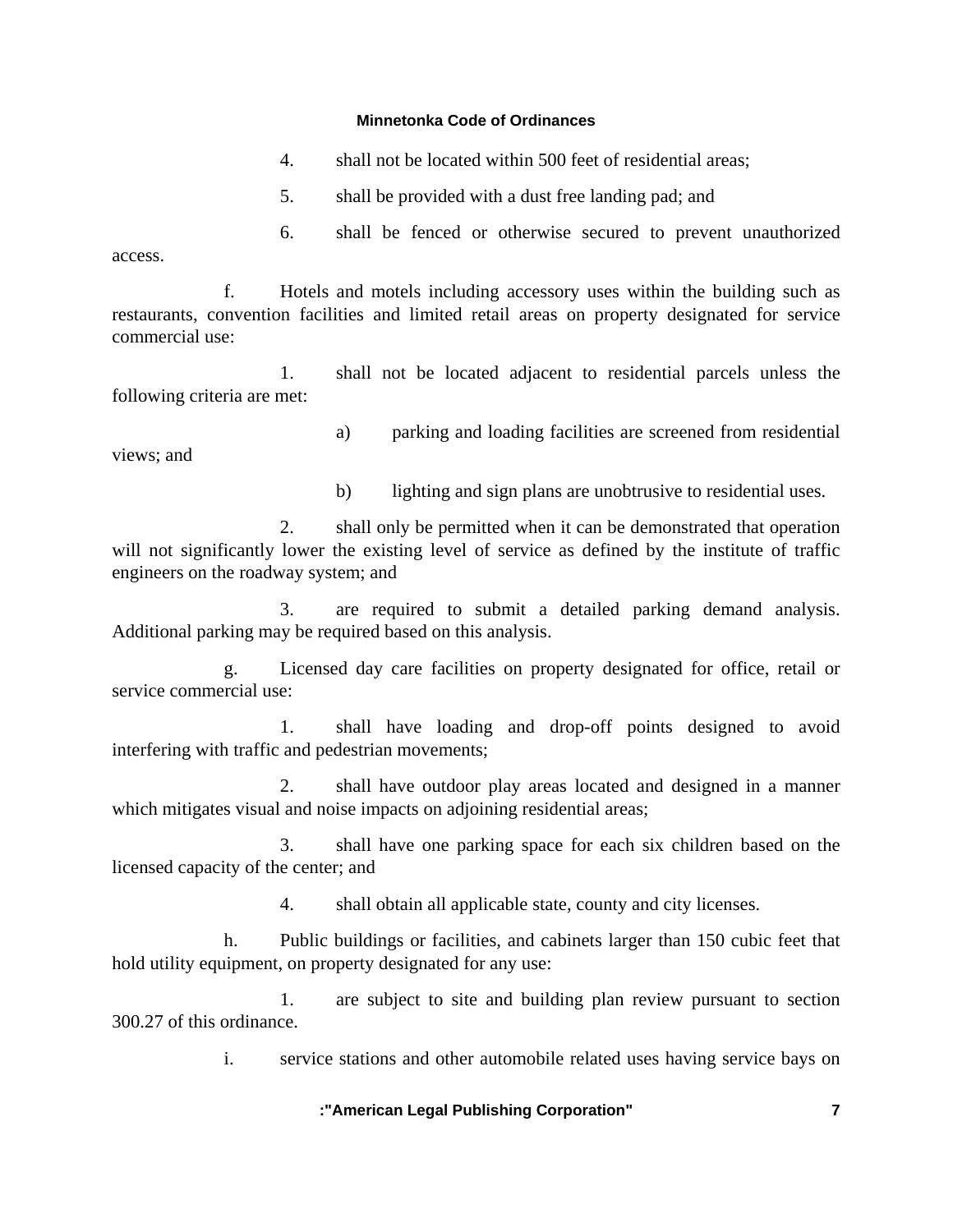property designated for retail use:

 1. must have no unlicensed and inoperable vehicles stored on premises except in storage areas where the contents are completely screened from the view from nearby properties;

 2. must conduct all repair, assembly, disassembly and maintenance of vehicles within closed buildings except minor maintenance, such as inflating tires, adding oil and replacing wipers;

parcel;

3. must have no public address system audible from any residential

 4. must provide stacking for gas pumps for at least one car beyond the pump island in each direction in which access can be gained to the pump. The required stacking shall not interfere with internal circulation patterns or with designated parking areas and shall not be permitted in any public right-of-way, private access easement or within the required parking setback;

 5. must have no sales, storage or display of motor vehicles, unless the following criteria are met:

 a) the parcel is located within the I-394 redevelopment overlay district No. 6 or No. 7;

 b) all inventory and display vehicles located outside of a building or structure, must be at finish grade level. No jack stands, risers, or other mechanisms may be used to elevate any vehicle for display purpose;

 c) class II motor vehicle sales (used car sales) are allowed only as an accessory part of the new car sales;

 d) the sale of vehicles may occur during the times and days allowed by state law;

or fire lane;

 f) the overall hardsurface coverages must not exceed 70% and floor area ratios must not exceed 0.6 except that the hardsurface coverage may extend to 80% with innovative stormwater management methods and treatment measures subject to approval by the city engineer;

section 300.31(7)(a);

g) the architectural and site standards must comply with

e) vehicles must not be displayed in any yard area, drive aisle,

 **:"American Legal Publishing Corporation" 8** h) the landscaping must comply with Section 300.31(7)(b)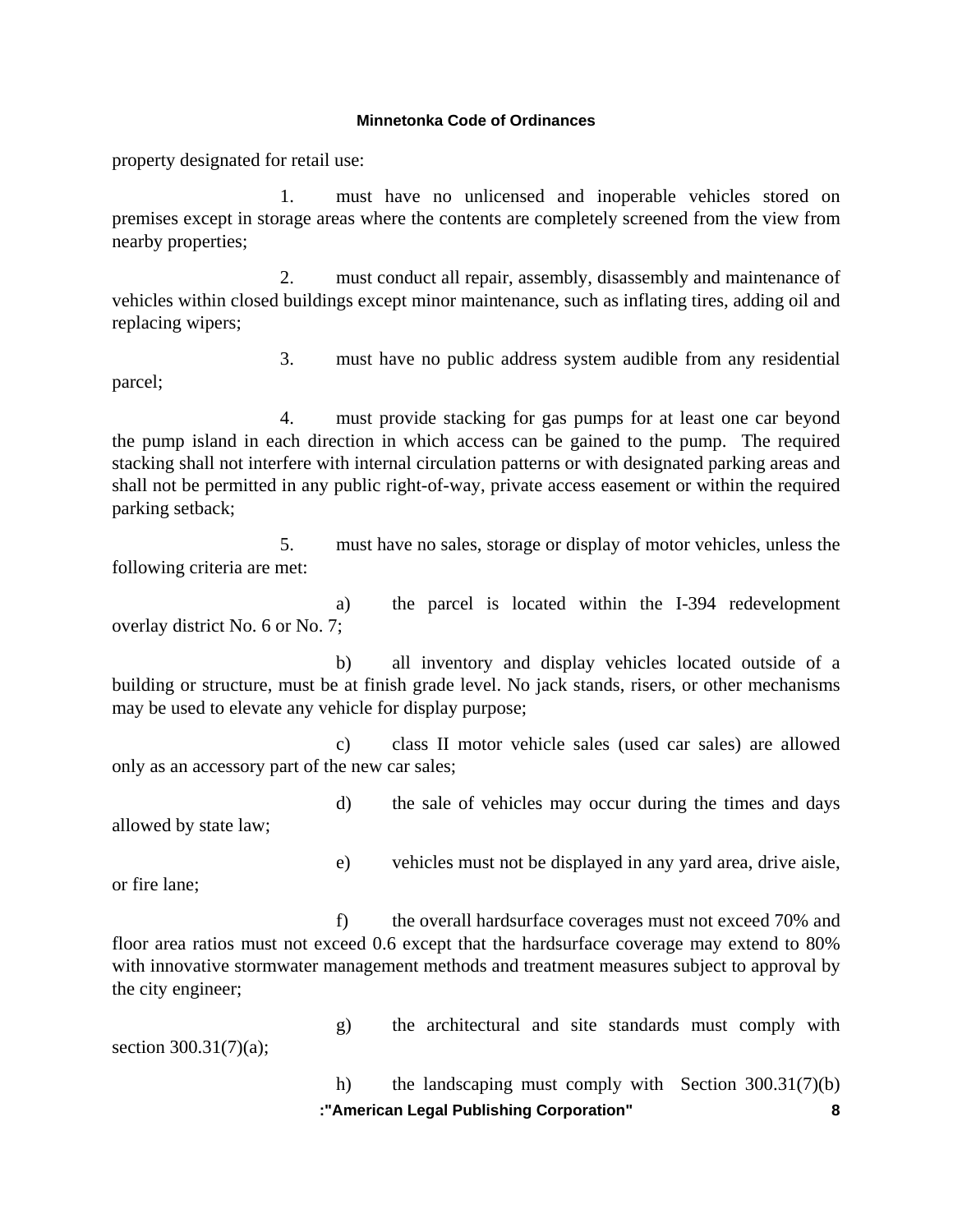and must contain a wall, berm or other feature that is constructed for long term durability when adjacent to residentially zoned property to minimize to the greatest extent reasonably possible, noise and visual impacts;

 i) parking lot and site security lighting must comply with section  $300.31(7)(c)$  and in addition, the following requirements:

1) Maximum of 450 watts per fixture.

3) Maximum of 1 watt per square foot surface parking

 2) Maximum height of light standards is 30 feet in outdoor display areas as defined in 300.31 Subd. (4)(a)(3)(b) and 25 feet in all other outdoor areas.

area.

 4) The lighting plan shall be designed to have 0.0 foot-candles at residential property lines with the understanding that ambient light from other sources may spill on the property and influence actual on site measurements.

 j) Parking requirements must comply with one of the following:

 1) fifty percent of the total on-site parking spaces must be in a structured parking ramp, or

 2) if the city deems appropriate, surface parking without a ramp under the following conditions:

 (a) total on-site parking must not exceed one parking space for every 200 square feet of building area, and

 (b) submittal of a plan that adequately screens 50% of the total parking spaces from public view.

 k) vehicles parked within a parking structure must be screened from view from surrounding residential uses;

 l) the customer parking spaces must be clearly signed and may not be used at any time for inventory vehicle parking;

 m) all pickups and drop offs of vehicles must occur on site and off public streets;

 n) all loading and unloading of vehicles must occur on site and off public streets;

> **:"American Legal Publishing Corporation" 9** o) customer testing of vehicles may occur only on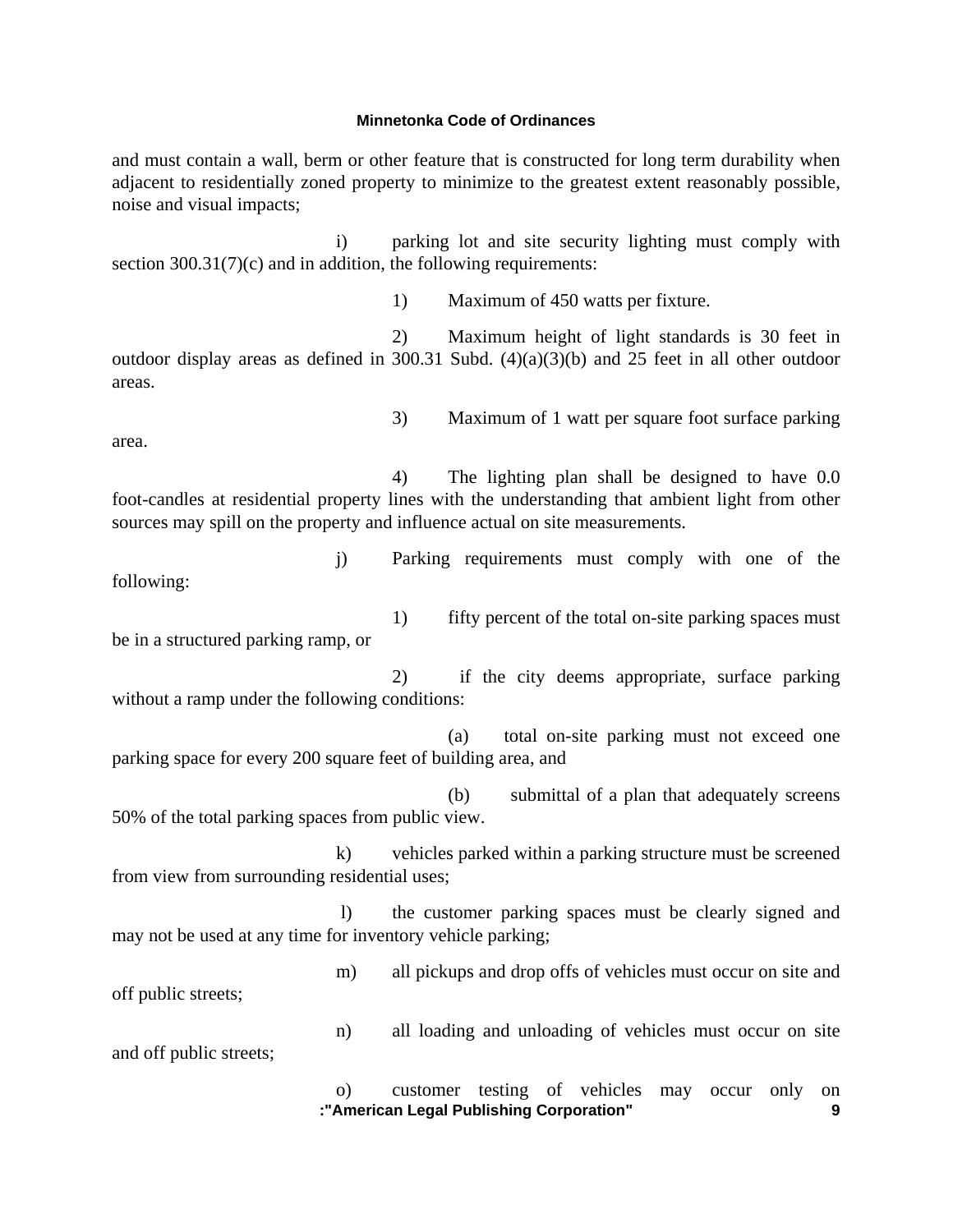non-residential streets and only with a store employee;

p) no loudspeaker paging system may be used;

 q) all rooftop equipment must be fully screened from ground level view of adjacent properties;

r) all signs must be consistent with this code;

 s) poured-in-place concrete curbs must be constructed and maintained on the perimeter of parking lots and traffic islands; and

 t) all trash and recyclable materials must be screened from public view.

 6. must not be located within 100 feet of any low density residential parcel or adjacent to medium or high density residential parcels. The city may reduce separation requirements if the following are provided:

a) landscaping and berming to shield the auto service use;

and

b) parking lots not located in proximity to residential uses;

c) lighting plans which are unobtrusive to surrounding

residential uses;

 j. Retail facilities having gasoline pumps on property designated for retail use:

1. shall have no vehicles which are unlicensed and inoperable stored

on premises;

2. shall conduct no repair, assembly or disassembly of vehicles;

 3. shall not locate gasoline pumps, stacking lanes or access pumps adjacent to low density residential properties unless separated from the low density property by the principal structure or from mid or high density residential parcels by screening sufficient to block the view of those items from those parcels;

 4. shall have no public address system audible from any residential parcel;

 5. shall provide stacking for gas pumps at least one car beyond the pump island in each direction in which access can be gained to the pump. The required stacking shall not interfere with internal circulation patterns or with designated parking areas and shall not be permitted in any public right-of-way, private access easement or within the required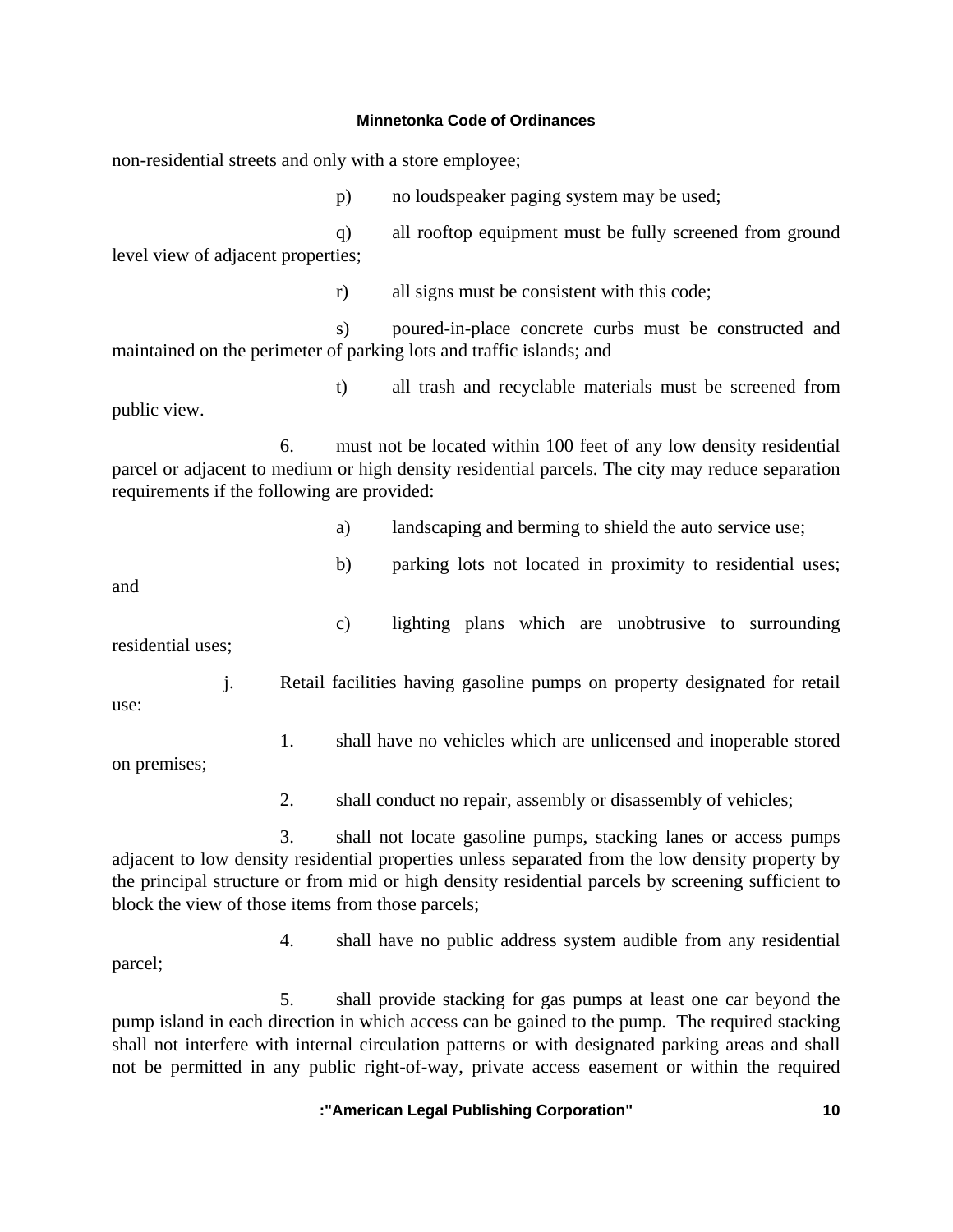parking setback; (Figure 31-1)

## **Figure 31-1**



6. shall have no sales, storage or display of automobiles; and

7. shall be screened from adjacent residential areas.

 k. Uses having a drive-up window on property designated for office, service commercial or retail use:

 1. shall not have drive-up windows and stacking areas located adjacent to any residential parcel;

 2. shall be provided with a suitable visual screen from adjacent properties;

 3. shall provide stacking areas with a minimum of six cars per aisle on the property in areas not within applicable setback requirements; and

 4. shall not have public address system audible from any residential parcel.

l. Theaters on property designated for service commercial or retail use:

 1. theaters located within shopping centers or otherwise utilizing joint parking arrangement shall submit an analysis of parking demand versus availability for review and approval by the city. Additional parking may be required based on this analysis if available parking does not meeting the expected demand;

2. theaters located within existing structures may be required to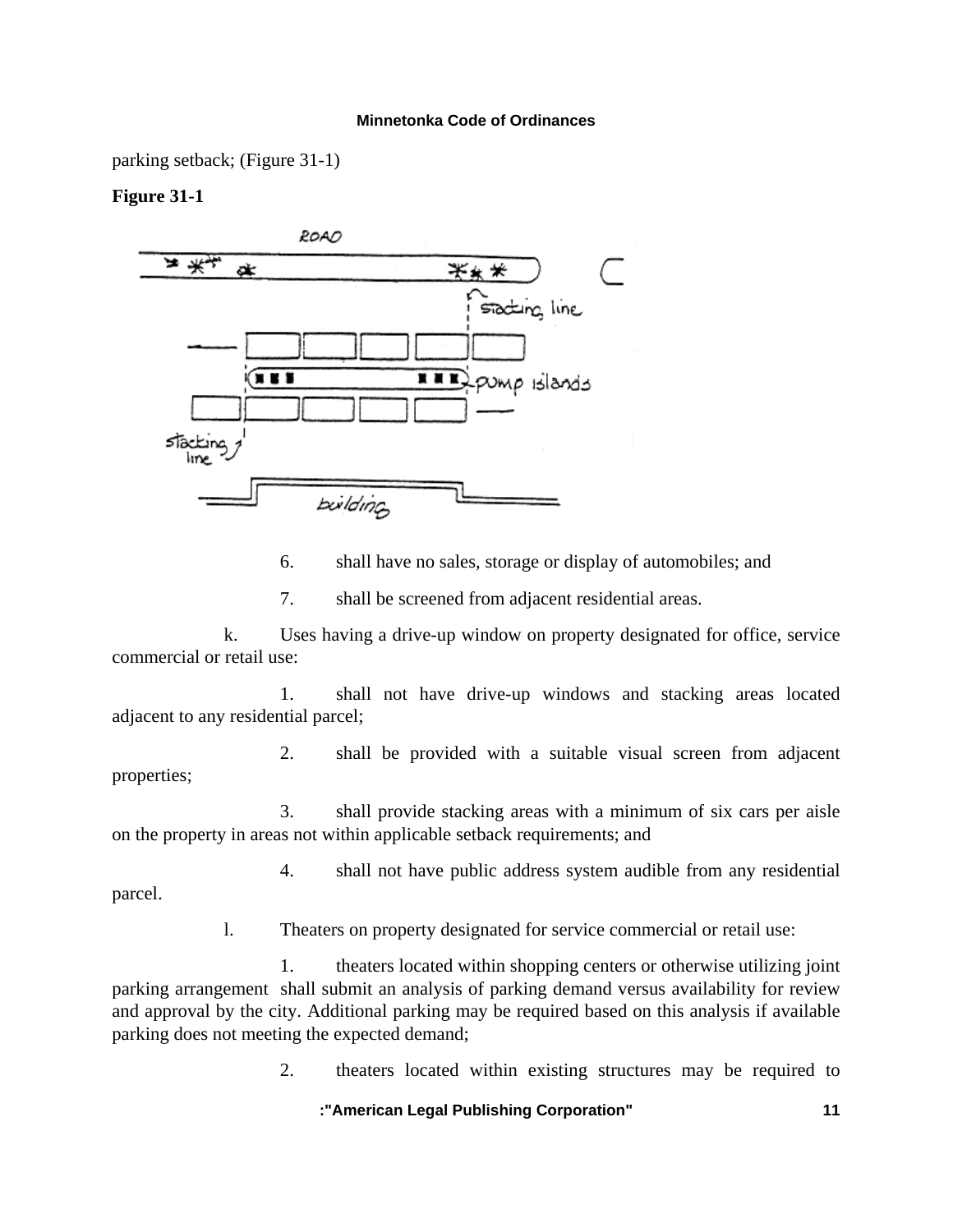install appropriate building modifications to provide adequate pedestrian and vehicle access; and

 3. interior and free standing theaters shall only be permitted when it can be demonstrated that vehicular ingress and egress may be accomplished without inducing undue traffic problems on area roadways.

 m. Restaurants and cafeterias on property designated for office, retail or service commercial use incorporated within a portion of a principal structure and oriented predominantly towards serving the needs of employees of the surrounding area but excluding drive-up and exterior walk-up facilities:

 1. shall be permitted only wall mounted signs, subject to the limitations of section 300.30 of this code;

 2. shall not exceed 15 percent of the gross floor area of the building in which it is located;

 3. shall have parking and vehicular circulation in compliance with the requirements of section 300.28 of this code and which items must be adequate to accommodate the restaurant; and

 4. shall only be permitted when it can be demonstrated that operation will not significantly lower the existing level of service as defined by the Institute of traffic engineers on the roadway system.

 n. Freestanding restaurants on property designated for retail or service commercial use:

1. shall have minimum seating capacity of 150;

 2. shall be part of an overall master development plan consisting of more than one structure;

 3. shall be architecturally consistent and compatible with other structures in the master development plan;

 4. shall have parking in compliance with the requirements of section 300.28 of this code;

 5. shall be permitted only when it can be demonstrated that operation will not lower significantly the existing level of service as defined by the institute of traffic engineers on the roadway system;

6. shall not include a drive-up window; and

 7. shall not be located within 100 feet of any low density residential parcel or adjacent to medium or high density residential parcels. The city may reduce separation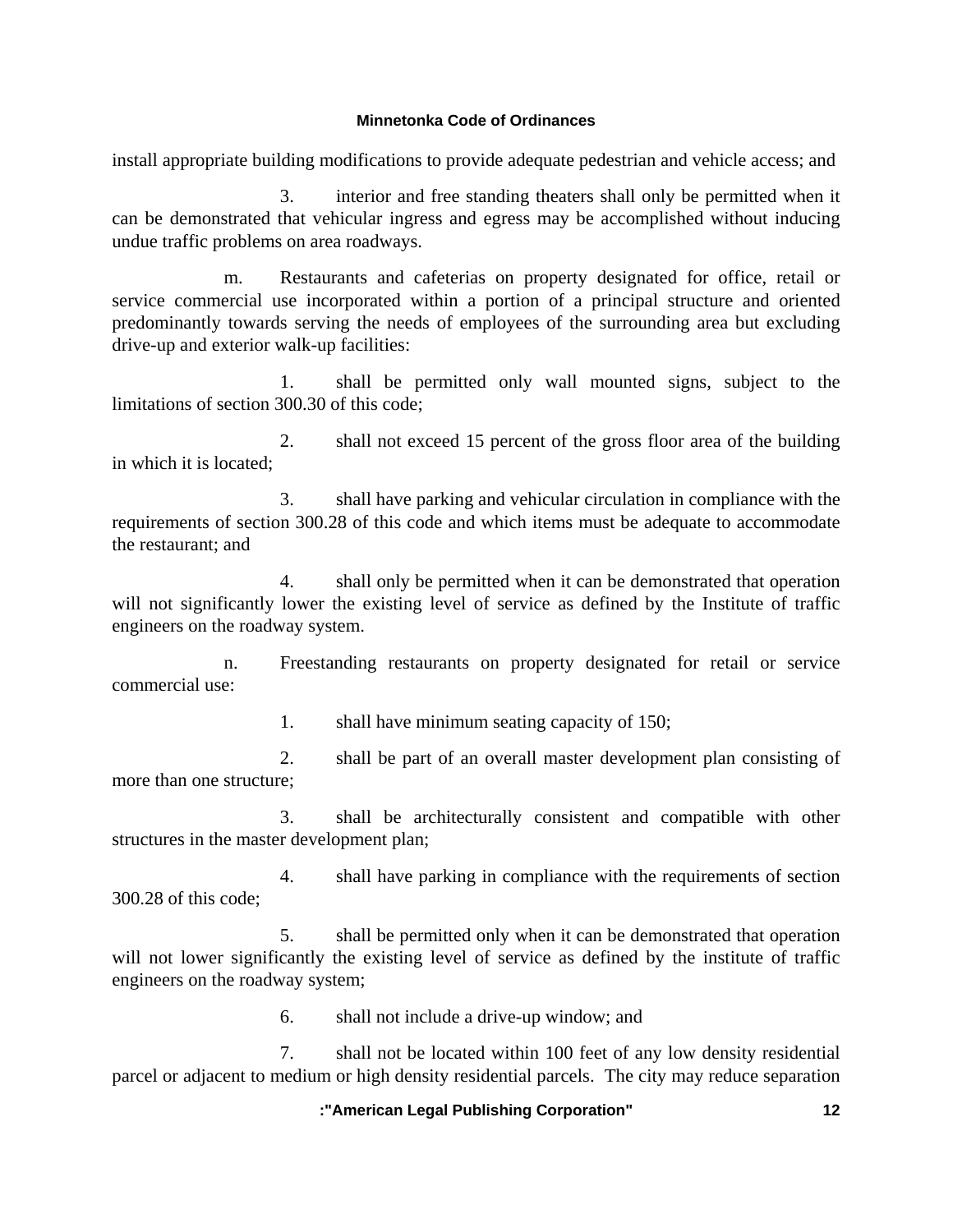requirements if the following are provided:

- a) landscaping and berming to shield the restaurant use;
- b) parking lots not located in proximity to residential uses;

and

c) lighting plans which are unobtrusive to surrounding uses.

 o. Restaurants other than those included in paragraph m. and n. and fast food restaurants on property designated for retail use:

 1. must be in retail multiple tenant centers only and conform to the architecture of a specific center;

 2. will not be permitted when traffic studies indicate significant impacts on the levels of service as defined by the Institute of Traffic Engineers on the roadway system;

 3. outdoor seating areas will be approved only subject to the following:

 a) must be located in a controlled or cordoned area with at least one opening to an acceptable pedestrian walk. When a liquor license is involved, an enclosure is required and the enclosure shall not be interrupted; access must be only through the principal building;

 b) must be set back at least 200 feet and screened from any adjacent property designated in the comprehensive plan for residential use;

 c) must be located and designed so as not to interfere with pedestrian and vehicular circulation;

d) must be located next to an entrance to the main use;

 e) must be equipped with refuse containers and periodically patrolled for litter pick-up;

 f) must not have speakers or audio equipment that is audible from adjacent residential parcels; and

g) must meet building setback requirements.

 4. drive-up windows and related stacking spaces will be approved only subject to the following:

a) public address systems must not be audible from any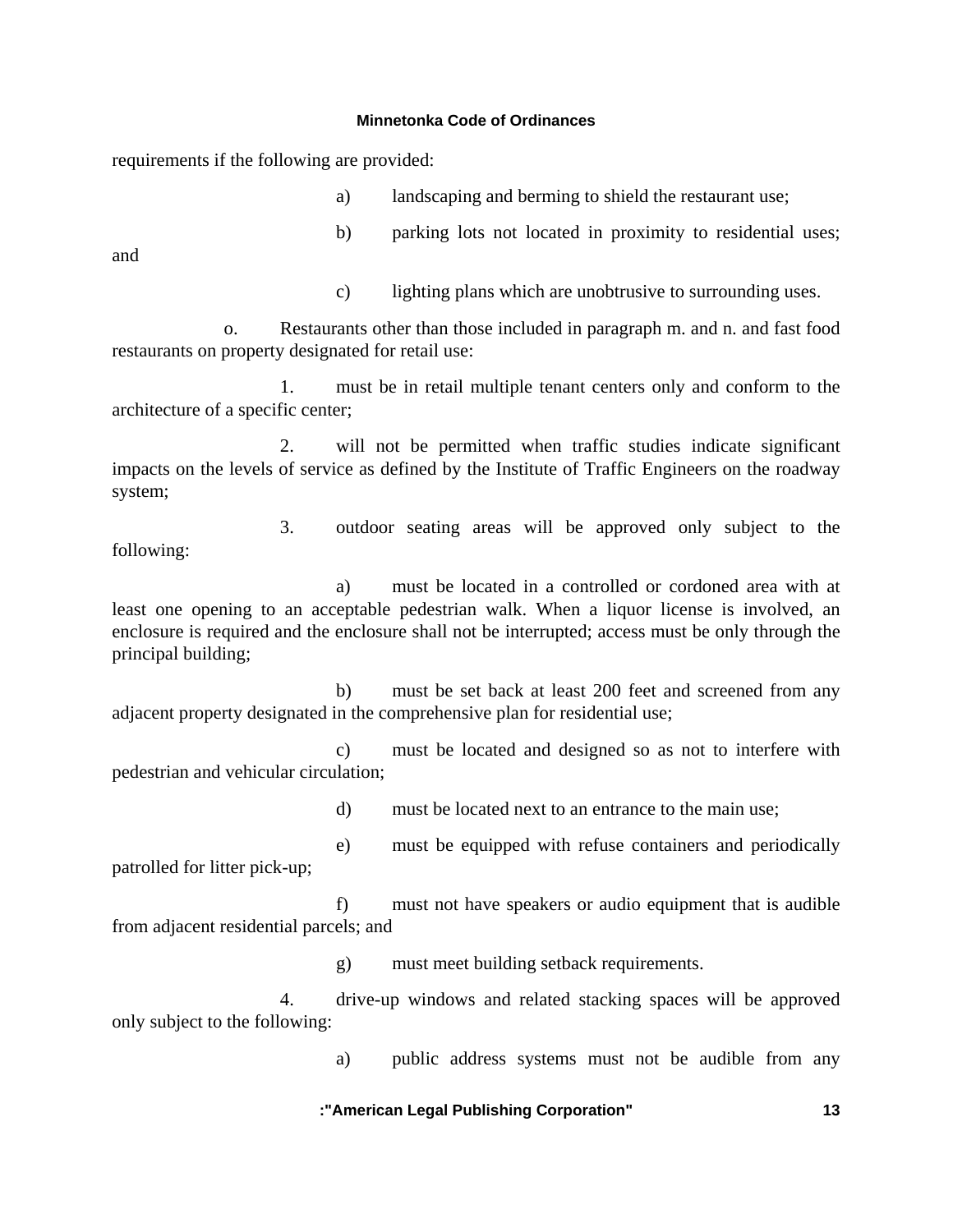residential parcel; and

 b) stacking for a minimum of six cars per aisle must be provided subject to applicable parking lot setbacks.

 c) must be set back at least 100 feet and screened from any adjacent property designated in the comprehensive plan for residential use.

 5. restaurants or fast-food restaurants with less than 1,200 square feet gross floor area, designed seating capacity not exceeding 25, having no drive-up window and located in retail multiple tenant centers are exempt from the requirements of this section and are considered to be a standard retail use. For tenants with accessory fast-food restaurants, the 1,200-square-foot calculation will include the total gross area of all restaurants and fast-food restaurants within the tenant space.

 p. Health clubs and accessory uses within the building on property designated for service commercial use:

 1. shall have any active outdoor use areas screened from residential views;

 2. shall submit a detailed parking demand analysis. Additional parking may be required based on this analysis; and

 3. shall not be permitted when traffic studies indicate significant impacts on the levels of service as defined by the institute of traffic engineers on the roadway system.

 q. Exterior display, sales or storage consistent with the provisions of section 300.31, subd. 4(a)(3):

 1. all merchandise, consumer goods and business related items shall be kept in a neat and orderly fashion at locations indicated on approved plans;

 2. a combination of landscaping and berming to screen views of the exterior sales, display or storage area from adjacent properties shall be provided;

 3. all service or maintenance activity shall occur within the principal building;

4. all applicable provisions of section 300 shall be met;

 5. public address systems shall not be audible on residential property. If continued complaints regarding audible public address systems are received, the city retains the right to require removal of the system; and

6. detailed lighting plans shall be provided which show that there will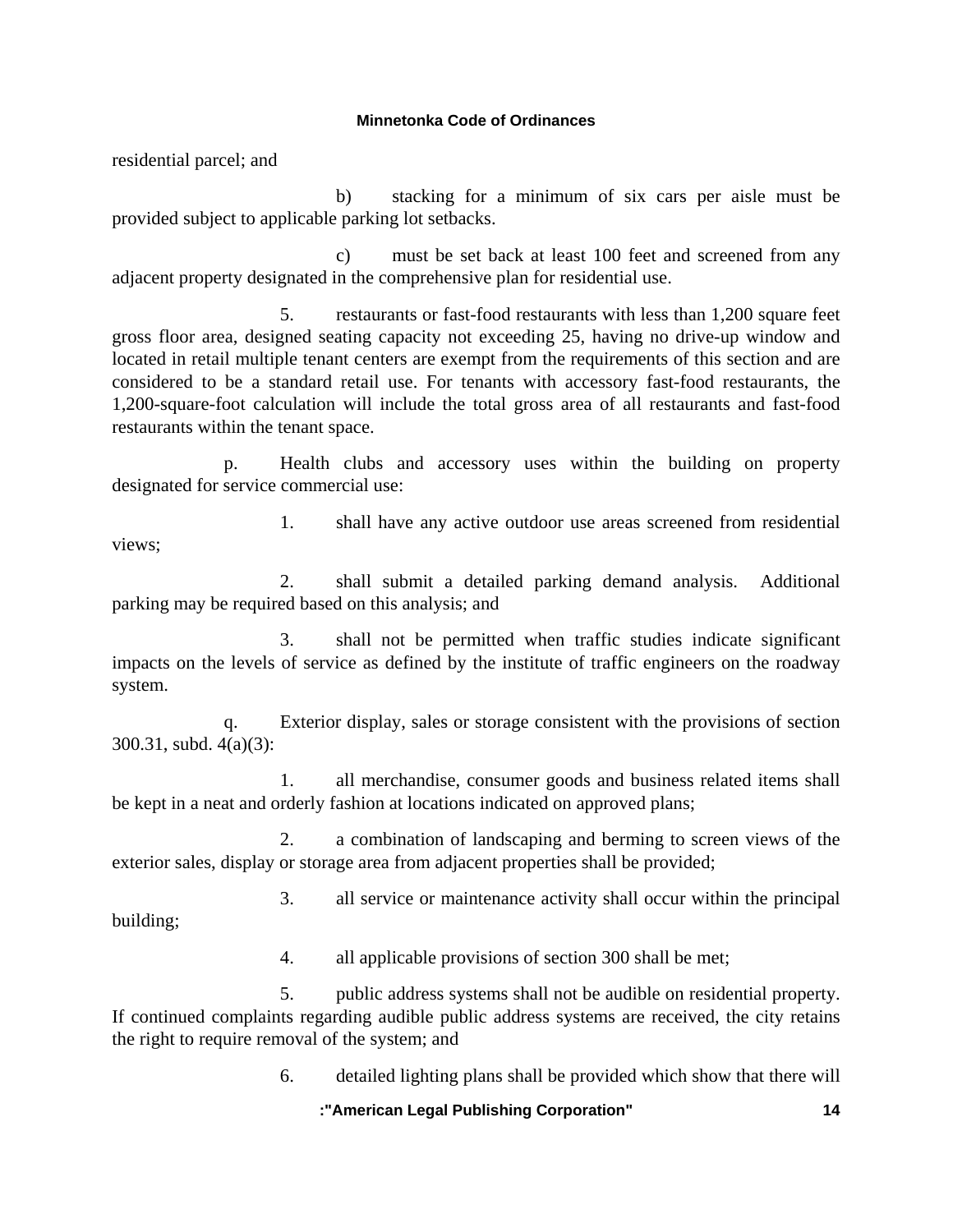be no direct residential views of the light source. Decorative light fixtures shall be provided. Stringer type lighting is not permitted.

r. Telecommunication facilities, subject to the provisions of Section 300.34.

(Amended by Ord. 2012-07, adopted June 25, 2012; Ord. 2008-21, adopted July 28, 2008)

# **5. Development Standards.**

Within the planned I-394 district all development shall be in compliance with the following.

a) Minimum lot area: except for parcels included in designated I-394 redevelopment overlay districts, parcels for which any development including expansion of existing development is proposed shall have a minimum area of three acres. Designated wetlands, floodplains, shorelands or public right-of-way shall not be included when calculating the minimum area. The minimum lot area shall not apply to the following:

 1) a property directly adjacent to or across a right-of-way from property which has been developed previously as a planned unit development; where land uses and architecture similar to the earlier planned unit development are proposed and the development will be perceived as and will function as an extension of that previously approved development;

 2) situations where it is demonstrated to the satisfaction of the city that there is no reasonable future possibility of assembling land parcels into an aggregate of three acres; or

 3) minor architectural improvements, building additions not exceeding 10 percent of gross floor area and minor site improvements if determined by the city to comply with the provisions of this ordinance.

b) Where the site of a proposed development is designated for more than one land use in the comprehensive plan, the city may require that the development include a combination of the designated uses in order to achieve traffic management objectives contained in subdivision 6 of this section.

c) Developments approved under the planned unit development district in effect prior to the effective date of this section shall remain subject to all requirements of the approved planned unit development and associated P.U.D. agreement.

d) Overall hardsurface coverages and floor area ratios for a planned I-394 district project shall be limited as follows:

| comprehensive plan      | hardsurface      | floor area |
|-------------------------|------------------|------------|
| designation             | coverage $(\% )$ | ratio      |
| mid-density residential | 50               | 0.50       |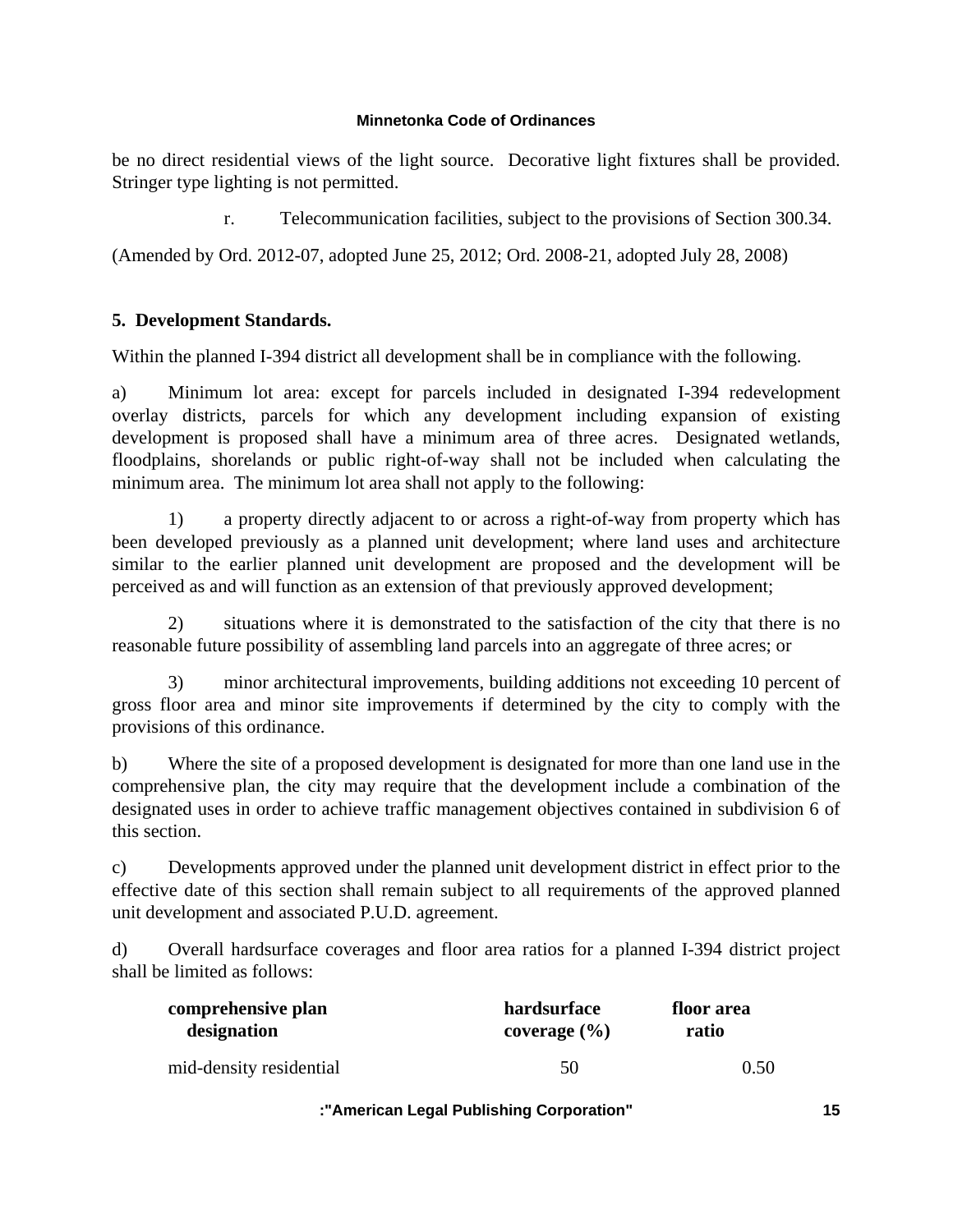| high-density residential | 60 | 0.75 |
|--------------------------|----|------|
| office                   | 70 | 0.75 |
| service commercial       | 70 | 0.60 |
| retail commercial        | 80 | 0.30 |

 Individual parcels within a proposed development may exceed these standards as long as the total average does not.

e) Internal lot lines may be located to allow individual ownership of specific buildings.

f) Each residential development shall provide a minimum of 10 percent of the gross project area in private recreational uses for project residents. This area shall be for active or passive recreational uses suited to the needs of the residents of the project including, but not limited to, swimming pools, trails, nature areas, picnic areas, tot lots and saunas.

g) Except for internal project lot lines to allow individual ownership of specific buildings, no subdivision of land shall be approved unless accompanied by a master development plan in conformance with the provisions of this section.

h) The city may utilize incentives to encourage the construction of projects which are consistent with the city's housing goals. Incentives may include modification of development standards for developments providing low and moderate cost housing. Incentives may be approved by the city only after the developer and city have entered into an agreement to ensure that the low and moderate cost units remain available to persons of low and moderate income for a specific period of time.

(Amended by Ord. 2011-04, adopted April 18, 2011)

# **6. Traffic.**

The city has determined that future growth within the planned I-394 district must be responsibly managed under a planned framework of development parameters. A crucial element of planned growth management involves the maintenance of acceptable levels of traffic operation on regional and local road systems. In order to maintain the functional capacity of area road systems, a development limitation based on p.m. peak hour trip generation is established for new development. Further, the I-394 system design is based on a commitment to transit alternatives including high occupancy vehicle lanes, park and ride lots and timed transfer transit stations. A commitment from development projects within the I-394 corridor to manage traffic and to utilize transit alternatives is necessary to maintain the design capacity of the road system. All parcels within the planned I-394 district are subject to the following traffic requirements.

a) Traffic impact studies: a traffic impact study prepared by a registered traffic engineer to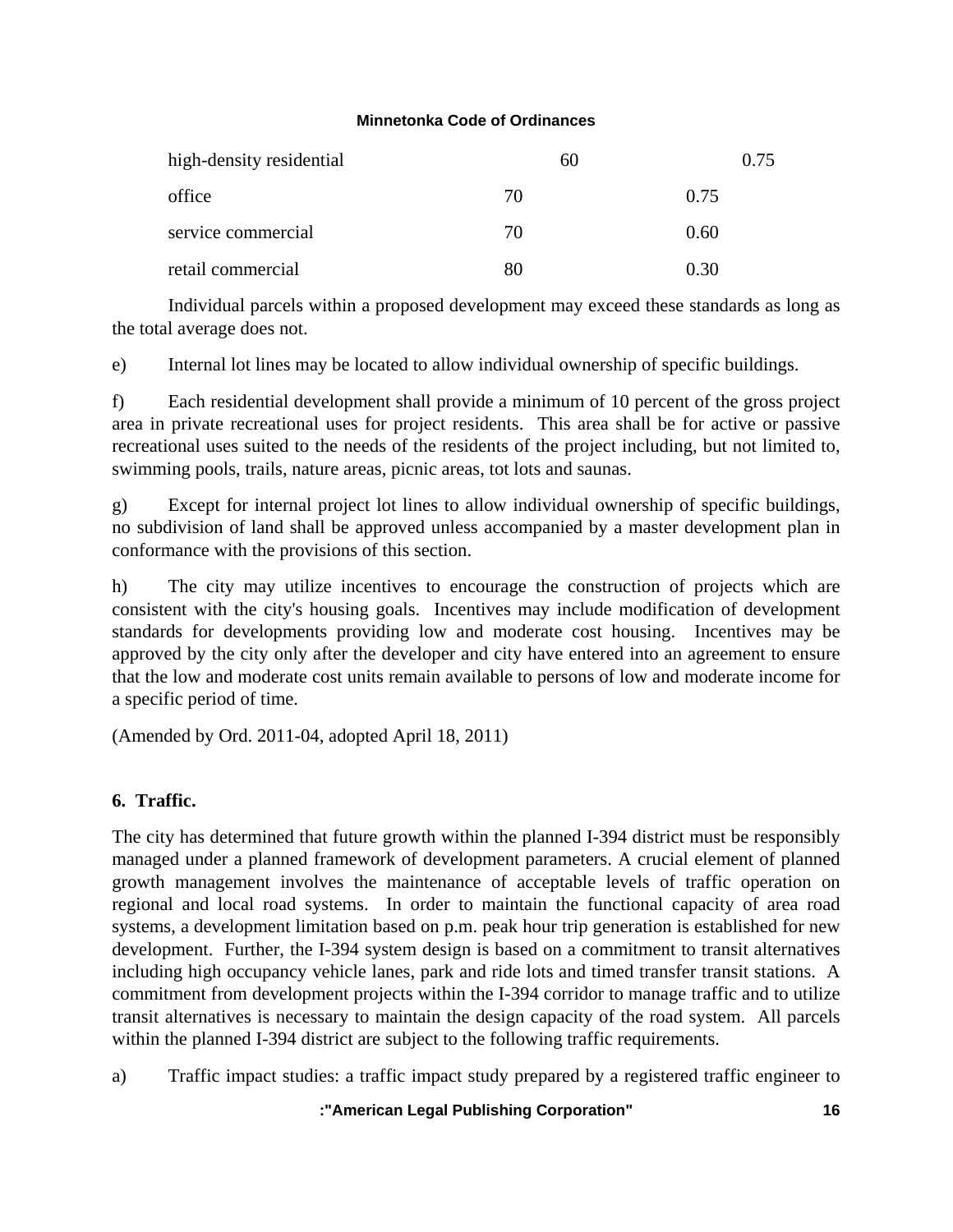assess potential traffic impacts on local and regional road systems is required for any of the following:

1) any development which exceeds 25,000 square feet of gross floor area;

 2) expansion of existing development which exceeds 10 percent of gross floor area and the total gross floor area is 25,000 square feet or greater; or

 3) any development for which the p.m. peak hour trip generation rate, as defined by the institute of traffic engineers, is expected to exceed two p.m. peak hour trips per 1,000 square feet of gross floor area.

b) Trip generation: to avoid exceeding acceptable levels of service at area intersections and thus overburdening the capacity of the road system, development limitations based on p.m. peak hour trip generation are established in subdivision 13 for each parcel of land in the I-394 corridor. These have been developed using recognized methods of traffic forecasting. All property in the I-394 corridor was divided into traffic analysis zones. Traffic generation and distribution were analyzed based upon reasonable development on all parcels. A maximum number of p.m. peak hour trips per traffic analysis zone were calculated based upon the approved traffic levels at interchanges as specified in the I-394 corridor plan. The total number of trips were allocated on the basis of square footage of buildable property in each zone, regardless of present or future use.

 The trip generation number specified in subdivision 13 is the maximum number of p.m. peak hour trips that may be generated by any permitted use of property. To determine the maximum square footage of building space which is allowed for each parcel, the trip limitation number is divided by the p.m. peak hour rate for that use. The applicable rates are defined by the traffic analysis included with the I-394 corridor study. Substantial compliance with the trip generation number and resultant maximum square footage of buildable space is required. In determining trip generation and building square footage allowable, gross floor area of a building shall be used. In cases where there is a substantial amount of common area within a building and when institute of traffic engineers data is based on gross leasable area, gross leasable area may be used.

 Uses existing on the effective date of this section which generate p.m. peak hour trips or which have a building area greater than the number assigned may continue to exist as non-conforming developments. These uses shall be subject to the restrictions contained in section 300.29; however, each of these uses shall be allowed to expand by no more than 10 percent of existing building area if measures are taken to keep the traffic generation at the rate existing on the effective date of this section. An expansion beyond that amount or a change of use shall be permitted only if there is substantial compliance with the trip generation limit.

 **:"American Legal Publishing Corporation" 17** Unused trips allocated to a parcel are not a property right which may be transferred at will to another property. Unused trips may be transferred, but only to another parcel in the same zone and only after city council approval. The council may decline to permit a transfer if it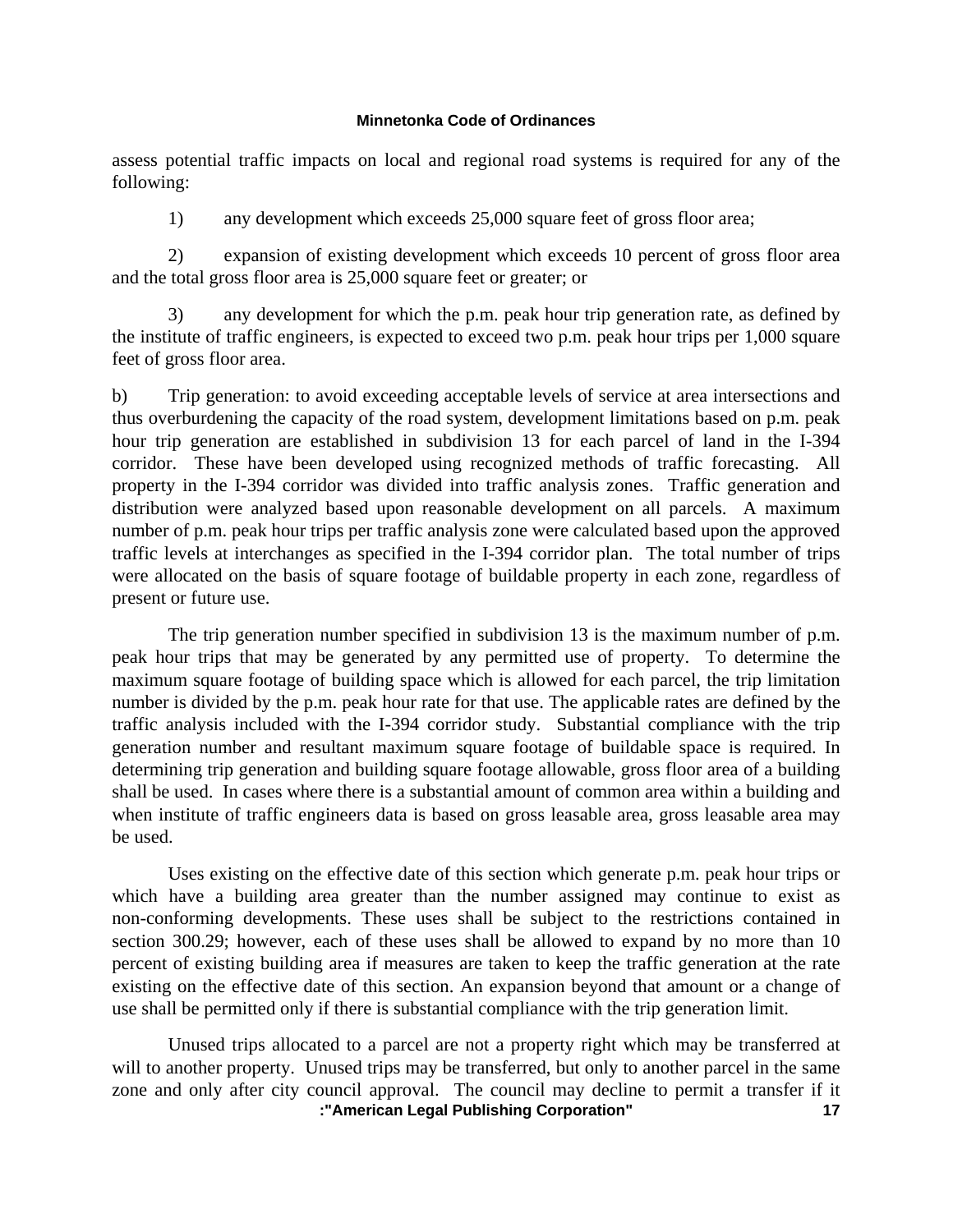would threaten to overload the capacity of the roadway system or would otherwise not be in the public interest.

c) Appeal of p.m. peak hour trips: appeals to the p.m. peak hour trips and rates may be made by any person to the planning commission and city council. Appeals shall be written and accompanied by a report prepared by a registered traffic engineer and deemed adequate by the director of planning which shall provide evidence indicating potential errors in a p.m. peak trip limitation in subdivision 13, reasons why the property or development is presently or will in the future generate less p.m. peak hour trips, or both.

 The appeal shall be reviewed by the planning commission. Notices of a public meeting before the planning commission regarding the appeal shall be mailed to owners of property located wholly or partially within 400 feet of the subject property, as reflected in the certified records of the Hennepin county auditor. The planning commission shall make a decision within 60 days following the date of submission of a completed application for appeal unless a continuance is not objected to by the applicant.

 After receipt of the recommendation of the planning commission, the city council shall consider the matter and may hold whatever hearing it deems advisable. The city council shall act upon the appeal within 120 days of submission to the city of a completed application or such longer period not objected to by the applicant and, shall serve a copy of its decision upon the applicant by mail. If the council fails to make a timely decision, the appeal shall be deemed to have been denied. The city council may approve an appeal to Subdivision 13 only upon an affirmative vote of at least two-thirds of its full membership.

d) Road system improvements: development that would exceed trip generation guidelines in subdivision 13 below may only be constructed if concurrent road system improvements to accommodate additional trip generation are installed and paid for by the developer. The road system improvements must achieve a level of service operation at area intersections consistent with level of service that would have existed without the excess trip generation. Further, the comprehensive plan has identified a series of geometric road system and traffic control improvements which are needed to accommodate trip levels specified in subdivision 13. Nothing in this chapter shall be construed to eliminate developer responsibility for stated improvements if improvements are found to be needed by a traffic impact study as a result of development. If a traffic impact study finds that road system improvements are required as a result of the proposed development, no construction of the development shall commence until arrangements, including financing, for permanent improvements are made and approved by the city. If qualifying warrants are not met for such improvements, interim improvements shall be installed by the developer.

e) Access and traffic orientation: access to public road systems shall be limited and spaced to promote effective and safe access as determined by the city and other appropriate review jurisdictions. Public or private streets within redevelopment areas shall be designed to channel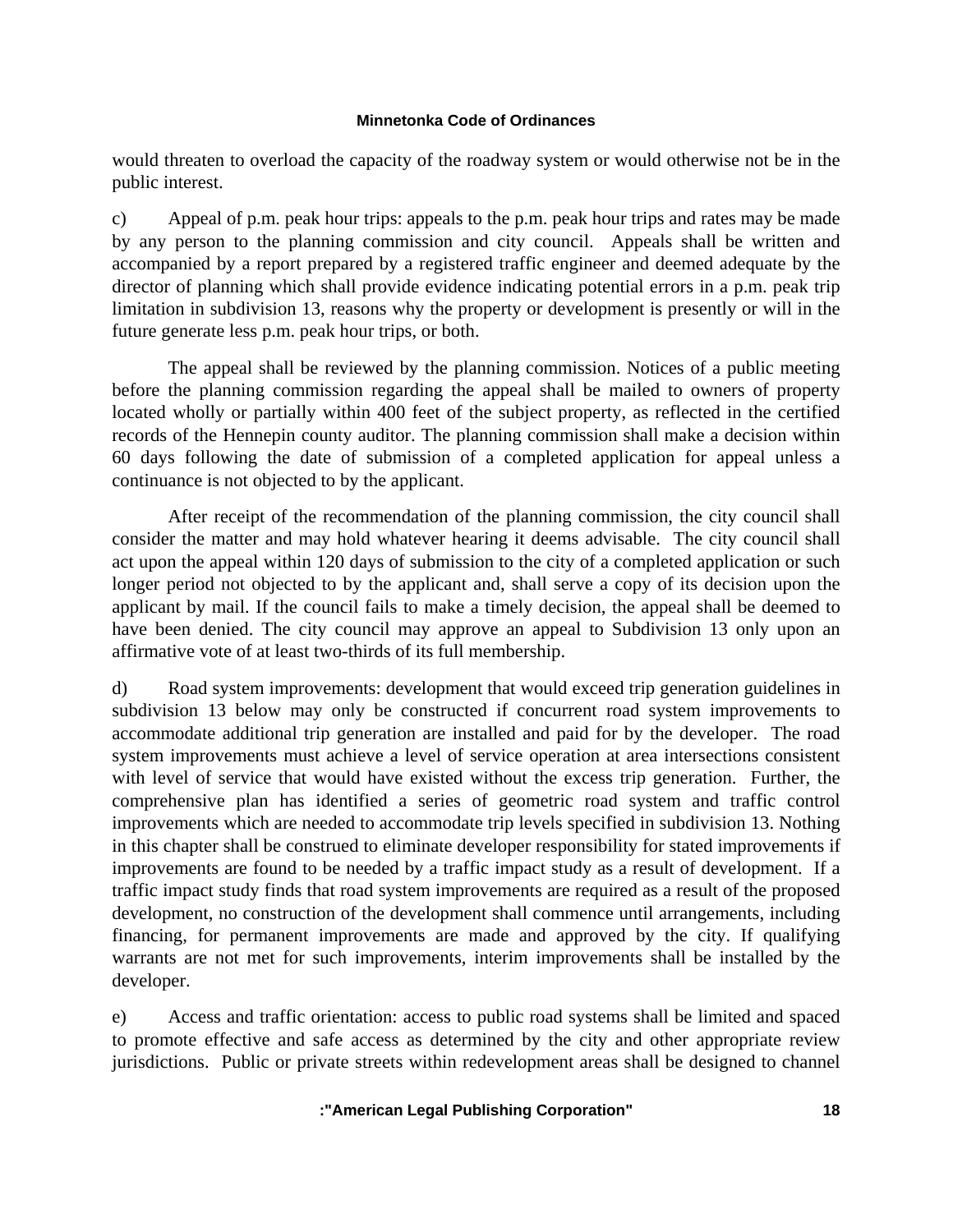traffic to the regional road system and not to nearby single family neighborhood road systems.

f) Phased occupancy: the city may require phased construction or occupancy of a building or portions of a development/redevelopment project. Such phasing may be tied to completion of I-394 construction segments or other road system improvement found to be needed by the traffic impact study.

g) Traffic management: all approved development projects of 25,000 square feet or greater shall submit and operate under a traffic management plan approved by the city. Specific plan elements will vary depending on the scale, location and type of a project. Traffic management items which may be required include, but are not limited to, the following:

1) staggered work hours or flextime;

 2) use of mass transit and car pools along with preferential location of car pool and van pool parking spaces within parking lots and ramps;

 3) use of alternative traffic routes away from intersections operating in excess of targeted service levels;

4) possible restrictions on certain turn movements during peak traffic periods;

 5) a program for the use of the timed transfer station located at the Plymouth Road/I-394 interchange;

 6) partial funding of a Minnesota rideshare position or designation of an employee to work with Minnesota rideshare to arrange and assist in providing rideshare services and transit information;

 7) project design to accommodate bus service when routes allow and the provision of climate controlled bus shelters;

 8) private van shuttle services between a development and transit locations or other appropriate destinations within the corridor;

9) provision of a cab stand and information about available taxicab services; or

 10) provision of visible and convenient areas for marketing rideshare and transit services.

h) Pedestrian circulation: all development/redevelopment projects shall install pedestrian improvements in accordance with the Ridgedale sidewalk/trail plan approved by the city. Other pedestrian sidewalks and trails may be required if deemed appropriate by the city.

(Amended by Ord. 2012-07, adopted June 25, 2012)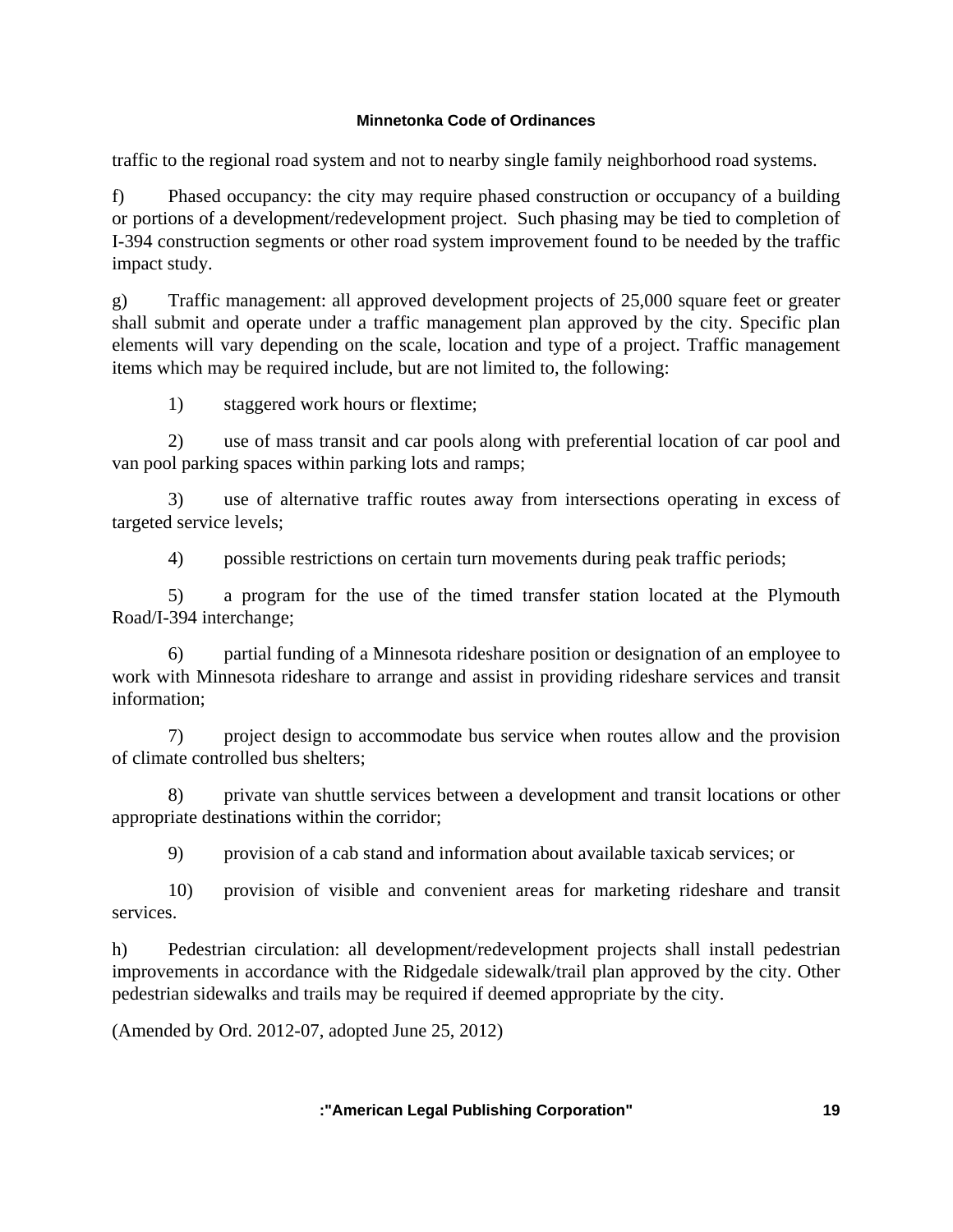## **7. Design Standards.**

The city has determined that development located in the planned I-394 district requires a high degree of design quality. The high visibility of properties from the interstate frontage and the proximity of development sites to single family residential neighborhoods dictate sensitive design considerations. This section is intended to serve the public interest, maintain and enhance property values and mitigate the impacts between adjacent land uses of different intensity through appropriate design standards.

## a) Architectural and site standards:

 1) Building setbacks: the setback for all buildings within the planned I-394 district from any bordering or abutting street shall be 35 feet for local and neighborhood collector streets and 50 feet from all other street classifications except that in no case shall the setback be less than the height of a building up to a maximum of 100 feet. Building setbacks from internal public or private streets shall be determined by the city based on the characteristics of a specific planned I-394 district master development plan.

 Building setbacks from lot lines on the exterior of a proposed development and not abutting a public street or low density residential property shall be the height of a building up to a maximum of 100 feet, but not less than 50 feet. Building setbacks from lot lines on the exterior of a proposed development and abutting lands designated for low density residential development in the comprehensive plan shall be a minimum of two times the building height unless unique circumstances are found which may allow the city to reduce the setback requirement. Unique circumstances include substantial differences in site elevation, separation by natural features such as wetlands or large stands of mature trees, or substantial visual screening of a development by berms with landscaping. In no case shall the setback be less than 50 feet.

 2) Building height: building height within the planned I-394 district is regulated by the combination of building setback, floor area ratio and hardsurface coverage requirements established in paragraph 1 above and in subdivision 4 of this section. Additionally, the city may establish stricter height restrictions based on the characteristics of a specific planned I-394 district project. Stricter height restrictions may be established if the following criteria are not met:

a. use of compact building footprints to de-emphasize height;

 b. use of stepped building heights to provide a visual transition towards areas dominated by low buildings. This applies to both multiple building projects and individual buildings;

c. clustering of taller buildings at areas in proximity to interchanges; or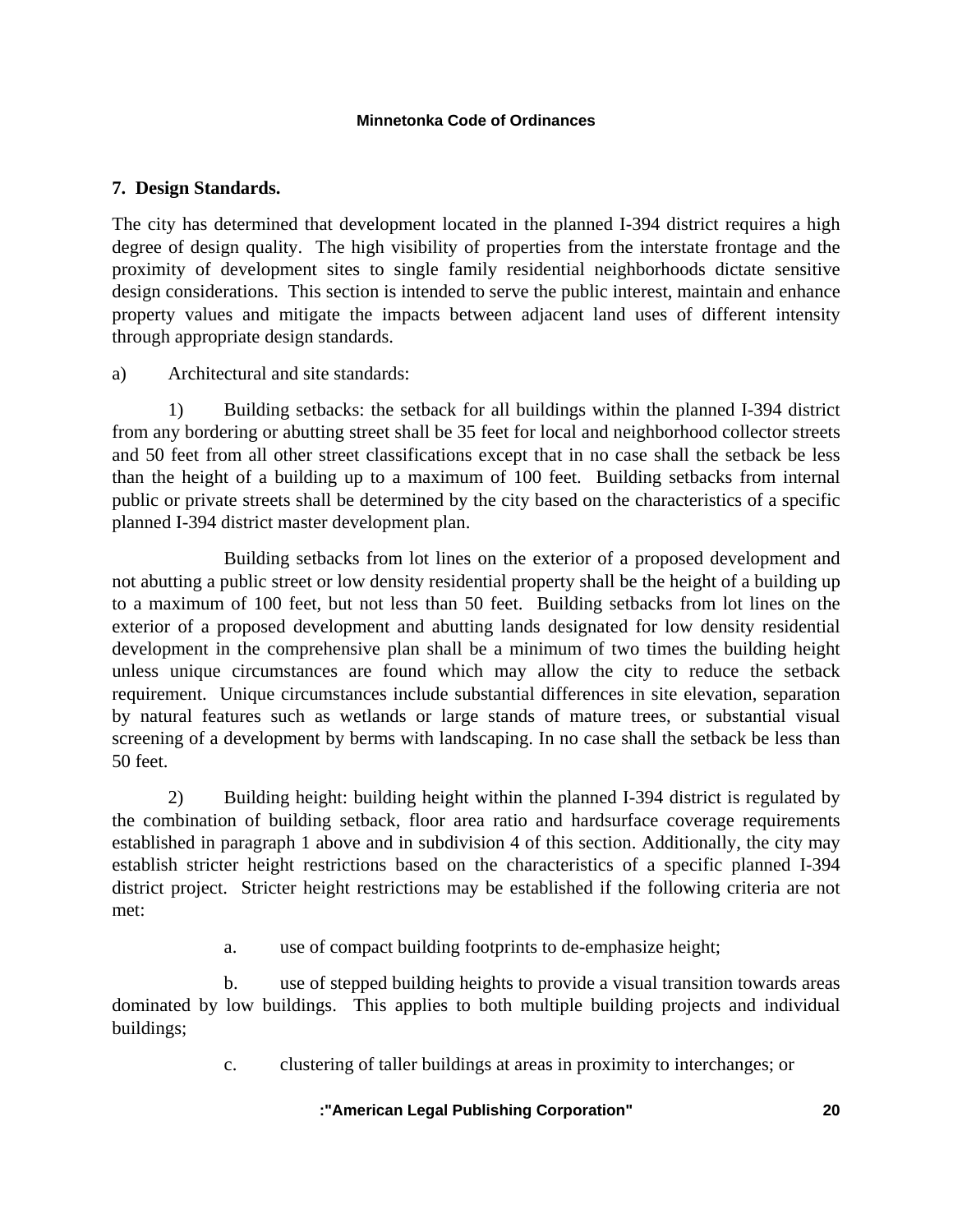d. location of taller buildings on natural lower base elevations.

 3) Building height studies: for all structures exceeding three stories in height, the city may require the following:

 a. view-shed analysis: site sections and building views from all sides of a project and from the directions most likely to impact nearby properties. This includes elevational representation of building heights and topographic elevations within 1,000 feet of a development; and

 b. sun-shadow studies: shadow cast studies which project hourly shadows of a proposed structure between the hours of 9:00 a.m. and 5:00 p.m. on December 21st. Buildings which adversely impact light availability to nearby properties will not be permitted.

 4) Building materials: The Interstate-394 corridor is a highly visible regional corridor with high levels of property investments and evolving redevelopment opportunities. Building materials in the planned I-394 district must reflect this property investment and be generally consistent and compatible with the architectural character of the district, which is defined by structures which incorporate façade materials of brick, dimension natural or man-made stone, glass, and architectural-grade metal panels and a limited use of stucco and exterior insulated finishing systems.

 5) Parking: parking requirements contained in section 300.28, subd. 12, shall apply to all development within the planned I-394 district. Additionally, the following shall apply:

 a. structured parking required: all office or service commercial projects exceeding 100,000 square feet gross floor area shall include deck or ramp parking. The percentage of required parking spaces to be included in structured parking shall be determined by the city based on specific characteristics of the master development plan. The city may require structured parking for retail development exceeding 200,000 square feet based on specific characteristics of a master development plan;

 b. surface parking lot setbacks: 20 feet from public streets and exterior project lot lines, 50 feet from exterior lot lines abutting an area designated as low density residential in the comprehensive plan unless unique circumstances are found which may allow the city to reduce the setback requirement. Unique circumstances include substantial differences in site elevation, separation by natural features such as wetlands or large stands of mature trees, or substantial visual screening the parking by berms and landscaping. In no case shall the setback be less than 20 feet;

 c. parking structure setbacks: the setback for parking structures including decks and ramps shall be 35 feet from local streets and 50 feet from all other street classifications except that in no case shall the setback be less than the height of the structure. Parking structure setbacks from external lot lines shall be 50 feet or the height of the structure, whichever is greater when adjacent to residential properties; 35 feet when adjacent to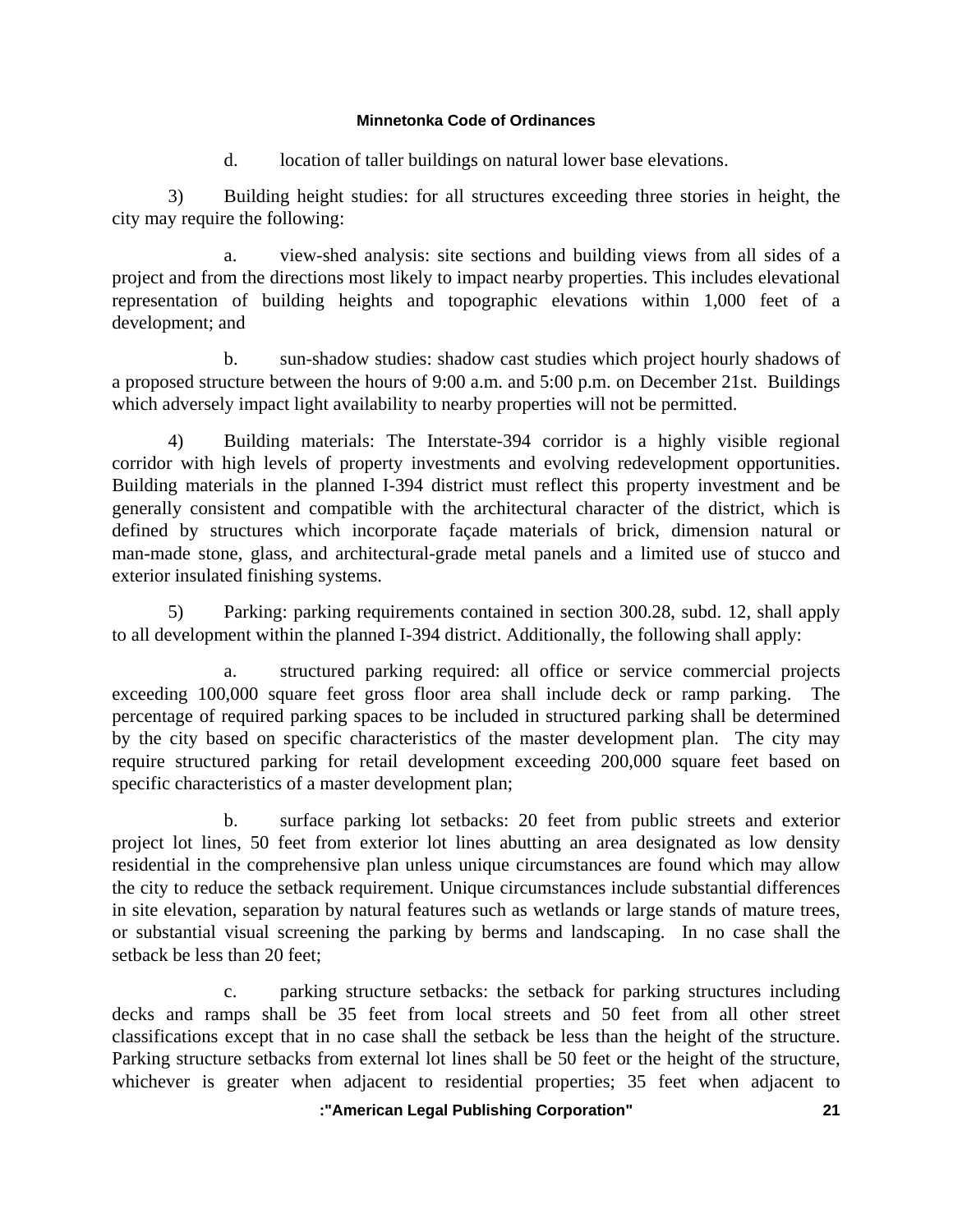non-residential properties. Parking structure setbacks from internal public or private streets shall be determined by the city based on specific characteristics of a planned I-394 district master development plan;

 d. location of parking facilities: surface parking lots and parking structures shall be located so that views from residential neighborhoods are screened. Parking structures shall be located away from service road frontages unless they are given architectural treatment equal to the building served by the parking structure and are buffered from public views; and

 e. parking structure exterior materials: exterior facades of parking structures shall be of materials compatible with exterior materials of the principal building served by the parking structure.

 6) Signs: for development with approved master development plans, signs shall be restricted to those which are permitted in a sign plan approved by the city, shall be regulated by permanent covenants which can be enforced by the city, and shall be subject to city review and permit. For existing properties without approved master development plans, signs shall be regulated according to section 300.30 of this code by using the zoning designation of the property in effect on the day prior to the effective date of this section.

 7) Accessory equipment: all mechanical and heating, ventilation, air conditioning equipment shall be incorporated into the architecture of a building so as not to be visible from public views or audible from residential neighborhoods.

 8) Refuse storage and recycling: all master development plans shall designate refuse storage sites. Exterior refuse locations shall be screened with a masonry enclosure of materials compatible with the principal building. All buildings shall be designed to accommodate a refuse recycling program and operated under a refuse recycling program as approved by the city.

b) Landscaping: in addition to the landscape plan requirements contained in section 300.27, subd. 14, the following requirements shall be met:

 1) Master development plans shall undertake all efforts to preserve existing natural features including wetlands/floodplain, trees and areas of steep slope conditions.

 2) All development other than single family residential development shall be buffered from nearby single family neighborhoods. Buffering may be accomplished through the preservation of existing slopes and trees. In cases where natural buffers are absent, earthen berms with new landscape materials shall be installed.

 3) Landscape berms and buffers intended to screen development projects from single family residential areas shall be installed with the commencement of construction activity if determined appropriate by the city.

4) A minimum landscape plan investment of 2 percent of total project value is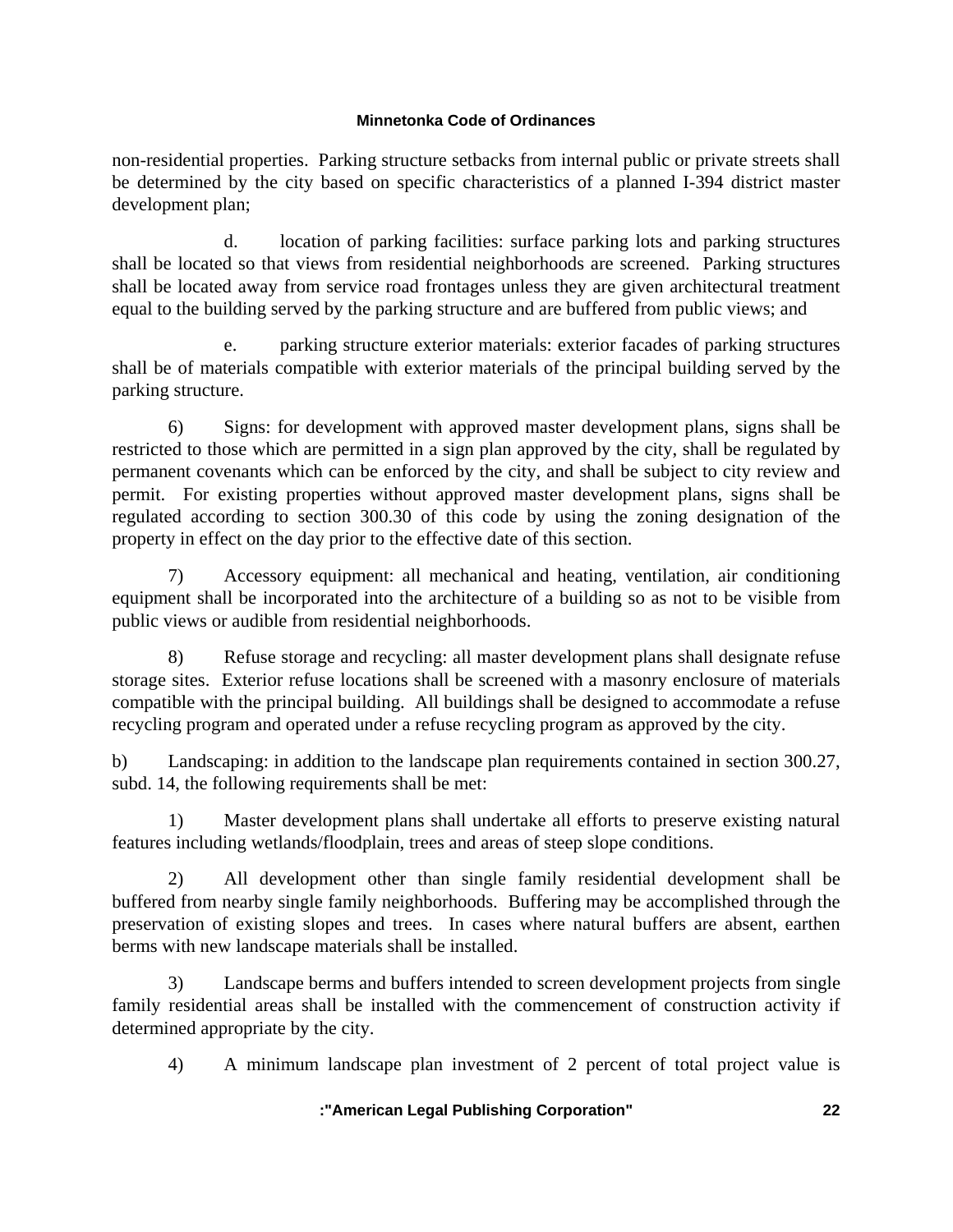required.

 5) All new landscape trees and shrubs must meet the American Standard for Nursery Stock and American National Standard relating to planting guidelines, quality of stock and appropriate sizing of the root ball. Landscape trees must be balled and burlapped or moved from the growing site by tree spade. Deciduous trees will be not less than two inches but not more than four inches caliper for balled and burlapped trees, and not less than four inches but not more than eight inches caliper for spade-moved trees. Coniferous trees will not be less than six feet in height but no more than eight feet for balled and burlapped trees, and not less than eight feet in height but not more than fourteen feet for spade-moved coniferous trees.

 The city may allow larger balled and burlapped or spade moved trees if these trees are accompanied with a three year guarantee.

 6) Surface parking lots shall be buffered with surrounding berms and coniferous tree plantings.

 7) Enhancement of the I-394 frontage shall be achieved by a mixture of a variety of species and sizes of boulevard plantings.

c) Environmental protection: protection and enhancement of environmental elements is determined to have a direct benefit on the quality of life and image of the I-394 corridor. All master development plans shall include the following:

Lighting plans: in addition to the requirements contained in section 300.28, subd. 2 of this code, lighting plans shall include the following:

 a. Building lighting plans. Accent lighting of buildings may be permitted subject to lighting plan review by the city. Floodlighting of buildings shall be limited to building facades which are not in direct view from residential areas.

 b. Site lighting plans. Luminaires are to be located in recessed or boxed fixtures to eliminate off-site direct views of the luminaire.

 2) Wetlands/floodplain: wetlands and floodplain areas as identified on official city maps shall be protected by the dedication of permanent conservation easements. Alternatively, the protected lands may be dedicated to the city.

 3) Drainage: drainage studies and calculations shall be required for review and approval by the city and other appropriate review jurisdictions. Drainage plans shall comply with the city water resources management plan.

 4) Utility lines: master development plans shall include provisions for underground utility lines wherever physically and economically feasible.

5) Noise: noise levels originating in the I-394 system require design sensitivity and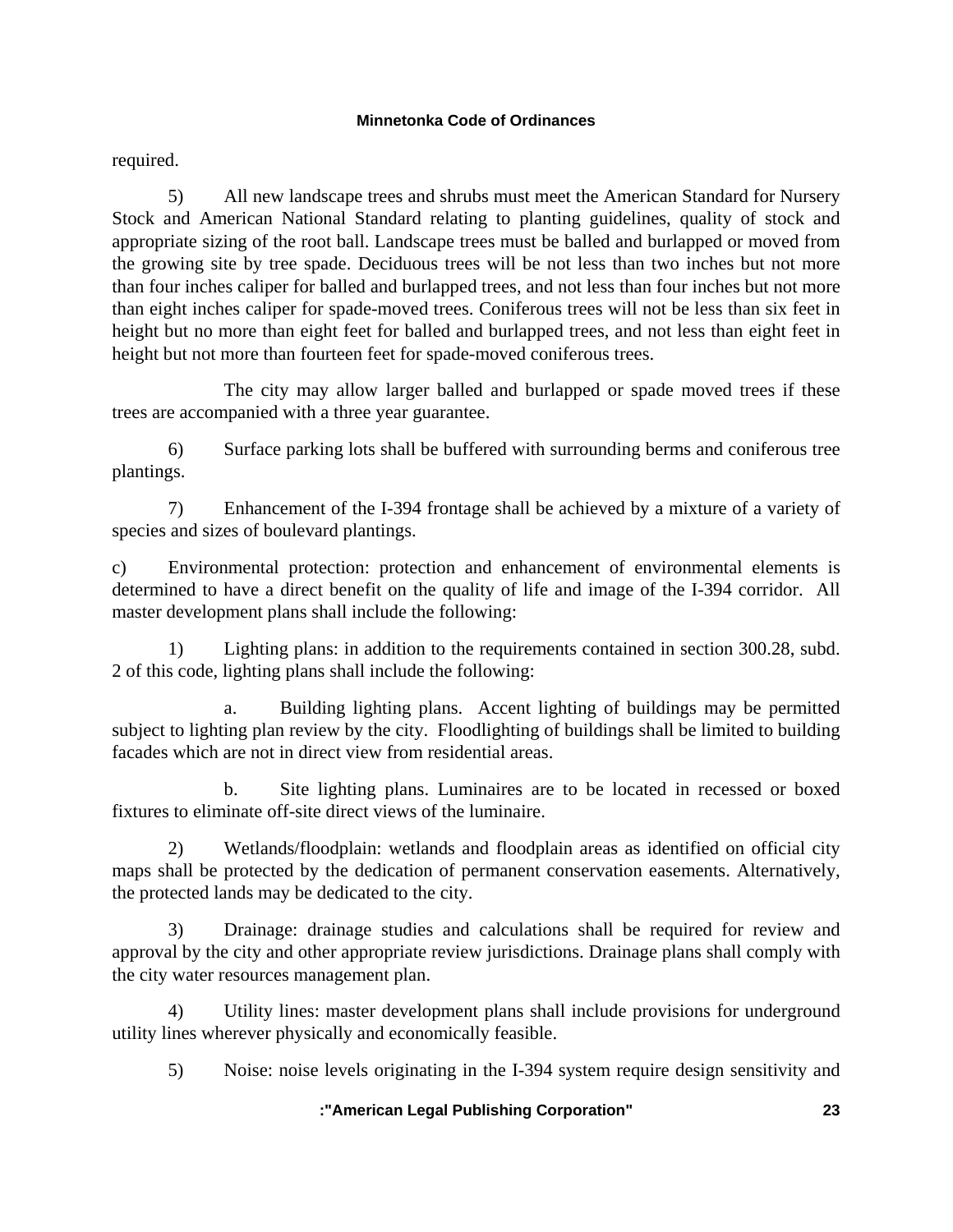mitigative measures. Master development plans shall be designed with attention to the following:

a. preservation of natural sound buffers;

 b. installation of new sound buffers created by berming and landscaping, particularly when residential development is included;

c. siting of non-residential buildings to function as sound barriers; and

 d. exterior public address or speaker systems are not permitted, unless specifically allowed for certain uses by this section.

(Amended by Ord. 2009-04; adopted April 6, 2009)

## **8. Review of Application.**

a) In order to receive guidance in the design of a planned I-394 district project prior to submission of a formal application, an applicant may submit a concept plan for review and comment by the planning commission and city council. Submission of a concept plan is optional but is highly recommended for large projects. In order for the review to be of most help to the applicant, the concept plan should contain such specific information as is suggested by the city. Generally, this information should include the following:

- 1) approximate building and road locations;
- 2) height, bulk and square footage of buildings;
- 3) type and square footage of specific land uses;
- 4) number of dwelling units;
- 5) generalized grading plan showing areas to be cut, filled and preserved;
- 6) staging and timing of the development.
- 7) traffic impact study; and
- 8) other information determined to be appropriate by the city.

 The comments of the planning commission and city council shall address the consistency of the concept plan with this section. The comments of the planning commission and city council shall be for guidance only and, if positive, shall not be considered binding upon the planning commission or city council regarding approval of the formal application when submitted. If a development is of a scale where an environmental assessment worksheet (EAW) is to be prepared, final approval of a master development plan shall not be granted until the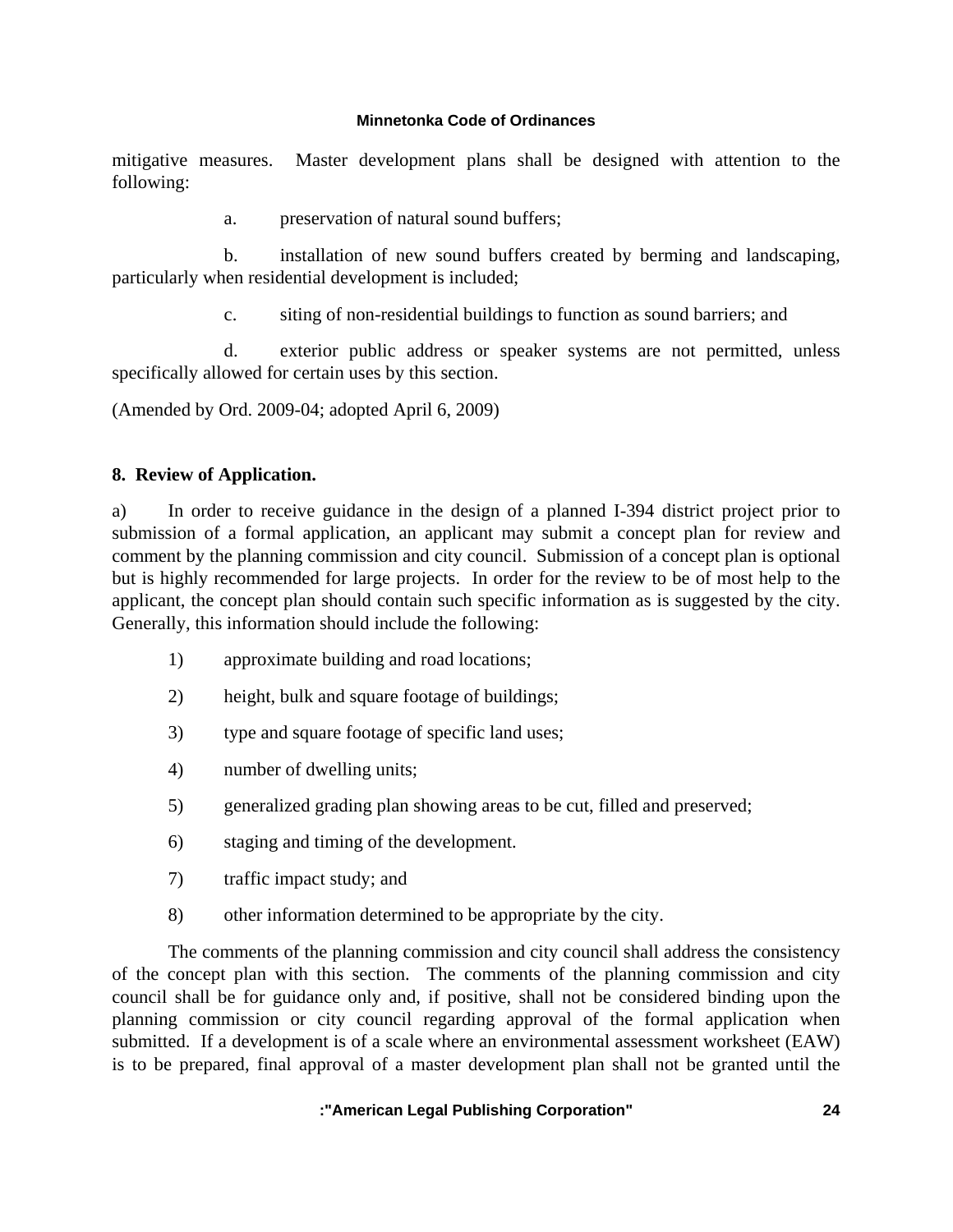EAW receives approval from the city and other appropriate agencies.

b) Approval of a rezoning to planned I-394 district and required master development plan shall be subject to the procedures outlined in section 300.09 of this code for a zoning map amendment. The master development plan shall comply with the standards in this section and other applicable sections of the zoning ordinance. It shall contain the following:

- 1) building location, height, bulk and square footage;
- 2) type and square footage of specific land uses;
- 3) number of dwelling units;
- 4) detailed street and utility locations and sizes;
- 5) drainage plan, including location and size of pipes and water storage areas;
- 6) grading plan;
- 7) generalized landscape plan;
- 8) generalized plan for uniform signs and lighting;
- 9) plan for timing and phasing of the development;
- 10) covenants or other restrictions proposed for the regulation of the development;

 11) renderings or elevations of the entrance side of buildings to be constructed in the first phase of the development.

- 12) traffic impact study when required; and
- 13) other appropriate information as required by the city.

 Approval of the master development plan shall indicate approval of the previously listed items and for properties not then zoned as planned I-394 district shall occur in conjunction with any proposed rezoning of the property to planned I-394 district. After approval, nothing shall be constructed on the site except in conformance with the approved plans and this section. The procedure for notification of and public hearing on the master development plan shall be the same as required for a zoning map amendment by section 300.09 of this code.

c) Approval of a final site and building plan shall be subject to the procedures outlined in section 300.27 of this code. The final site and building plan shall contain information as required by the city, including the following:

- 1) detailed utility, street, grading and drainage plans;
- 2) detailed building elevations, architectural renderings and floor plans; and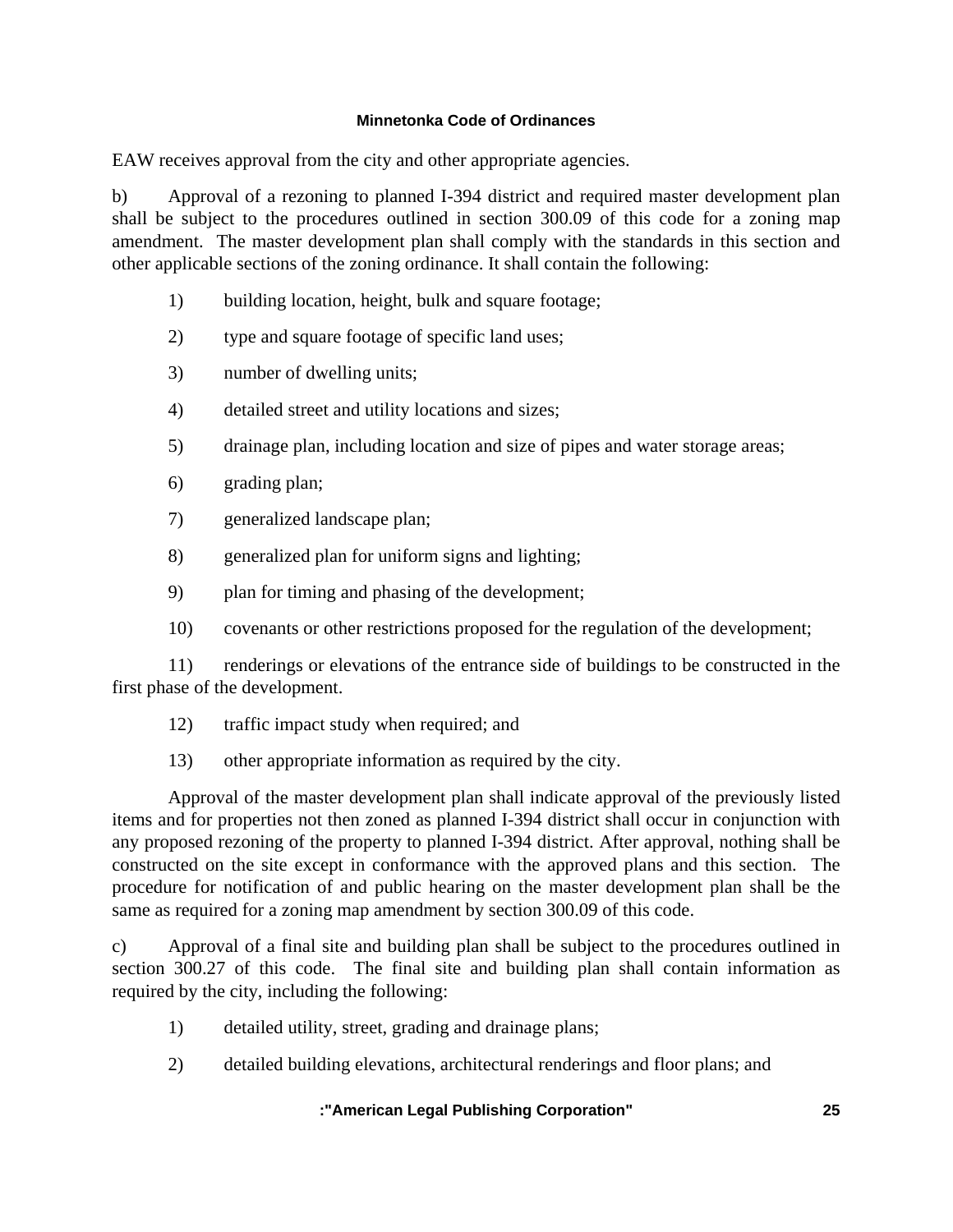3) detailed landscaping, sign and lighting plans.

d) The final site and building plan shall be in substantial compliance with the approved master development plan. Substantial compliance shall mean:

 1) buildings, parking areas and roads are in substantially the same location as previously approved;

 2) the number of residential living units has not increased or decreased by more than five percent from that approved in the master development plan;

 3) the floor area of non-residential uses has not been increased by more than five percent nor has the gross floor area of any individual building been increased by more than 10 percent from that approved in the master development plan;

4) there has been no increase in the number of stories in any building;

 5) open space has not been decreased or altered to change its original design or intended use; and

 6) all special conditions required on the master development plan by the city have been incorporated into the final site and building plan.

 Approval of a final site and building plan shall signify approval of all plans necessary prior to application for a building permit, subject to compliance with any conditions on the approval and subject to other necessary approvals by the city.

e) Applicants may combine the final site and building plan review with the master development plan review by submitting all information required for both stages simultaneously.

f) The planning commission and city council shall base their recommendations and actions regarding approval of a master development plan on a consideration of the following:

 1) compatibility of the proposed plan with this section and the goals, policies and proposals of the comprehensive plan;

2) effect of the proposed plan on the neighborhood in which it is to be located;

 3) internal organization and adequacy of various uses or densities, circulation and parking facilities, public facilities, recreation areas, open spaces, screening and landscaping;

 4) consistency with the standards of section 300.27 pertaining to site and building plan review;

 5) accommodation of the traffic associated with a proposed development on the public road system within service level goals as stated in this section and in the comprehensive guide plan; and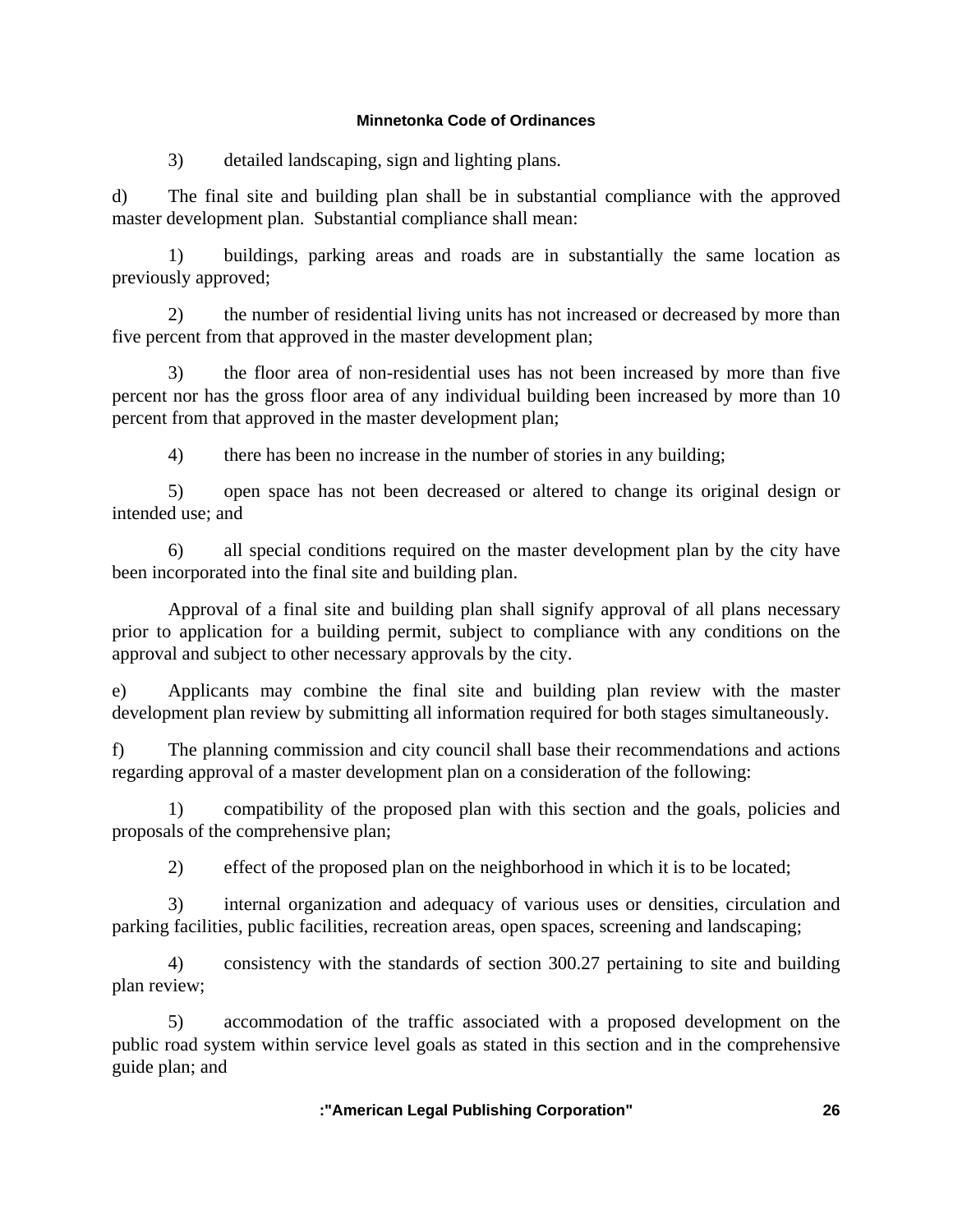6) such other factors as the planning commission or city council deem relevant.

The planning commission and city council may attach such conditions to their actions as they shall determine necessary or convenient to better accomplish the purposes of this section.

(Amended by Ord. 2012-07, adopted June 25, 2012)

# **9. Term of Approval.**

Application for a final site and building plan approval must be made by December 31 of the year following the date on which the city approved an application for a rezoning to P.I.D., a master development plan, or a major amendment to a master development plan, whichever was latest. If no application has been made nor extension of time been granted during that time period, the city council may rezone the property to the original zoning classification at the time of the application or to a zoning classification consistent with the comprehensive plan designation for the property. In the absence of a rezoning, the approved master development plan shall remain the legal control governing development of the property.

If construction on the property included within an approved final site and building plan has not started by December 31 of the year following the date on which the final site and building plan was approved, if building construction in a phase of a planned I-394 district approved to be built in phases has not started within that same period, or if within that period no extension of the time has been granted, the city council may rezone the property to the original zoning classification at the time of the application or to a zoning classification consistent with the comprehensive plan designation for the property. In the absence of rezoning, the approved master development plan and final site and building plan shall remain the legal control governing development of the property.

# **10. Amendments.**

A major amendment to an approved master development plan may be approved by the city council after review by the planning commission. The notification and public hearing procedure for the amendment shall be the same as for approval of the original master development plan. A major amendment is any amendment which:

a) substantially alters the location of buildings, parking areas or roads;

b) increases or decreases the number of residential dwelling units by more than 5 percent;

c) increases the gross floor area of non-residential buildings by more than 5 percent or increases the gross floor area of any individual building by more than 10 percent;

d) increases the number of stories of any building;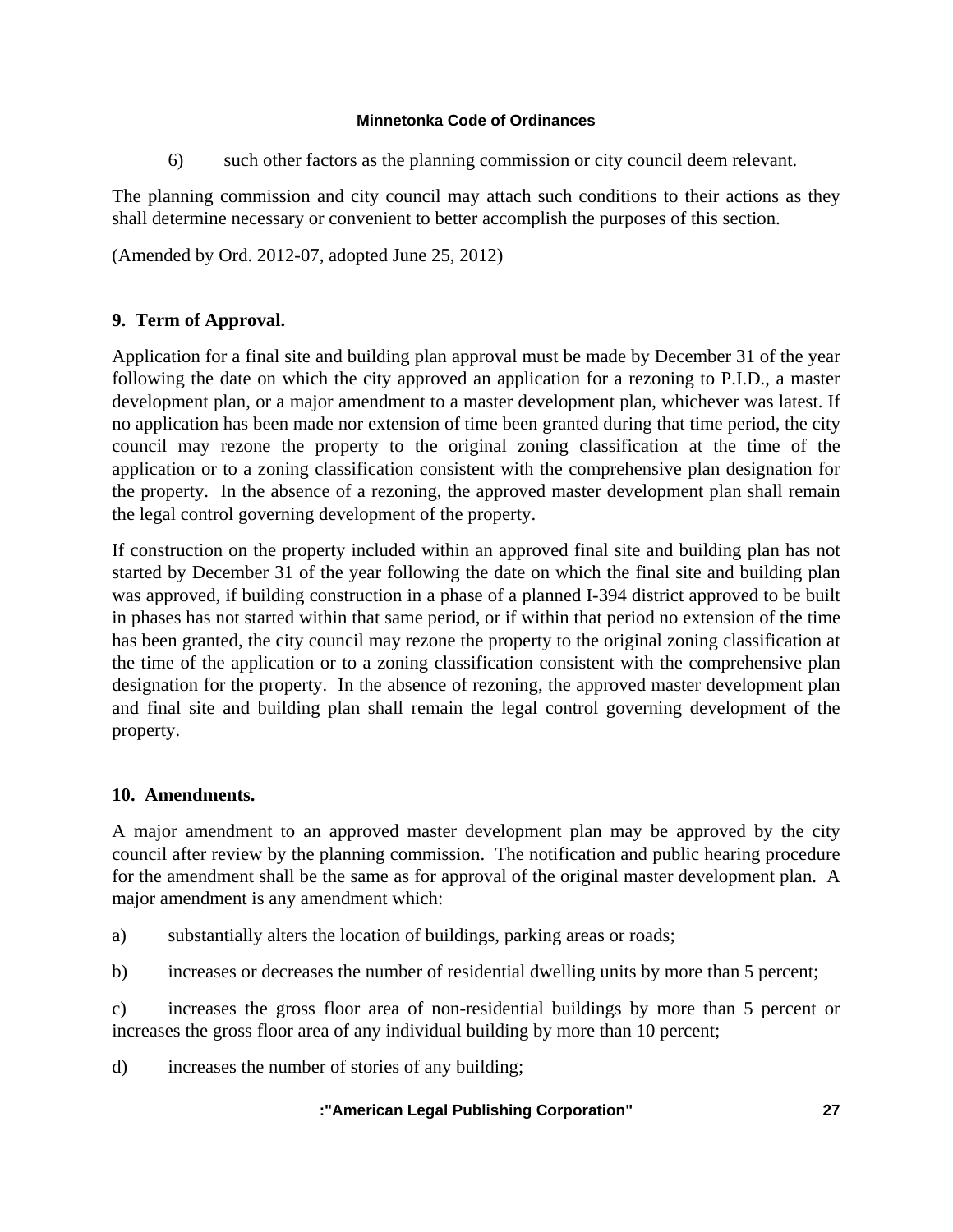e) decreases the amount of open space by more than 5 percent or alters it in such a way as to change its original design or intended use;

f) creates non-compliance with any special condition attached to the approval of the master development plan; or

g) increases traffic generation beyond either the limit specified in subdivision 13 of this section or that associated with an approved master development plan.

Any other amendment may be made through review and approval by a simple majority vote of the planning commission.

## **11. Applicability.**

a) This section shall not apply to any P.U.D. or planned unit residential development which has received preliminary or final approval by the city council prior to the effective date of this section unless applicability is requested by the property owner and approved by the city council or unless there is a major amendment to the approved master development plan.

b) The planned I-394 district has been uniquely developed for properties located in the I-394 corridor. This section has been developed to regulate corridor growth within the capacity of public facilities. No property in the traffic analysis districts identified in Subdivision 13 which is designated for a use other than low density residential in the guide plan may be rezoned to a zoning classification other than planned I-394 district. A contrary rezoning will be permitted only if it is demonstrated that the planned I-394 district incorrectly applies to a specific property.

## **12. Separate Districts.**

There shall be separate planned I-394 districts for each traffic analysis district identified in subdivision 13. All property which is zoned planned I-394 district shall be included within the separate zoning district associated with a particular traffic analysis district. All property in a traffic analysis district area which is not yet zoned planned I-394 district shall become part of the associated separate zoning district upon rezoning.

## **13. P.M. Peak Hour Trip Generation Limits.**

## **Traffic Analysis District No. 1 (Figure 31-2)**

| <b>Parcel Number</b>  | <b>Existing P.M. Peak Hour Trips P.M. Peak Hour Trips</b> |     |
|-----------------------|-----------------------------------------------------------|-----|
| P.I.D. District No. 1 |                                                           |     |
|                       | 202                                                       | 251 |
|                       | ."Amariaan Lagal Dubliching Carnaratian"                  |     |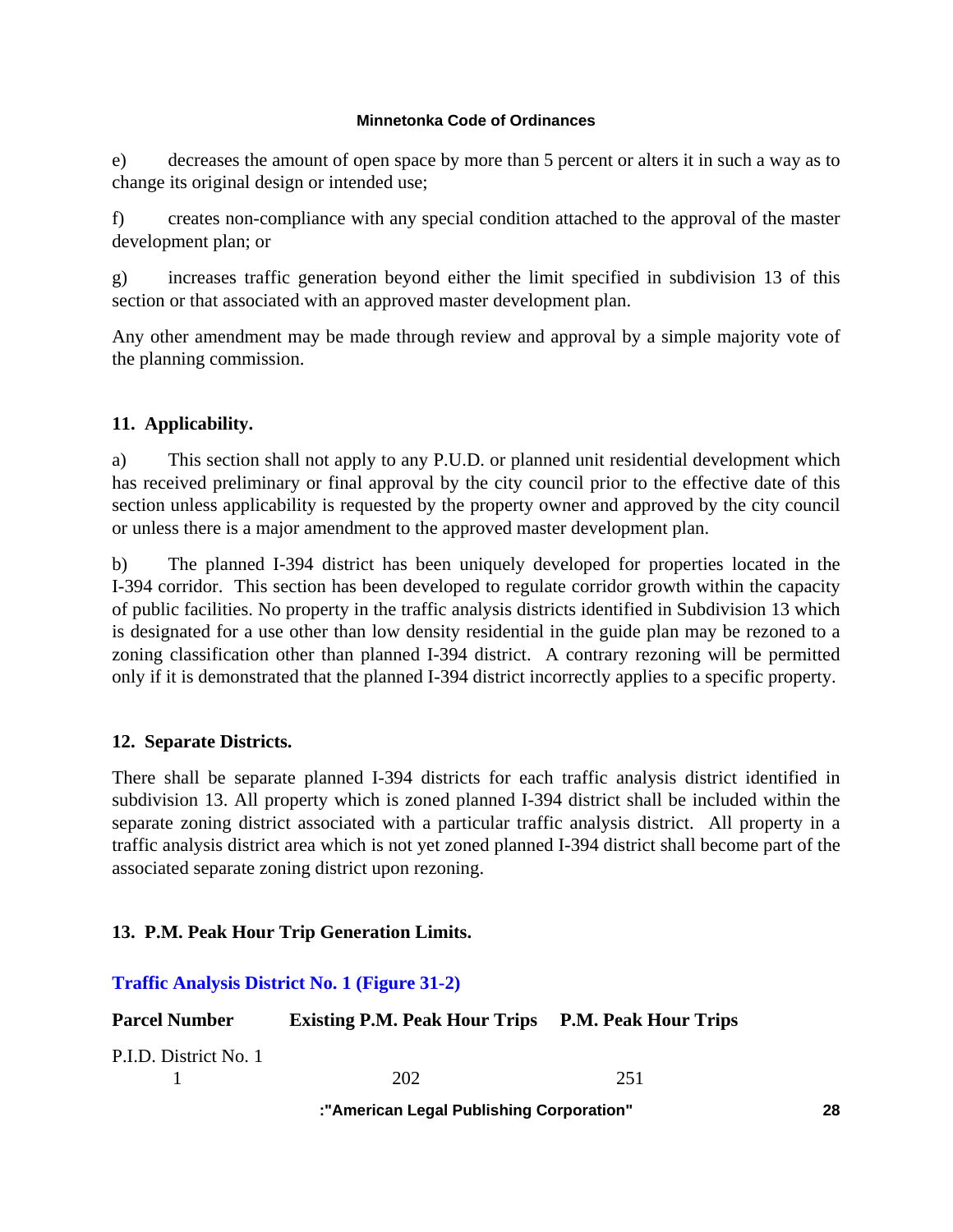| $\overline{2}$                | 98  | 190  |
|-------------------------------|-----|------|
| 3                             | 0   | 783  |
| $\overline{4}$                | 0   | 69   |
| 5                             | 47  | 110  |
| 6a                            | 45  | 285  |
| 6b                            | 152 | 218  |
| 6c                            | 13  | 99   |
| 7                             | 20  | 56   |
| 8                             | 13  | 35   |
| 9                             | 11  | 33   |
| 10                            | 13  | 35   |
| other:                        |     |      |
| multi family parcels (total)  | 80  |      |
| mid density                   |     |      |
| single family parcels (total) | 84  |      |
| total:                        |     | 2328 |

# **Traffic Analysis District No. 2 (Figure 31-2)**

| <b>Parcel Number</b>        | <b>Existing P.M. Peak Hour Trips</b> | <b>P.M. Peak Hour Trips</b> |
|-----------------------------|--------------------------------------|-----------------------------|
| P.I.D. District No. 2       |                                      |                             |
|                             | $\theta$                             | 226                         |
| $\mathcal{D}_{\mathcal{L}}$ | $\theta$                             | 27                          |
| 3 multi family parcels      |                                      |                             |
| mid density (total)         | 67                                   |                             |
| high density (total)        | 187                                  |                             |
|                             | total:                               | 507                         |
|                             |                                      |                             |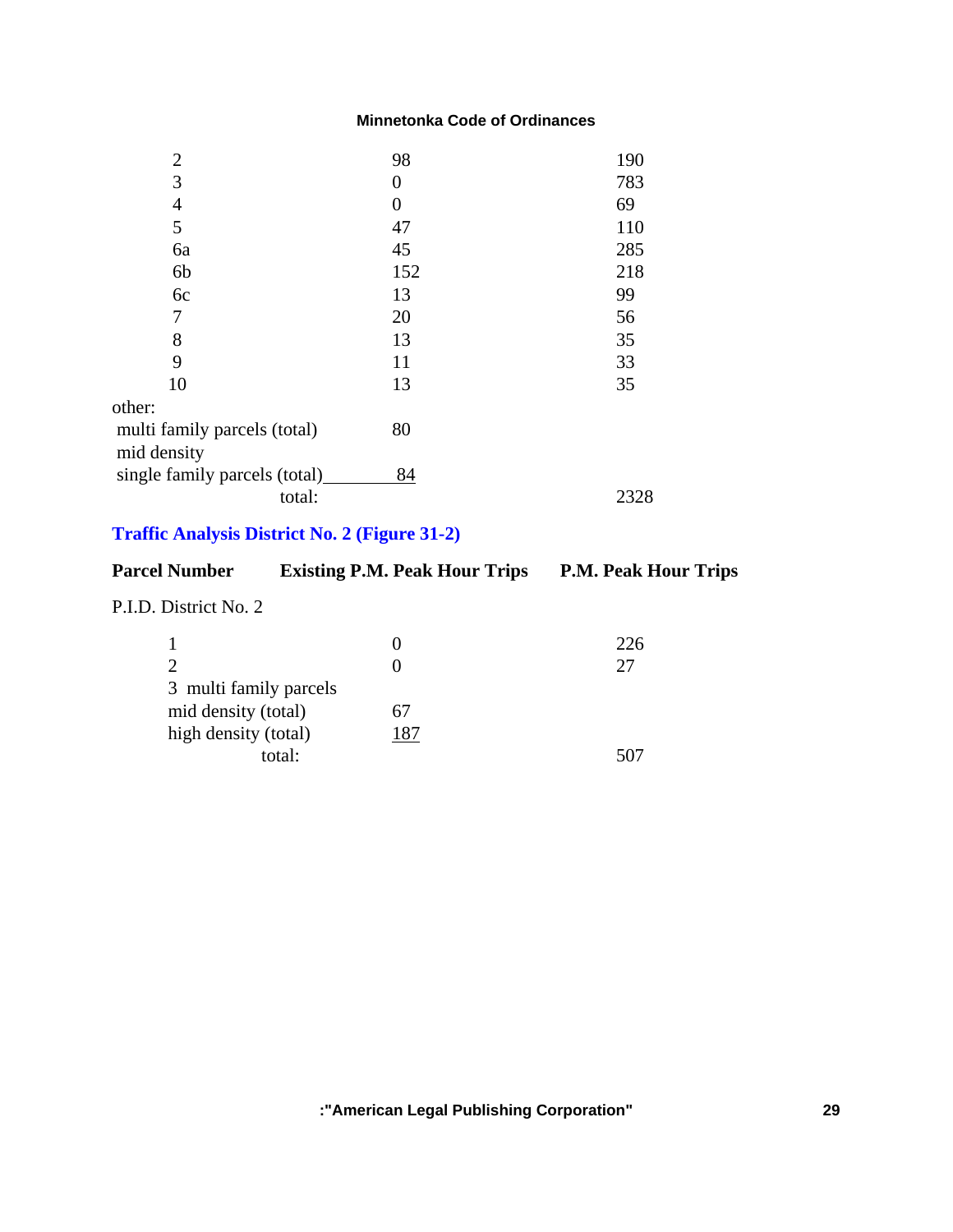# **Traffic Analysis District No. 3 (Figure 31-2)**

| <b>Parcel Number</b>  | <b>Existing P.M. Peak Hour Trips</b> | <b>P.M. Peak Hour Trips</b> |
|-----------------------|--------------------------------------|-----------------------------|
| P.I.D. District No. 3 |                                      |                             |
|                       |                                      | 1997                        |

# **Traffic Analysis District No. 4 (Figure 31-2)**

| <b>Parcel Number</b>  | <b>Existing P.M. Peak Hour Trips</b> | <b>P.M. Peak Hour Trips</b> |
|-----------------------|--------------------------------------|-----------------------------|
| P.I.D. District No. 4 |                                      |                             |
|                       |                                      | 562                         |
|                       | 118                                  | 80                          |
| 3                     |                                      | 114                         |
| 4                     | 65                                   | 121                         |
|                       | 305                                  | 170                         |

| 5                             | 305 | 170  |
|-------------------------------|-----|------|
| 6                             | 199 | 191  |
| 7                             | 197 | 332  |
| 8                             |     | 855  |
| other:                        |     |      |
| single family parcels (total) | 141 |      |
| total:                        |     | 2566 |

## **Traffic Analysis District No. 5 (Figure 31-3)**

| <b>Parcel Number</b>          | <b>Existing P.M. Peak Hour Trips</b> | <b>P.M. Peak Hour Trips</b> |
|-------------------------------|--------------------------------------|-----------------------------|
| P.I.D. District No. 5         |                                      |                             |
| 1                             | 96                                   | 113                         |
| $\overline{2}$                | 75                                   | 99                          |
| 3                             | 49                                   | 32                          |
| 4                             | 40                                   | 32                          |
| 5                             | $\theta$                             | 40                          |
| 6                             |                                      | 30                          |
| 7                             | 0                                    | 615                         |
| other:                        |                                      |                             |
| 8 (high density residential)  | 21                                   | 92                          |
| Single family parcels (total) | 65                                   |                             |
|                               | total:                               | 1138                        |
|                               |                                      |                             |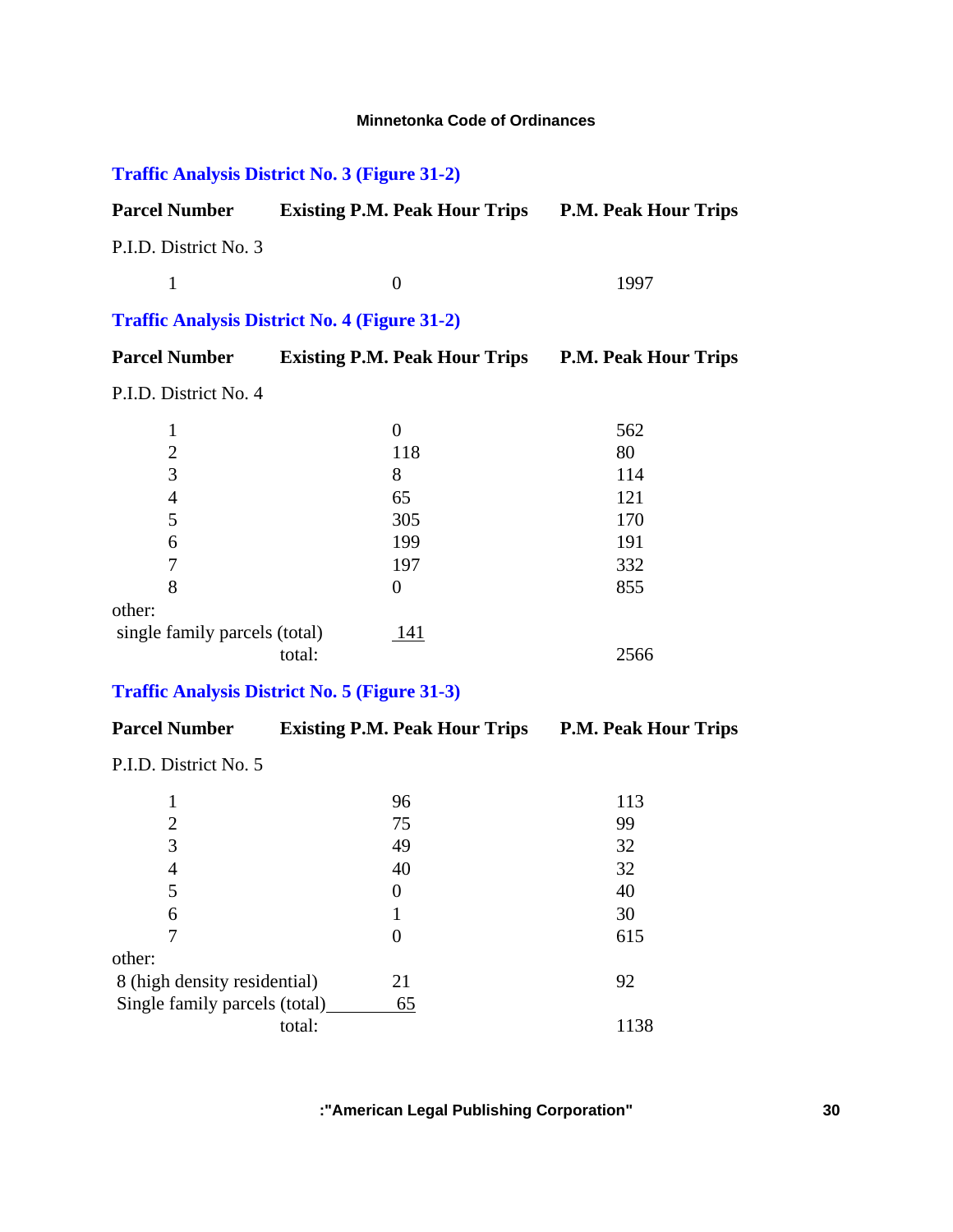# **Traffic Analysis District No. 6 (Figure 31-3)**

| <b>Parcel Number</b>                      | <b>Existing P.M. Peak Hour Trips</b> | <b>P.M. Peak Hour Trips</b> |
|-------------------------------------------|--------------------------------------|-----------------------------|
| P.I.D. District No. 6                     |                                      |                             |
| 1                                         | 20                                   | 185                         |
| $\overline{2}$                            | 12                                   | 94                          |
| 3                                         | 19                                   | 136                         |
| 4                                         | 179                                  | 370                         |
| 5                                         | 129                                  | 177                         |
| 6                                         | 121                                  | 194                         |
| 7                                         | 90                                   | 731                         |
| 8 (high density<br>residential 815 units) | 489                                  | 489                         |
| other:                                    |                                      |                             |
| single family parcels (total)             | 71                                   |                             |
|                                           | total:                               | 2447                        |

# **Traffic Analysis District No. 7 (Figure 31-3)**

| <b>Parcel Number</b>          | <b>Existing P.M. Peak Hour Trips</b> | <b>P.M. Peak Hour Trips</b> |
|-------------------------------|--------------------------------------|-----------------------------|
| P.I.D. District No. 7         |                                      |                             |
|                               | 98                                   | 328                         |
| $\mathcal{D}_{\mathcal{L}}$   | $\theta$                             | 168                         |
| other:                        |                                      |                             |
| $\mathcal{R}$                 | 36                                   | 1156                        |
| single family parcels (total) | 63                                   |                             |
|                               | total:                               | 1715                        |
|                               |                                      |                             |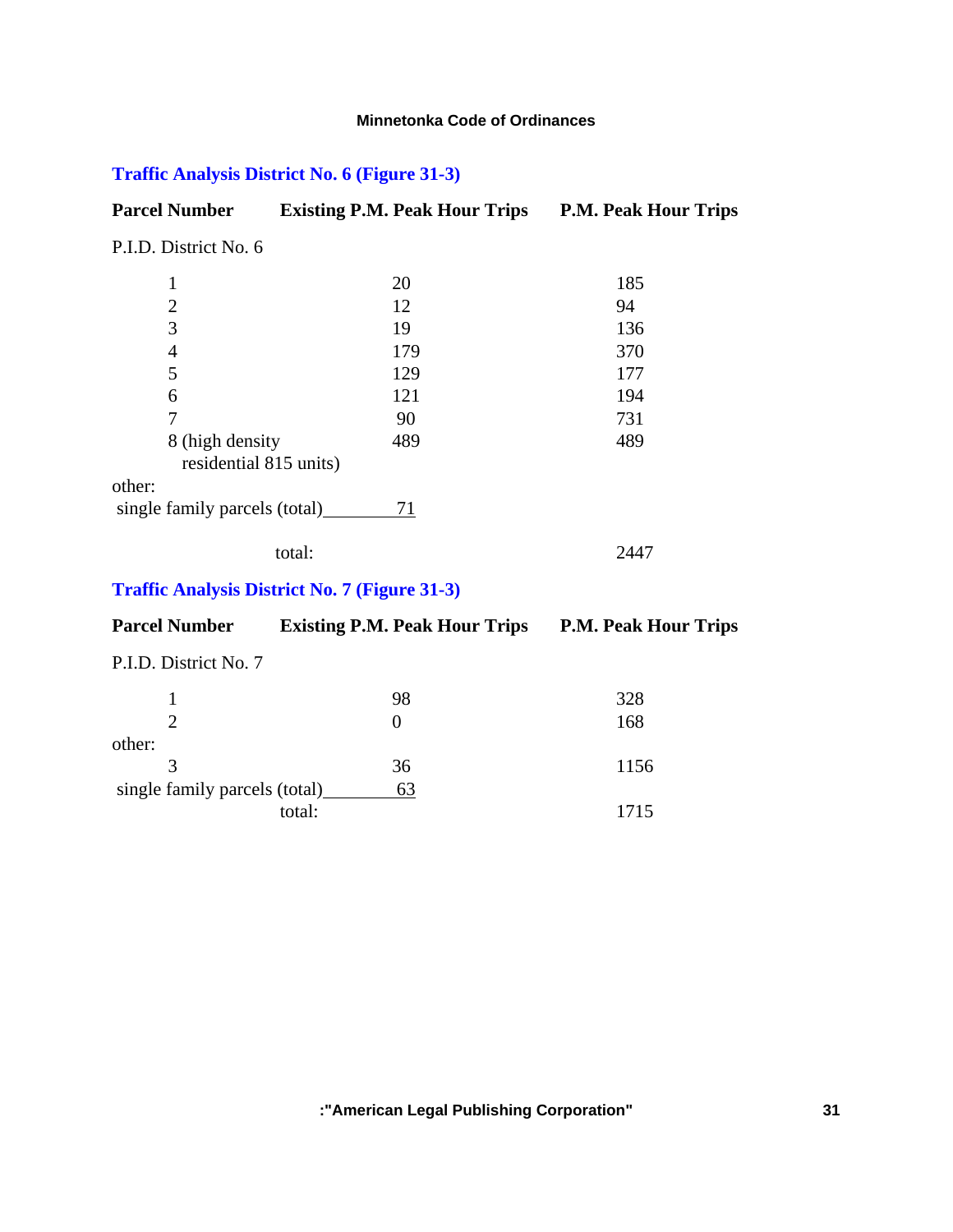# **Traffic Analysis District No. 8 (Figure 31-3)**

| <b>Parcel Number</b>          | <b>Existing P.M. Peak Hour Trips</b> | <b>P.M. Peak Hour Trips</b> |
|-------------------------------|--------------------------------------|-----------------------------|
| P.I.D. District No. 8         |                                      |                             |
| 1a                            | 44                                   | 702                         |
| 2                             | 85                                   | 212                         |
| 3                             | 43                                   | 69                          |
| 4                             | 15                                   | 19                          |
| other:                        |                                      |                             |
| 1b                            | 64                                   | 246                         |
| 5                             | 7                                    | 128                         |
| single family parcels (total) | 51                                   |                             |
|                               | total:                               | 1427                        |

# **Traffic Analysis District No. 10 (Figure 31-4)**

| <b>Parcel Number</b>          | <b>Existing P.M. Peak Hour Trips</b> | <b>P.M. Peak Hour Trips</b> |
|-------------------------------|--------------------------------------|-----------------------------|
| P.I.D. District No. 10        | $\theta$                             |                             |
| other:                        |                                      |                             |
|                               | 6                                    |                             |
| single family parcels (total) | 147                                  |                             |
| multi family parcels (total)  | 3                                    |                             |
|                               | total:                               | 159                         |

## **Traffic Analysis District No. 11 (Figure 31-4)**

| <b>Parcel Number</b>          | <b>Existing P.M. Peak Hour Trips</b> | <b>P.M. Peak Hour Trips</b> |
|-------------------------------|--------------------------------------|-----------------------------|
| P.I.D. District No. 11        |                                      |                             |
|                               | 183                                  | 133                         |
| 2                             | 148                                  | 101                         |
| 3                             | 59                                   | 60                          |
| 4                             | 77                                   | 92                          |
| 5                             | 182                                  | 205                         |
| 6                             | 59                                   | 119                         |
| other:                        |                                      |                             |
| single family parcels (total) | 85                                   |                             |
|                               | total:                               | 795                         |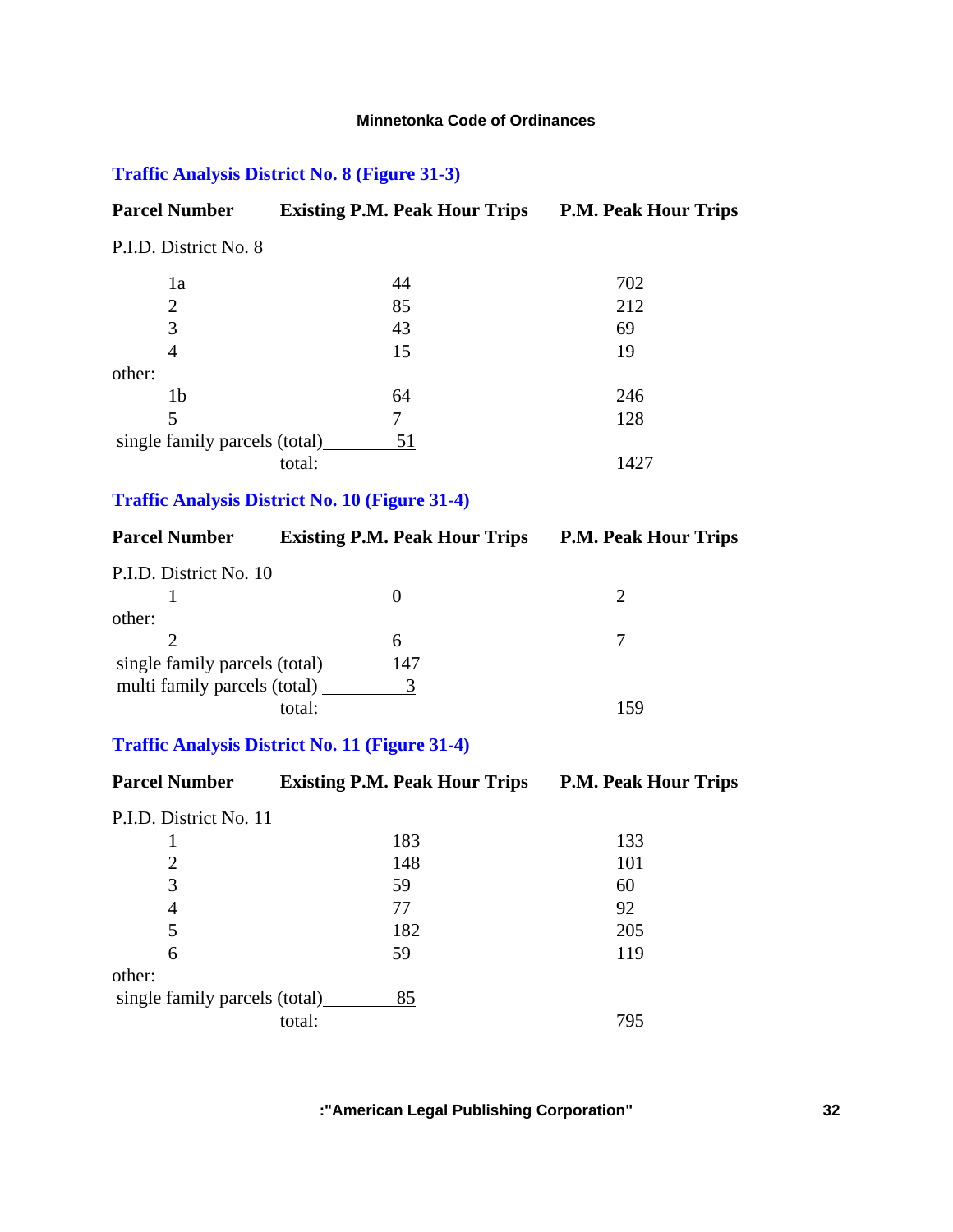# **Traffic Analysis District No. 12 (Figure 31-4)**

| <b>Parcel Number</b> | <b>Existing P.M. Peak Hour Trips</b> | <b>P.M. Peak Hour Trips</b> |
|----------------------|--------------------------------------|-----------------------------|
|                      |                                      |                             |

P.I.D. District No. 12

|                               | 224 | 143 |
|-------------------------------|-----|-----|
| $\overline{2}$                | 887 | 783 |
| 3                             | 27  | 43  |
| 4                             | 57  | 68  |
| 5                             | 59  | 48  |
| 6                             | 305 | 338 |
| 7                             | 157 | 173 |
| 8                             | 72  | 192 |
| other:                        |     |     |
| 9 (high density residential)  |     | 25  |
| multi family parcels (total)  | 226 |     |
| single family parcels (total) | 58  |     |
| total:                        |     |     |

## **Traffic Analysis District No. 14 (Figure 31-5)**

| <b>Parcel Number</b>   | <b>Existing P.M. Peak Hour Trips</b> | <b>P.M. Peak Hour Trips</b> |
|------------------------|--------------------------------------|-----------------------------|
| P.I.D. District No. 14 |                                      |                             |
|                        | 2760                                 | 2770                        |
|                        | 212                                  | 213                         |

| Ć |        | 28 | 41   |
|---|--------|----|------|
|   |        | 92 | 69   |
| J |        | ີ  | 34   |
|   | total: |    | 3127 |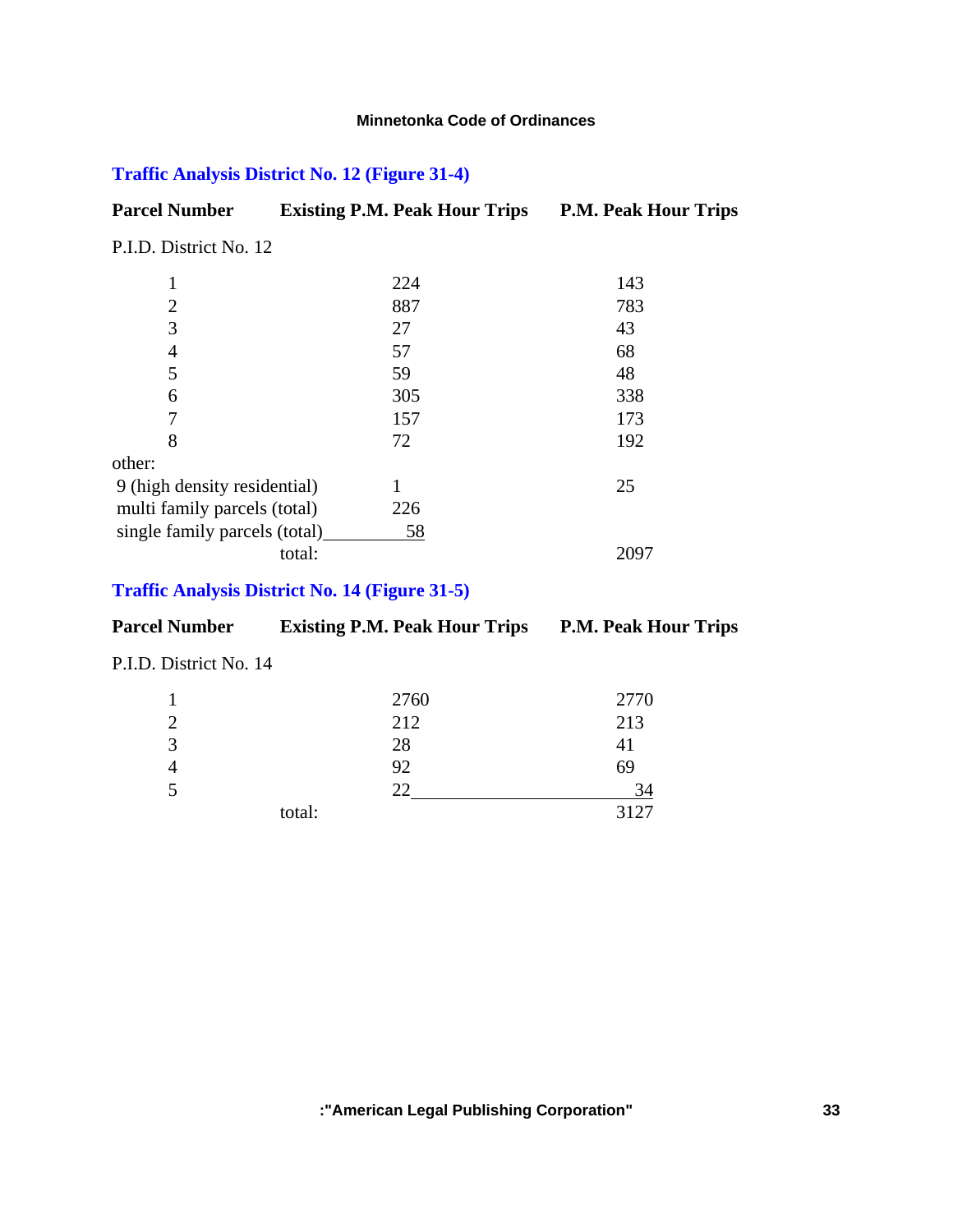## **Traffic Analysis District No. 15 (Figure 31-5)**

| <b>Parcel Number</b>                      | <b>Existing P.M. Peak Hour Trips</b> | <b>P.M. Peak Hour Trips</b> |
|-------------------------------------------|--------------------------------------|-----------------------------|
| P.I.D. District No. 15                    |                                      |                             |
| 1                                         | 74                                   | 27                          |
| $\overline{2}$                            | 15                                   | 106                         |
| other:                                    |                                      |                             |
| 3                                         | 472                                  | 210                         |
| 4                                         | 74                                   | 250                         |
| 5 (high density residential<br>179 units) | 107                                  |                             |
| 6 (mid density residential)<br>69 units)  | 55                                   |                             |
| 7 (mid density residential)<br>48 units)  | 38                                   |                             |
| single family parcels (total)             | 22                                   |                             |
|                                           | total:                               | 815                         |

## **Traffic Analysis District No. 16 (Figure 31-5)**

| <b>Parcel Number</b>          | <b>Existing P.M. Peak Hour Trips</b> | <b>P.M. Peak Hour Trips</b> |
|-------------------------------|--------------------------------------|-----------------------------|
| P.I.D. District No. 16        |                                      |                             |
|                               | 27                                   | 27                          |
| 2                             | 230                                  | 230                         |
| 3                             | $\theta$                             | 102                         |
| other:                        |                                      |                             |
|                               | $\theta$                             | 212                         |
| single family parcels (total) | 26                                   |                             |
|                               | total:                               | 597                         |
|                               |                                      |                             |

## **Traffic Analysis District No. 19 (Figure 31-5)**

## **Parcel Number Existing P.M. Peak Hour Trips P.M. Peak Hour Trips**

#### P.I.D. District No. 19

|                | 90 | 63 |
|----------------|----|----|
| $\mathcal{D}$  | q  | 20 |
| 3a             | 27 | 24 |
| 3 <sub>b</sub> | 24 | 34 |
| 4              | 40 | 48 |
| $\leq$         | 81 | 81 |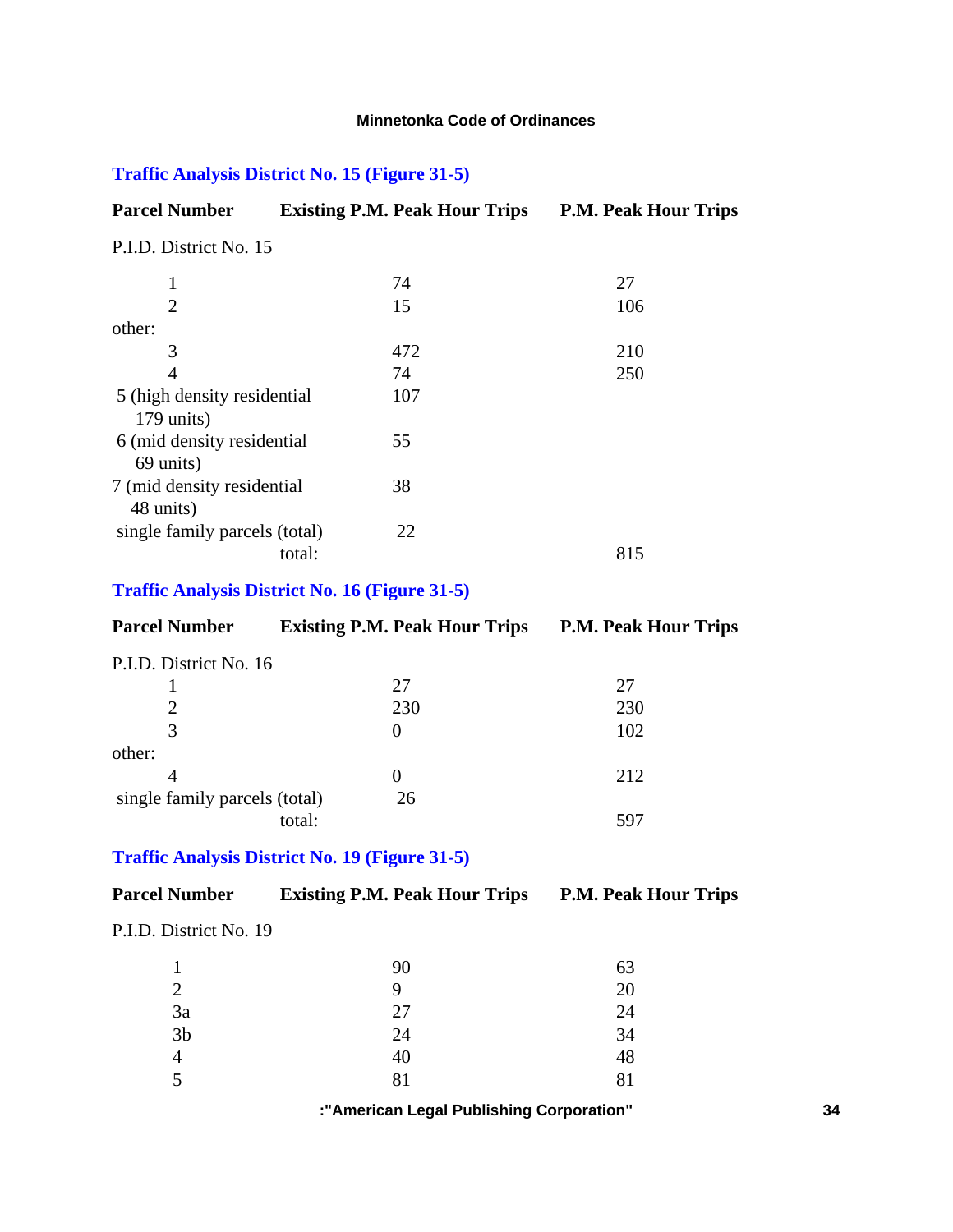| 6                             | 62  | 68  |
|-------------------------------|-----|-----|
|                               | 20  | 20  |
| 8                             | 40  | 24  |
| 9                             | 78  | 88  |
| 10                            | 64  | 84  |
| 11                            | 83  | 63  |
| 12 (medium density            | 36  |     |
| residential 45 units)         |     |     |
| other:                        |     |     |
| 13                            | 20  | 246 |
| single family parcels (total) | 209 |     |
| total:                        |     | .08 |

# **Figure 31-2**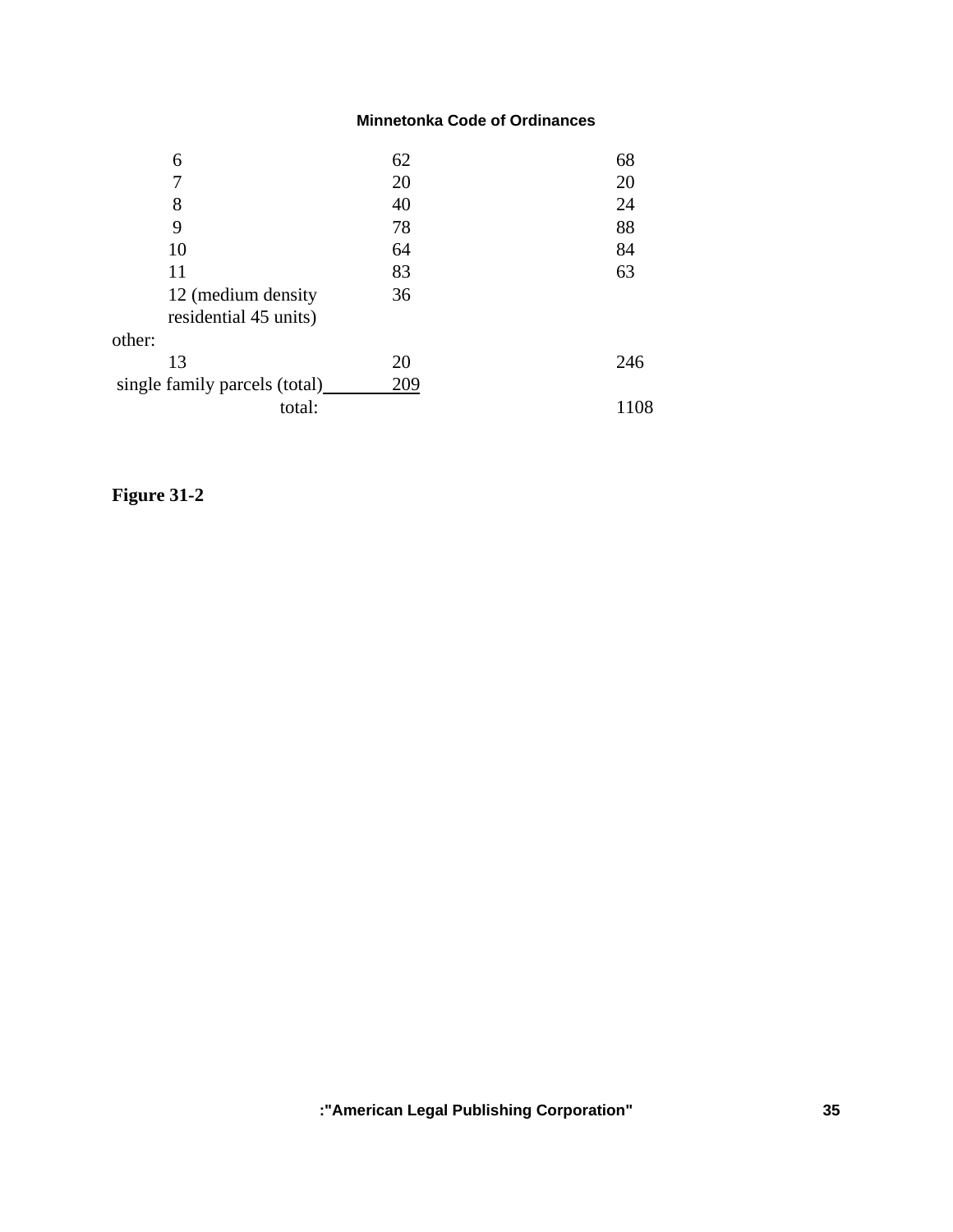

**Figure 31-3**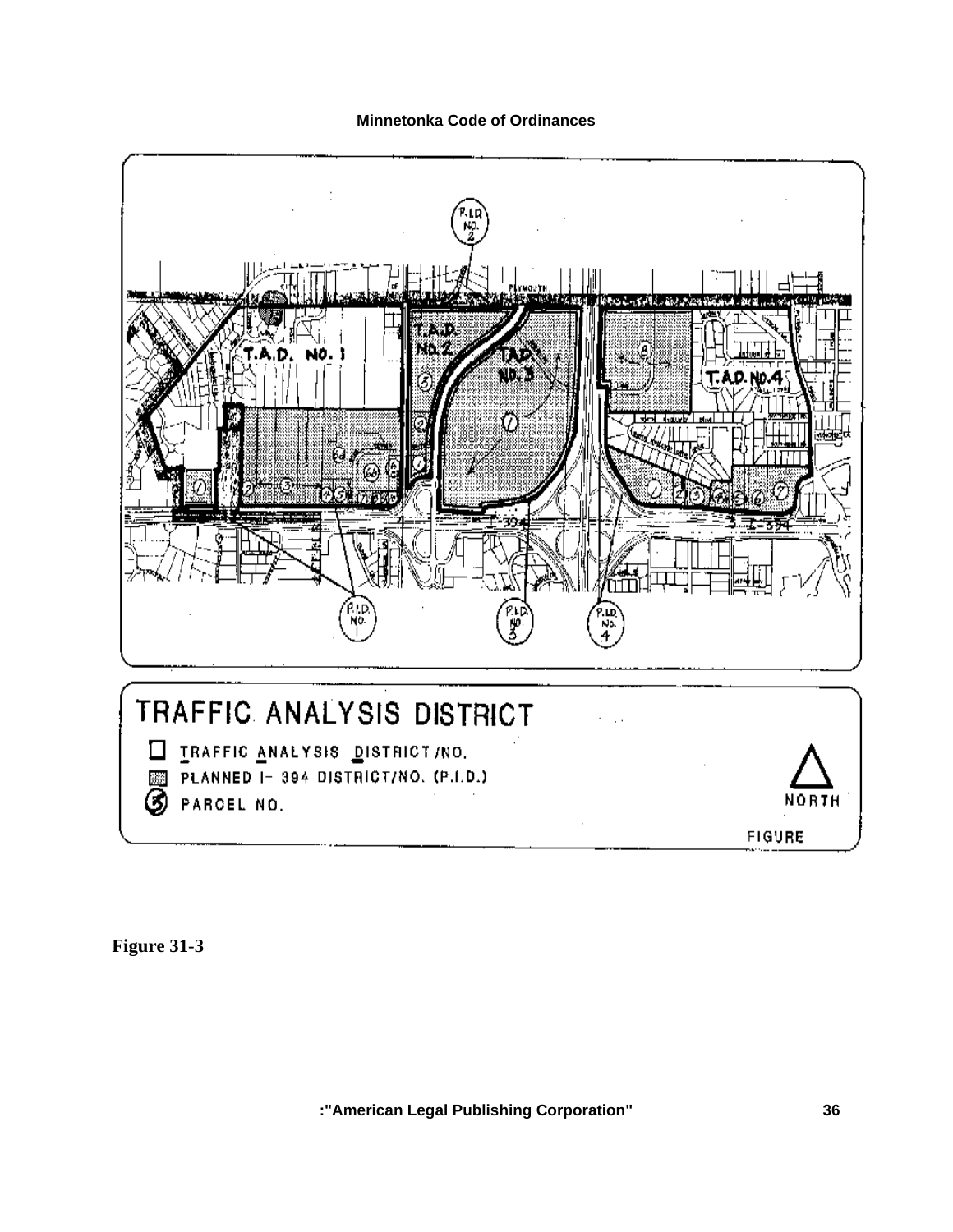

**Figure 31-4**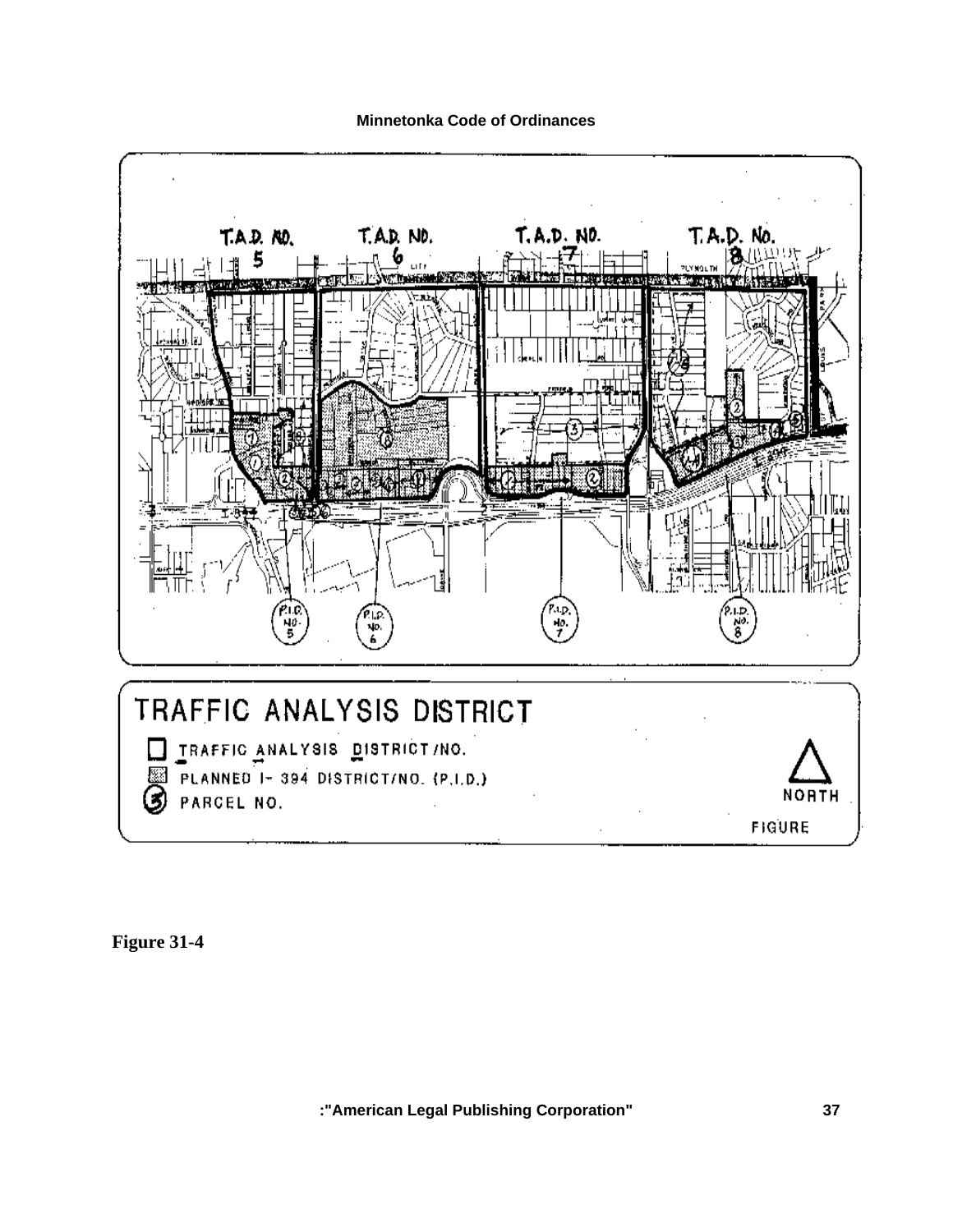

**Figure 31-5**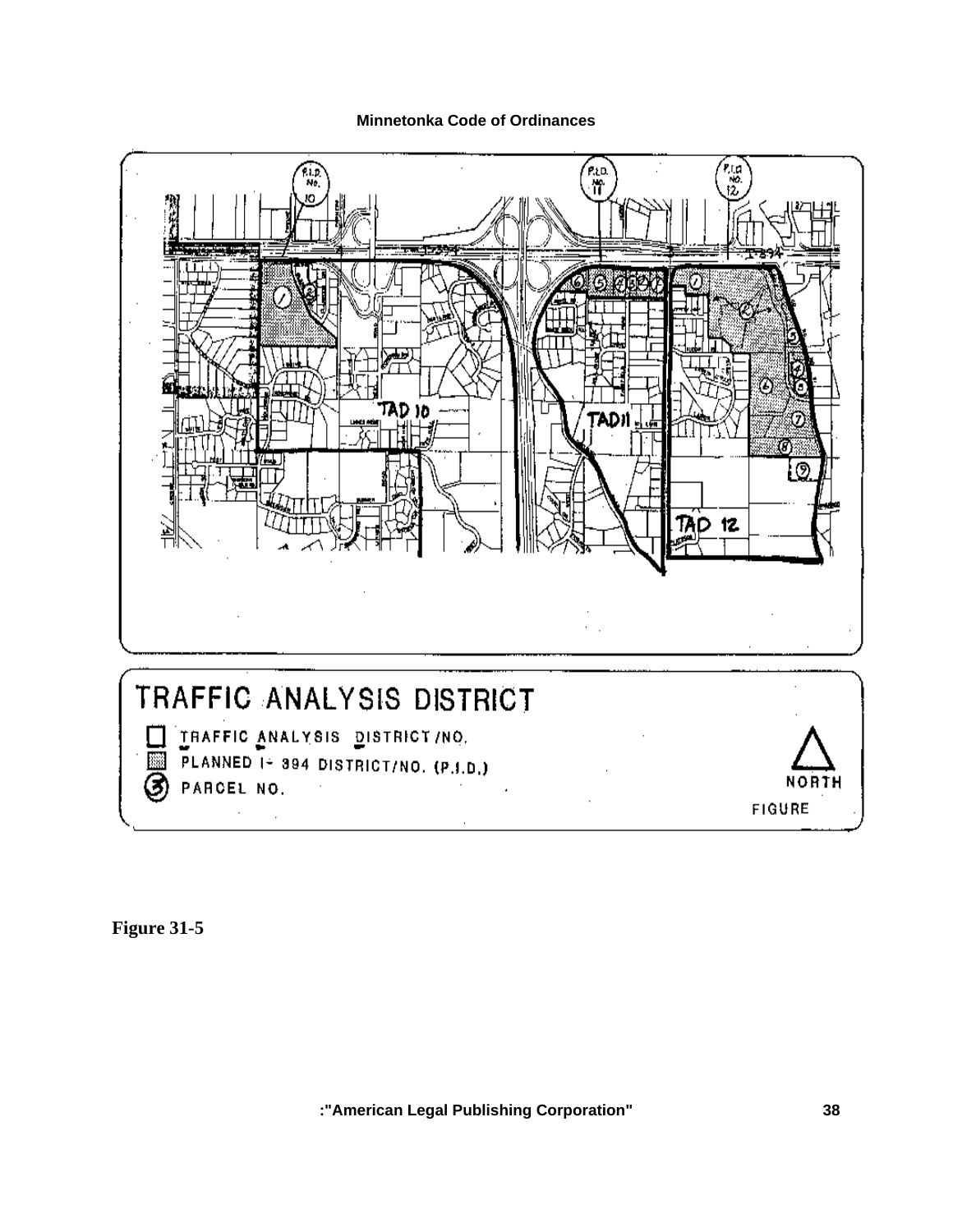

(Amended by Ord. 2008-25, adopted August 25, 2008; amended by Ord. #2004-07, adopted March 15, 2004; amended by Ord. #2004-02, adopted January 5, 2004; amended by Ord. #2002-04, adopted February 11, 2002; amended by Ord. #2002-03, adopted January 7, 2002; amended by Ord. #2000-19, adopted October 16, 2000; amended by Ord. #99-25, adopted October 11, 1999)

# **SECTION 300.32. I-394 REDEVELOPMENT OVERLAY DISTRICTS.**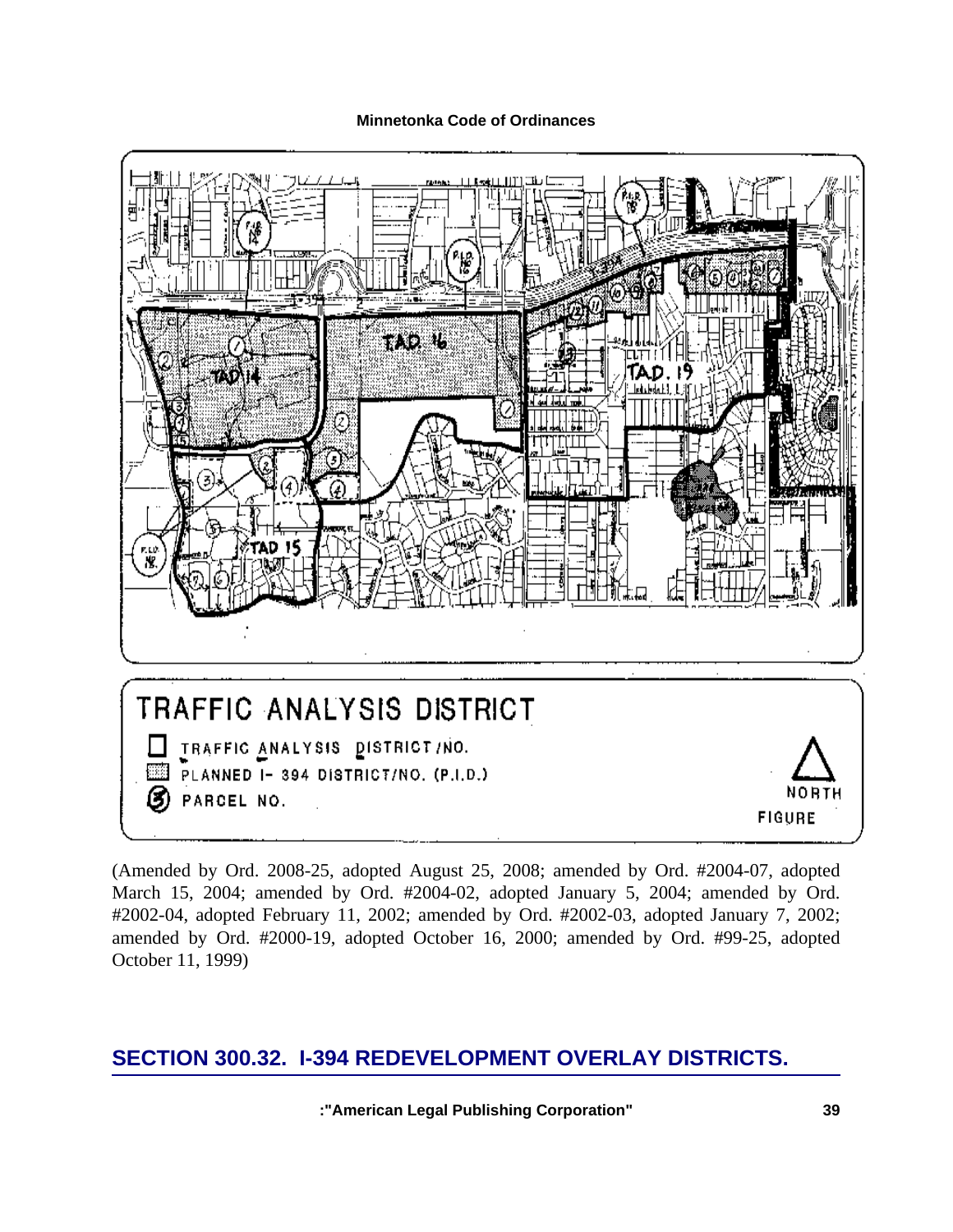## **1. Purpose.**

The city has determined that certain lands lying adjacent and in proximity to I-394 may be desirable for redevelopment. These lands shall be subject to I-394 redevelopment overlay districts. The boundaries of these districts are shown on Figures 32-1 through 32-4, which shall be a part of the official zoning map established by section 300.01, subd. 5.

## **2. Definitions.**

Definitions of terms applicable to this section are contained in section 300.31, subd. 2.

## **3. Interim Development.**

Properties zoned R-1, low density residential district on and after the effective date of this ordinance will remain R-1 for development and subdivision purposes. Section 300.10 (R-1, low density residential district) shall apply until parcels are rezoned to planned I-394 district.

## **4. Redevelopment Requirements.**

In order to promote planned, responsible growth in accordance with the comprehensive plan, lands within I-394 redevelopment overlay districts will be considered for development, redevelopment or master development plan approval only upon compliance with all provisions of the zoning ordinance, the comprehensive guide plan and the following specific items:

a) I-394 redevelopment overlay district #1, northeast quadrant of County Road 73/I-394.

 1) Lands lying within I-394 redevelopment overlay district #1 as shown on Figure 32-1 and located east of Westwood Road must be assembled into one unified redevelopment area.

 2) In order to maintain acceptable levels of service on the public road system, a development cap for new development/redevelopment is established for redevelopment overlay district #1. No additional development will be approved unless it is shown that vehicle trip generation is in substantial compliance with limitations established for traffic analysis district no. 8 as stated in section 300.31, subd. 13.

b) I-394 redevelopment overlay district #2, northeast quadrant of County Road 73/I-394.

 1) Lands lying within I-394 redevelopment overlay district #2 as shown on Figure 32-1 and located east of County Road 73 and west of the wetlands/woodside planned unit development are eligible for redevelopment only in any of the following circumstances: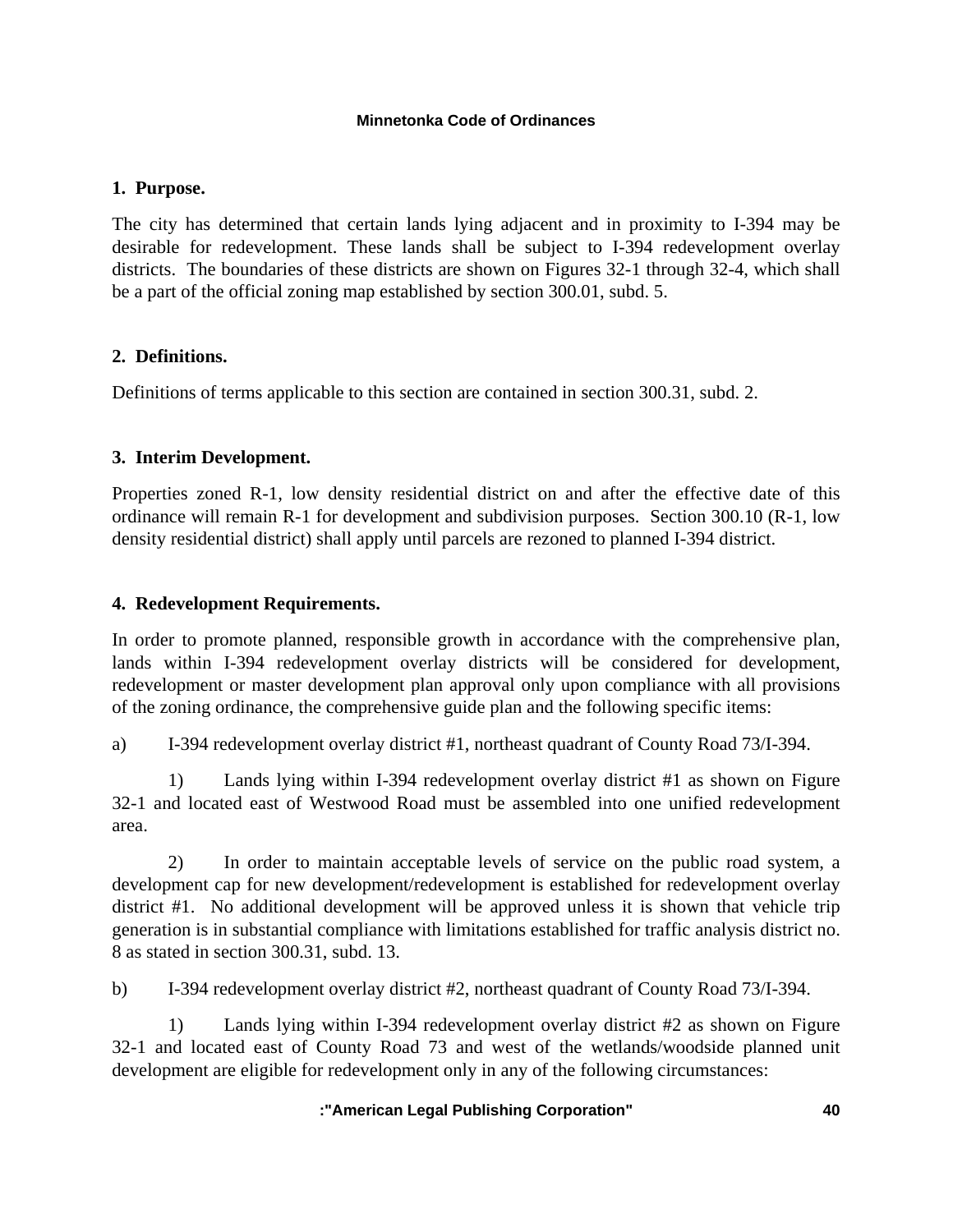a. All parcels south of Fairfield Road are assembled into one unified redevelopment site, but no redevelopment is proposed for all parcels north of Fairfield Road. Redevelopment and rezoning of this area under these circumstances will be considered only if a buffer area is provided between the development south of Fairfield Road and the homes that will remain north of Fairfield Road. The size and type of buffer area shall be at the discretion of the city council.

 b. All parcels south of Fairfield Road are assembled into one unified redevelopment site and all parcels north of Fairfield Road are concurrently assembled to form a second unified redevelopment site.

 c. All parcels south and north of Fairfield Road are assembled into one unified redevelopment site.

 2) No additional development/redevelopment will be approved unless it is shown that vehicle trip generation is in substantial compliance with limitations established for traffic analysis district no. 8 as stated in section 300.31, subd. 13.

## **Figure 32-1**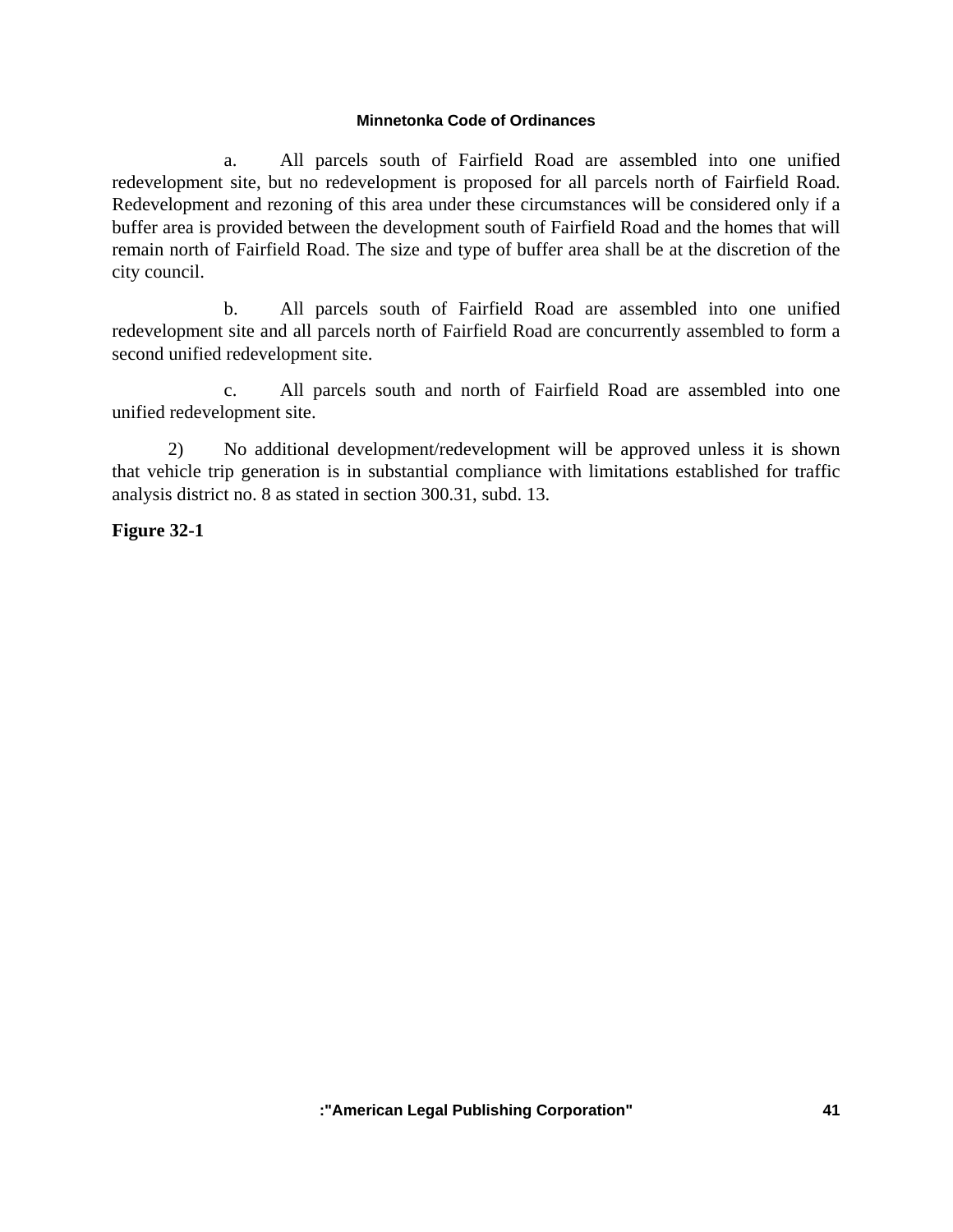Sec. 300.32 Sub. 4 b) 2}



REDEVELOPMENT OVERLAY DISTRICTS NO. I AND 2

c) I-394 redevelopment overlay district #3, northwest quadrant of County Road 73/I-394.

 1) All properties south of Oberlin Park, as shown on Figure 32-2, must be assembled into one unified development site.

 2) No additional development/redevelopment will be approved unless it is shown that vehicle trip generation is in substantial compliance with limitations established for traffic analysis district no. 7 as stated in section 300.31, subd. 13.

## **Figure 32-2**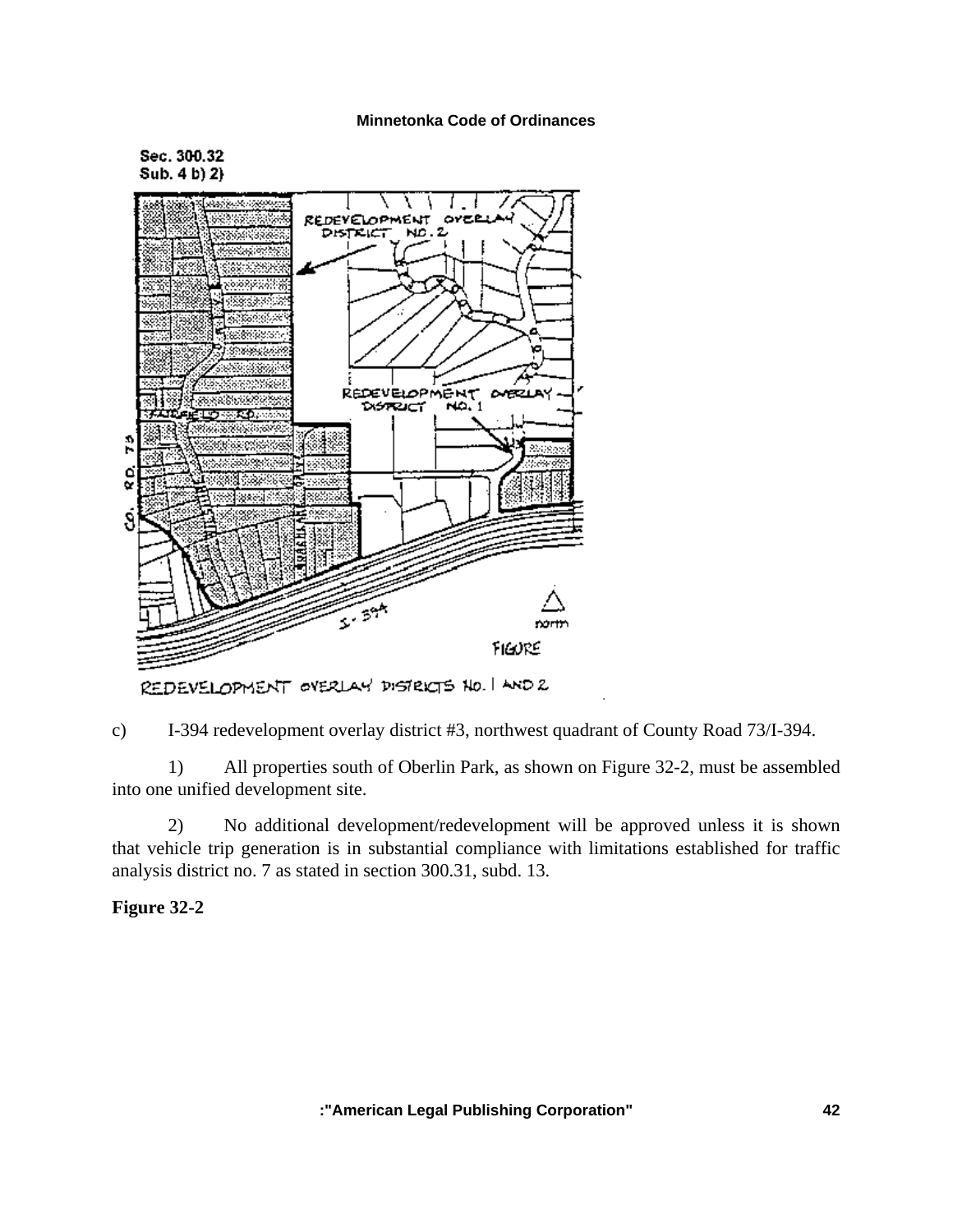

d) I-394 redevelopment overlay district #4, east of Plymouth Road.

 Area 1: lands lying between the North Highway 12 redevelopment district to the east and the Westpark planned unit development district to the west as shown on Figure 32-3 are eligible for redevelopment only if all parcels are assembled into one unified development site. No development/redevelopment for this portion of I-394 redevelopment overlay district #4 will be approved unless it is shown that vehicle trip generation is in substantial compliance with limitations established for traffic analysis district no. 5 as stated in section 300.31, subd. 13.

 Area 2: lands lying between Fairfield Road and the westpark planned unit development district as shown on Figure 32-3 are eligible for redevelopment only as part of an enlarged westpark planned unit development district and all residential parcels are included in the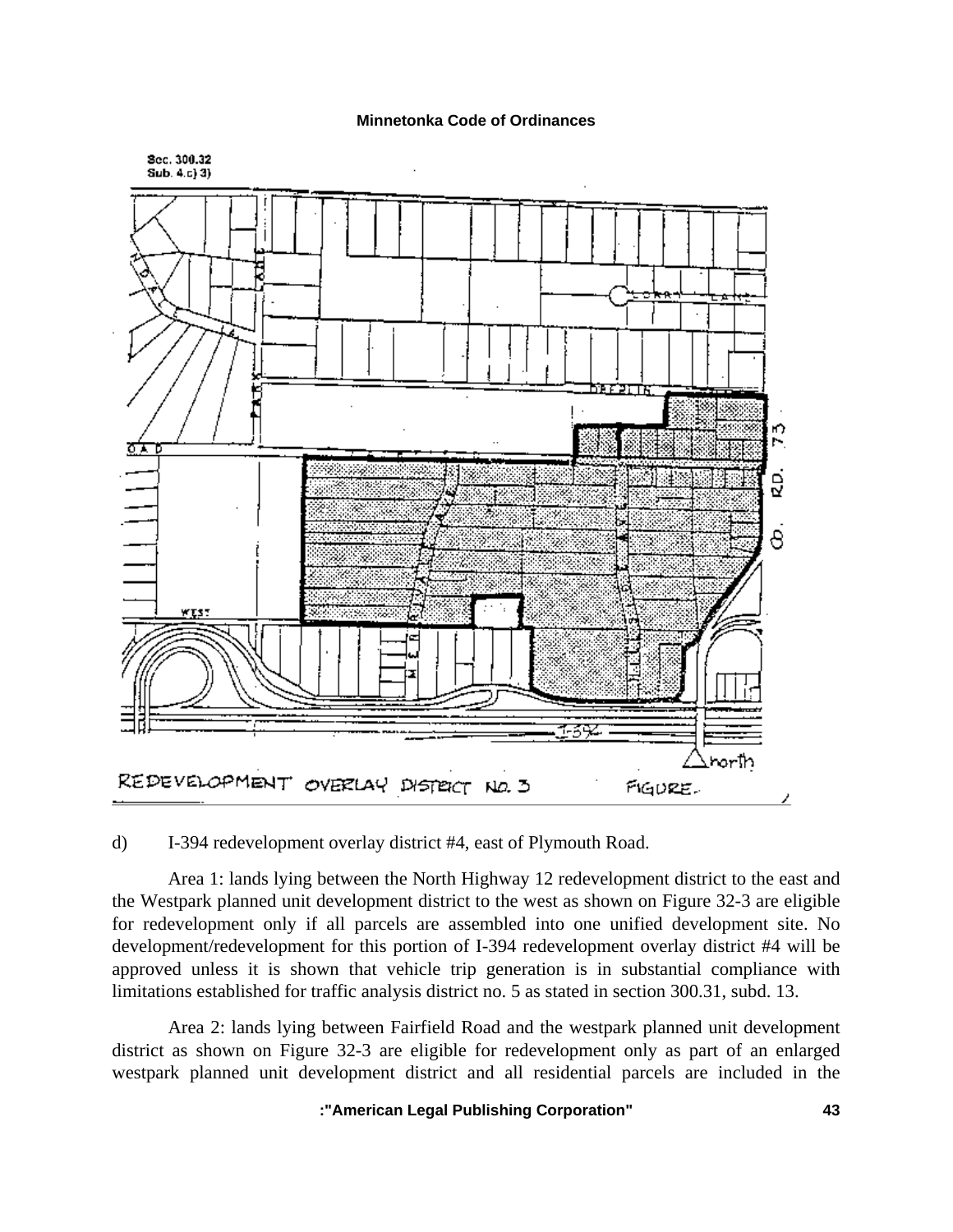enlarged district. No additional development/redevelopment for this portion of I-394 redevelopment overlay district #4 will be approved unless it is shown that vehicle trip generation is in substantial compliance with limitations established for traffic analysis district no. 5 as stated in section 300.31, subd. 13.

#### **Figure 32-3**

Sec. 300.32 Sub. 4.d) area 2



REDEVELOPMENT OVERLAY DISTRICT NO. 4

e) I-394 redevelopment overlay district #5, southeast quadrant of County Road 73/I-394:

 1) All parcels as shown on Figure 32-4 must be assembled into one unified development site.

2) No building heights greater than three stories will be permitted in order to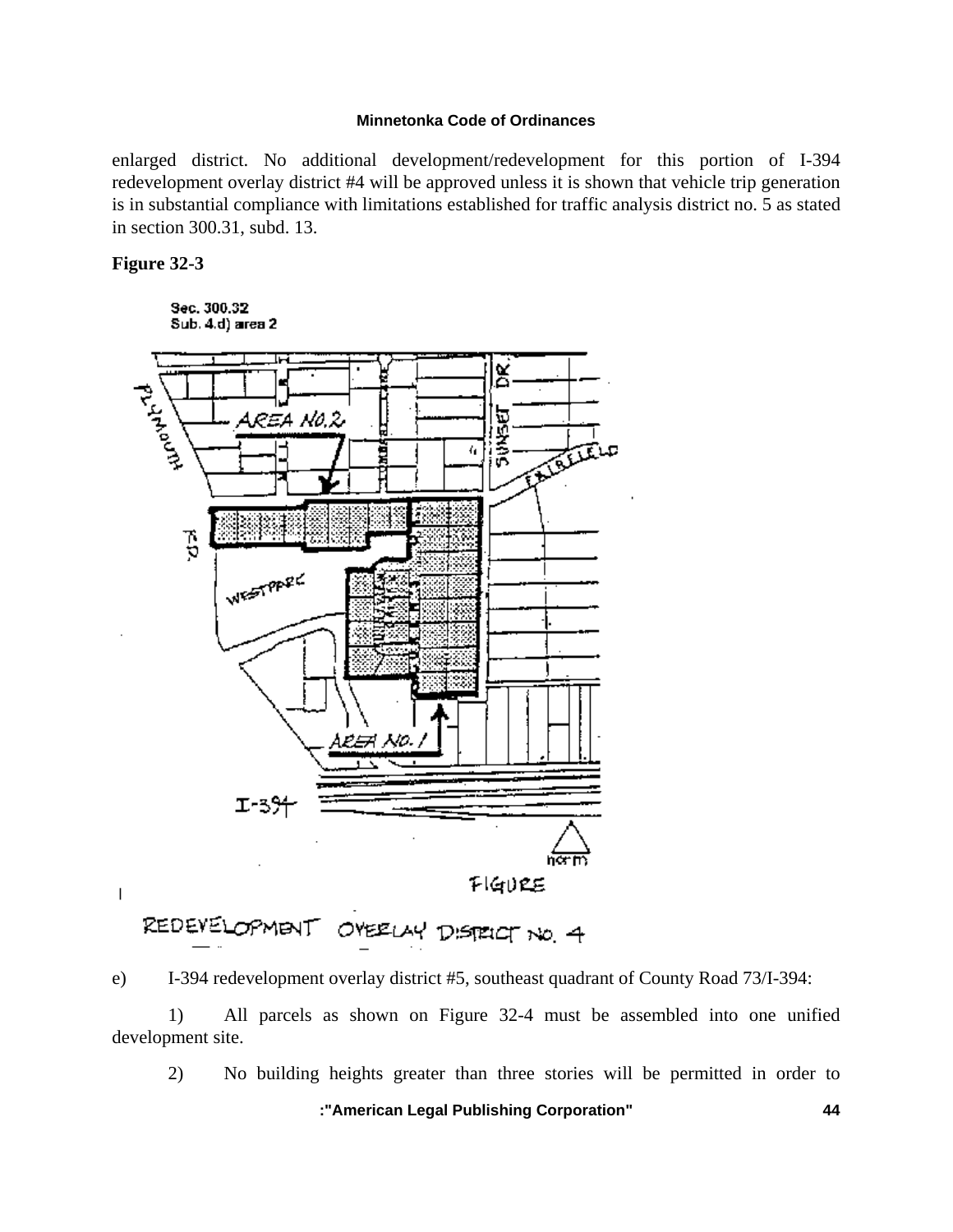minimize the impact on nearby residential property.

 3) No additional development/redevelopment will be approved unless it is shown that vehicle trip generation is in substantial compliance with limitations established for traffic analysis district no. 19 as stated in section 300.31, subd. 13.

# **Figure 32-4**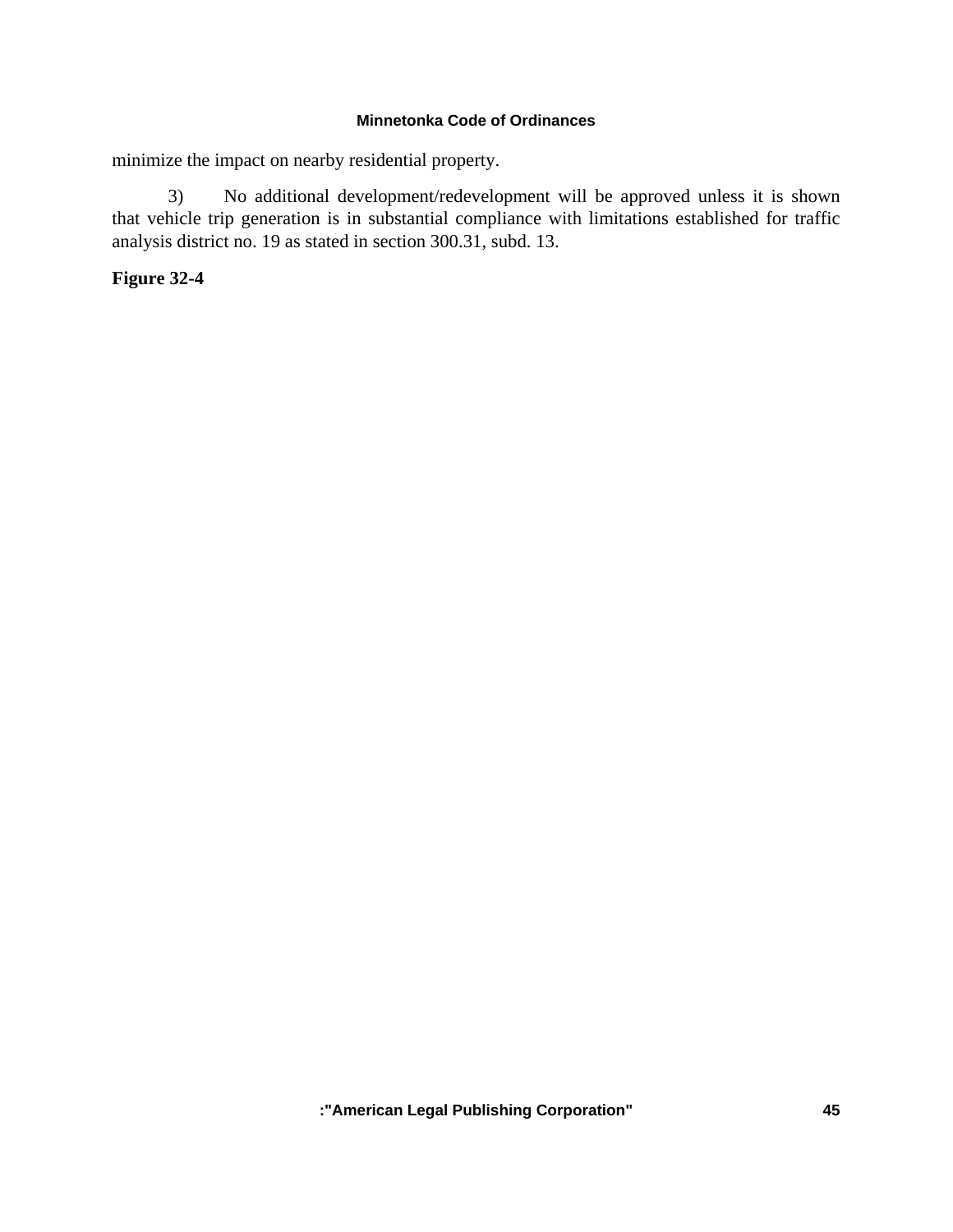

 **:"American Legal Publishing Corporation" 46** f. I-394 redevelopment overlay district no. 6, including lands lying to the north of I-394,